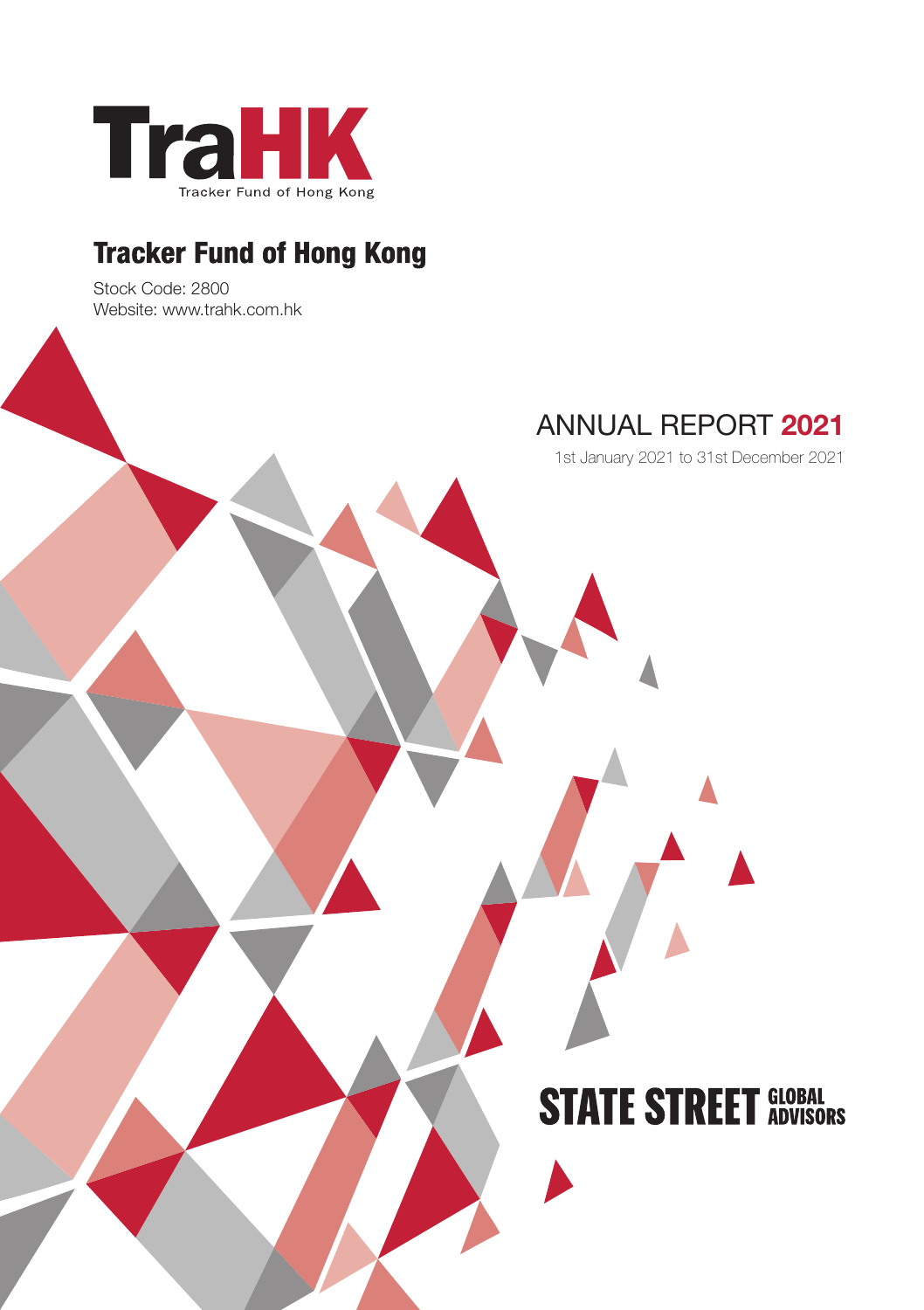TRACKER FUND OF HONG KONG ANNUAL REPORT 2021 **1**

# **Contents**

- Statement of Responsibilities of the Manager and the Trustee 2
- Report of the Trustee to the Unitholders of Tracker Fund of Hong Kong 3
	- Independent Auditor's Report 4
	- Statement of Net Assets 10
	- Statement of Comprehensive Income 11
- Statement of Changes in Net Assets Attributable to Unitholders of Redeemable Units 12

 $\mathbf{X}_t$ 

- Statement of Cash Flows 13
- Notes to the Financial Statements 14
	- Investment Portfolio (Unaudited) 36
- Statement of Movements in Investment Portfolio (Unaudited) 39
	- Performance Record (Unaudited) 41
	- Administration and Management 42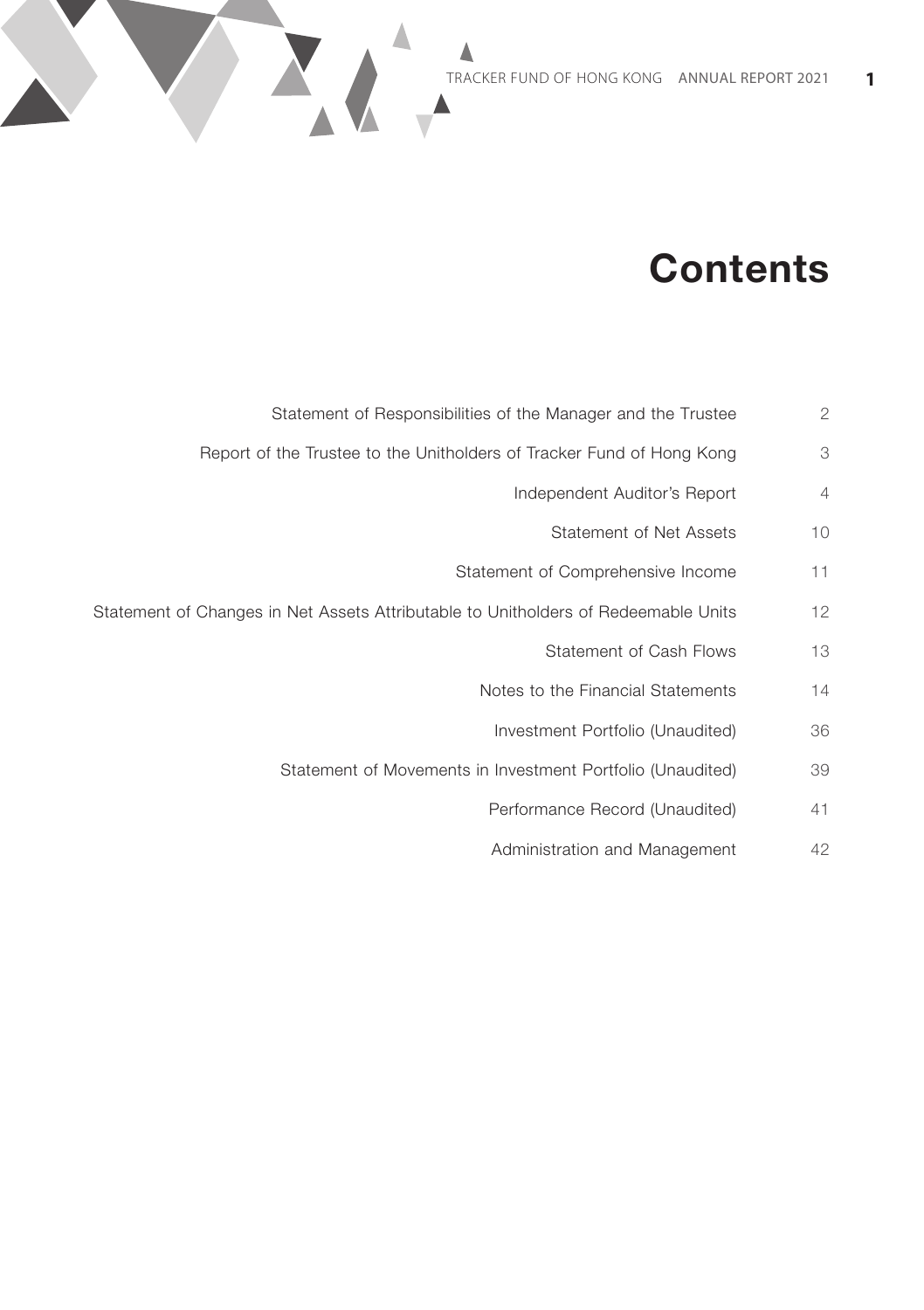# **STATEMENT OF RESPONSIBILITIES OF THE MANAGER AND THE TRUSTEE**

### **Manager's responsibilities**

The Manager of Tracker Fund of Hong Kong (the "Fund") is required by the Code on Unit Trusts and Mutual Funds established by the Securities and Futures Commission of Hong Kong (the "SFC Code") and the Trust Deed dated 23rd October 1999, as amended or supplemented from time to time (the "Trust Deed") to prepare financial statements for each annual accounting year which give a true and fair view of the financial position of the Fund at the end of that year and of the transactions for the year then ended. In respect of these financial statements the Manager is required to:

- select suitable accounting policies and then apply them consistently;
- make judgments and estimates that are prudent and reasonable; and
- prepare or arrange for the preparation of the financial statements on the basis that the Fund will continue in operation unless it is inappropriate to presume this.

The Manager is also required to manage the Fund in accordance with the Trust Deed and take reasonable steps for the prevention and detection of fraud and other irregularities.

### **Trustee's responsibilities**

The Trustee of the Fund is required to:

- take reasonable care to ensure that the Fund is managed by the Manager in accordance with the Trust Deed and that the investment and borrowing powers are complied with;
- satisfy itself that accounting and other related records have been maintained;
- safeguard the assets of the Fund; and
- report to the Unitholders for each annual accounting year on the conduct of the Manager in the management of the Fund.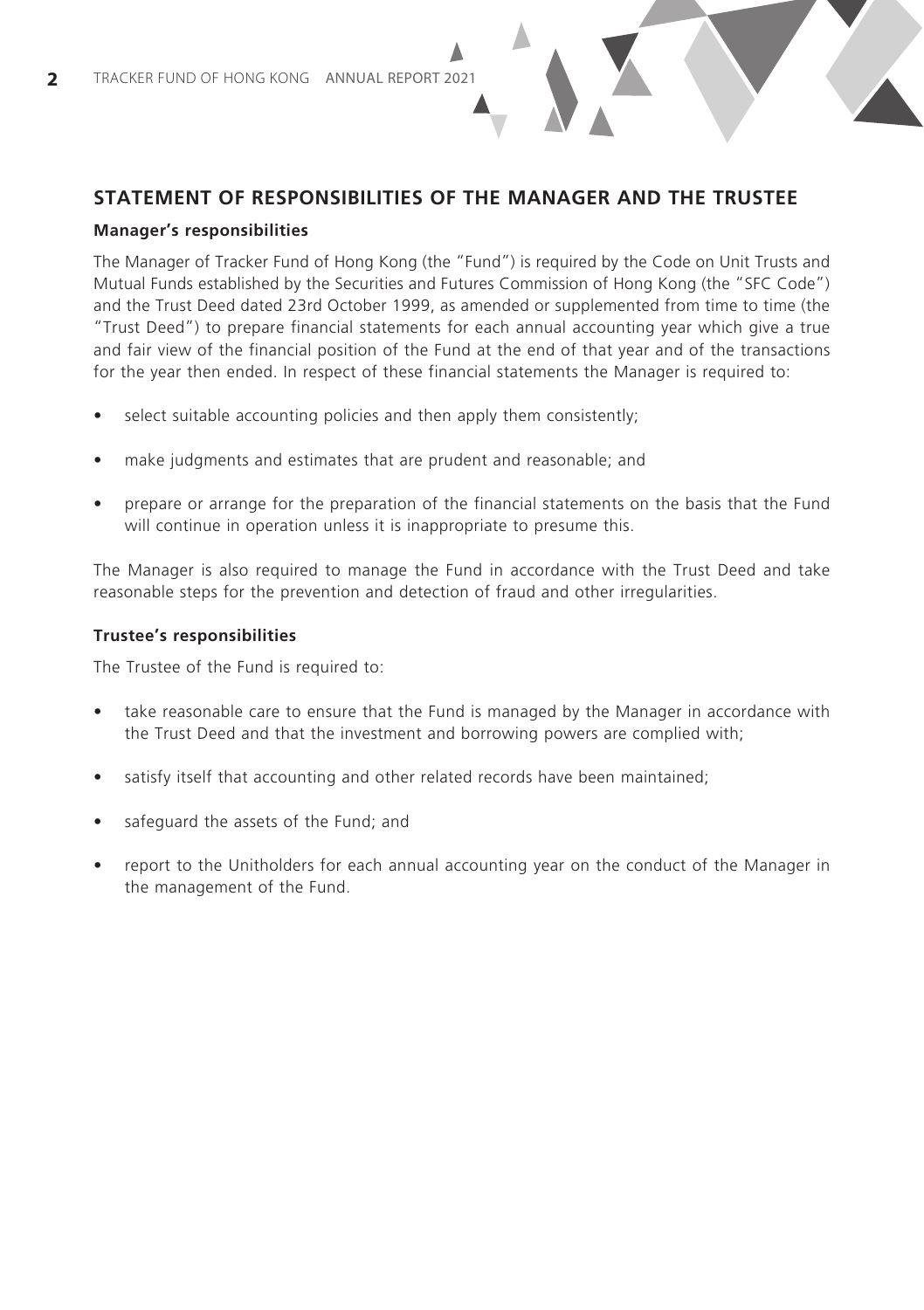

# **REPORT OF THE TRUSTEE TO THE UNITHOLDERS OF TRACKER FUND OF HONG KONG**

We hereby confirm that, in our opinion, the Manager has, in all material respects, managed the Fund in accordance with the provisions of the Trust Deed for the year ended 31st December 2021.

**For and on behalf of State Street Bank and Trust Company, the Trustee**

(authorized signature(s)) 19th April 2022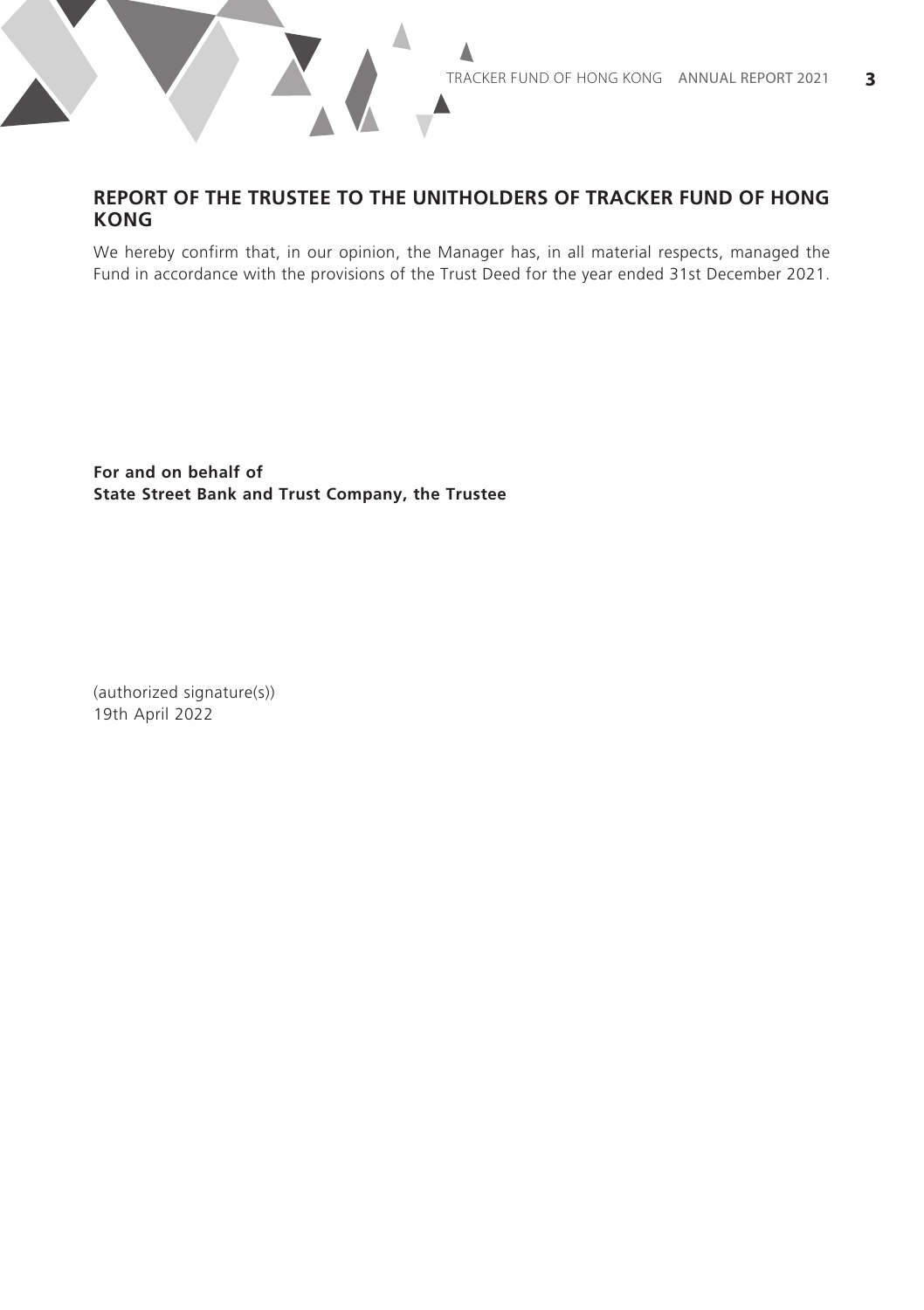To the Unitholders of Tracker Fund of Hong Kong (the "Fund")

### **Report on the Audit of the Financial Statements**

### **Opinion**

### What we have audited

The financial statements of Tracker Fund of Hong Kong (the "Fund"), which are set out on pages 10 to 35, comprise:

- the Statement of Net Assets as at 31st December 2021;
- the Statement of Comprehensive Income for the year then ended;
- the Statement of Changes in Net Assets Attributable to Unitholders of Redeemable Units for the year then ended;
- the Statement of Cash Flows for the year then ended; and
- the notes to the financial statements, which include significant accounting policies and other explanatory information.

### Our opinion

In our opinion, the financial statements give a true and fair view of the financial position of the Fund as at 31st December 2021, and of its financial transactions and its cash flows for the year then ended in accordance with Hong Kong Financial Reporting Standards ("HKFRSs") issued by the Hong Kong Institute of Certified Public Accountants ("HKICPA").

### **Basis for Opinion**

We conducted our audit in accordance with Hong Kong Standards on Auditing ("HKSAs") issued by the HKICPA. Our responsibilities under those standards are further described in the Auditor's Responsibilities for the Audit of the Financial Statements section of our report.

We believe that the audit evidence we have obtained is sufficient and appropriate to provide a basis for our opinion.

### Independence

We are independent of the Fund in accordance with the HKICPA's Code of Ethics for Professional Accountants (the "Code"), and we have fulfilled our other ethical responsibilities in accordance with the Code.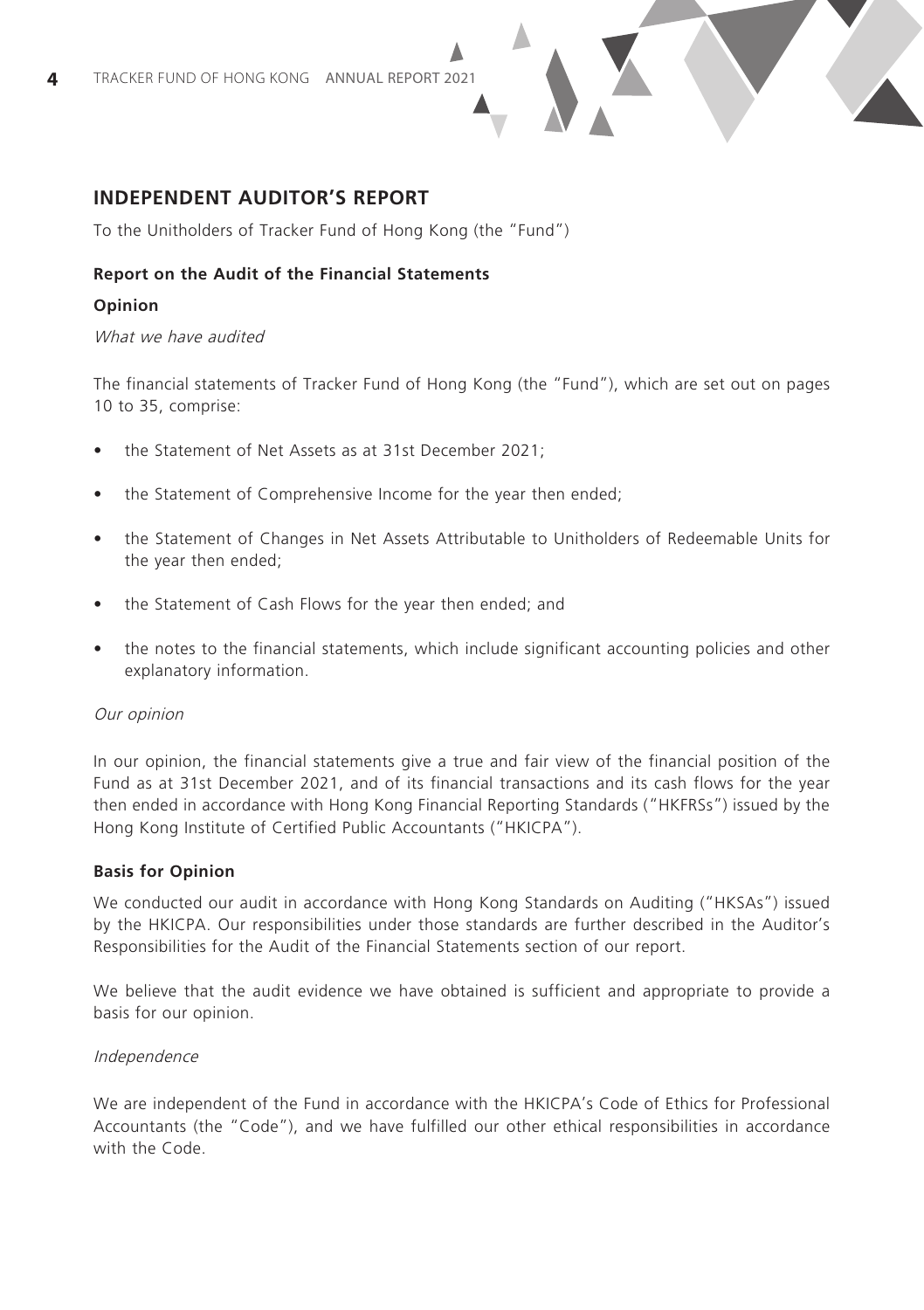TRACKER FUND OF HONG KONG ANNUAL REPORT 2021 **5**

the controls, to the extent relevant to

our audit of the Fund.

# **INDEPENDENT AUDITOR'S REPORT**

To the Unitholders of Tracker Fund of Hong Kong (the "Fund") (Continued)

### **Key Audit Matters**

Key audit matters are those matters that, in our professional judgment, were of most significance in our audit of the financial statements of the current period. These matters were addressed in the context of our audit of the financial statements as a whole, and in forming our opinion thereon, and we do not provide a separate opinion on these matters.

The key audit matter identified in our audit is related to valuation and existence of investments.

| <b>Key Audit Matter</b>                                                                                                                                                         | How our audit addressed<br>the Key Audit Matter                                                                                                                                                             |
|---------------------------------------------------------------------------------------------------------------------------------------------------------------------------------|-------------------------------------------------------------------------------------------------------------------------------------------------------------------------------------------------------------|
| Valuation and existence of investments                                                                                                                                          | Our work included an assessment of<br>$1 \quad$<br>the key controls over the valuation and                                                                                                                  |
| <b>Listed investments</b>                                                                                                                                                       | existence of the investments, which<br>included the following:                                                                                                                                              |
| The investments as at 31st December                                                                                                                                             |                                                                                                                                                                                                             |
| 2021 comprised of listed equities valued at<br>HK\$99,905,342,712.                                                                                                              | We developed an understanding of the<br>٠<br>control objectives and related controls<br>relevant to our audit of the Fund by                                                                                |
| We focused on the valuation and existence of<br>listed investments because they represented<br>the principal element of the Fund's net asset<br>value as at 31st December 2021. | obtaining the service organization<br>internal control reports provided by<br>the service organization setting out the<br>controls in place, and the independent<br>service auditor's assurance report over |
| Refer to note 12 to the financial statements.                                                                                                                                   | the design and operating effectiveness<br>of those controls.                                                                                                                                                |
|                                                                                                                                                                                 | We evaluated the tests undertaken<br>by the service auditor, the results of<br>the tests undertaken and the opinions<br>formed by the service auditor on the<br>design and operating effectiveness of       |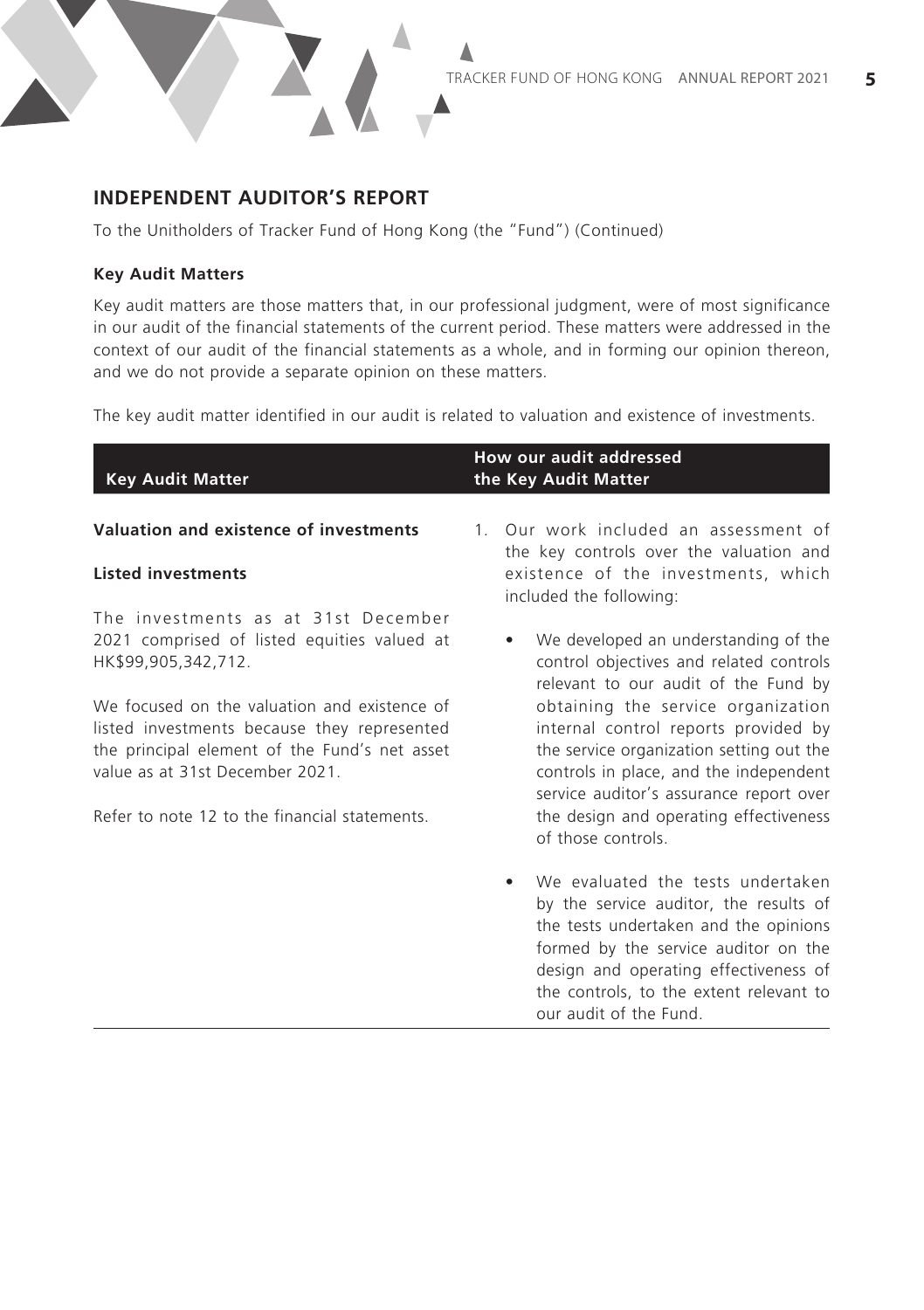

To the Unitholders of Tracker Fund of Hong Kong (the "Fund") (Continued)

### **Key Audit Matters** (Continued)

| <b>Key Audit Matter</b> | How our audit addressed<br>the Key Audit Matter                                                                                                                                   |
|-------------------------|-----------------------------------------------------------------------------------------------------------------------------------------------------------------------------------|
|                         | 2. We tested the existence of investments<br>by obtaining direct confirmations<br>from the custodians and agreeing the<br>Fund's holdings of investments to the<br>confirmations. |
|                         | 3. We tested the valuation of the Fund's<br>investments by comparing the pricing used<br>by the Fund to external pricing sources as<br>at 31st December 2021.                     |
|                         | Based on the procedures we performed,<br>we found no material exceptions arose<br>from our testing.                                                                               |

### **Other Information**

The manager (the "Manager") of the Fund is responsible for the other information, except the report of the Trustee to Unitholders of Tracker Fund of Hong Kong, which the trustee (the "Trustee") of the Fund is responsible to issue. The other information comprises all of the information included in the annual report other than the financial statements and our auditor's report thereon.

Our opinion on the financial statements does not cover the other information and we do not express any form of assurance conclusion thereon.

In connection with our audit of the financial statements, our responsibility is to read the other information and, in doing so, consider whether the other information is materially inconsistent with the financial statements or our knowledge obtained in the audit or otherwise appears to be materially misstated.

If, based on the work we have performed, we conclude that there is a material misstatement of this other information, we are required to report that fact. We have nothing to report in this regard.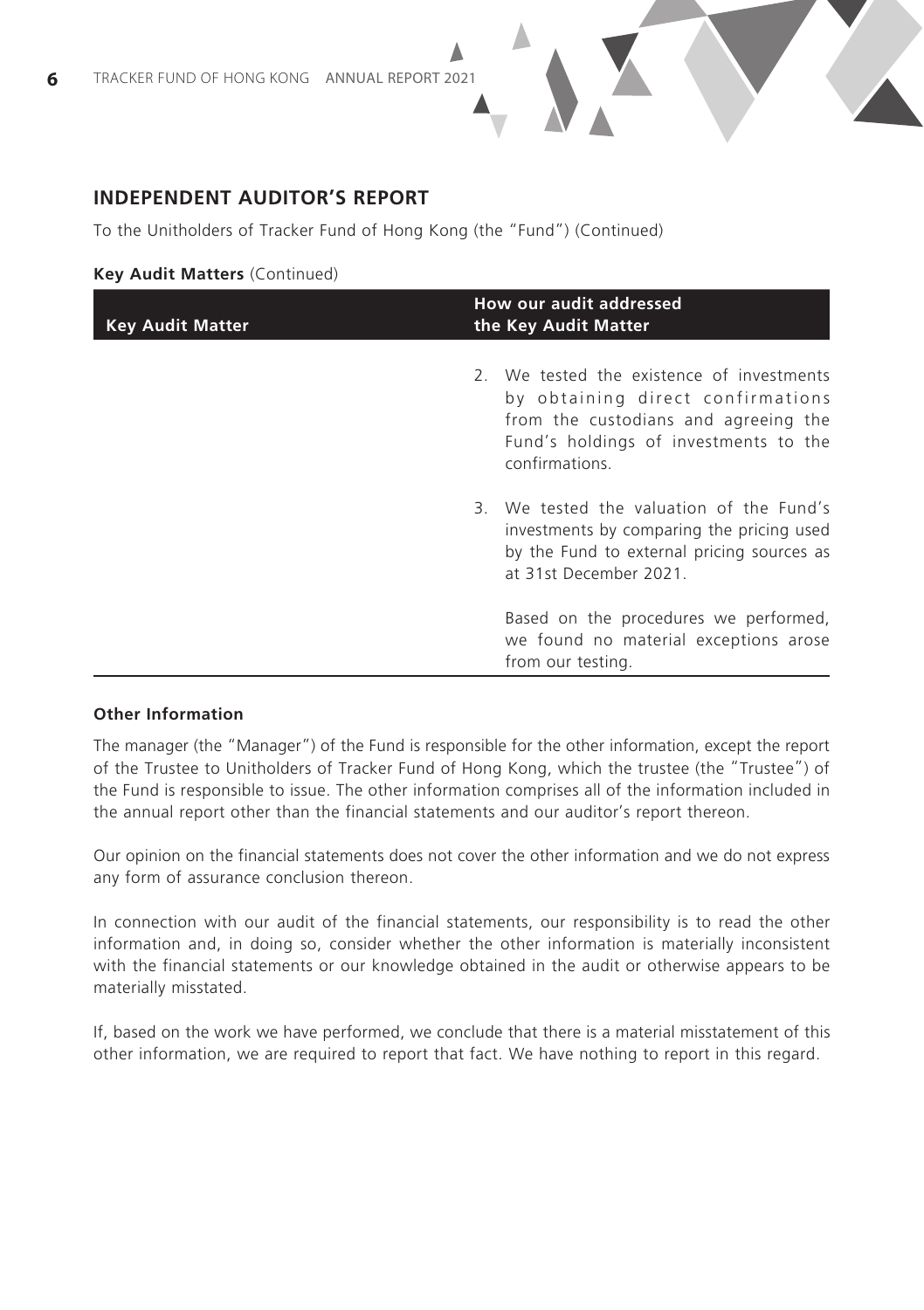To the Unitholders of Tracker Fund of Hong Kong (the "Fund") (Continued)

### **Responsibilities of the Manager for the Financial Statements**

The Manager of the Fund is responsible for the preparation of financial statements that give a true and fair view in accordance with HKFRSs issued by the HKICPA, and for such internal control as the Manager determines is necessary to enable the preparation of financial statements that are free from material misstatement, whether due to fraud or error.

In preparing the financial statements, the Manager of the Fund is responsible for assessing the Fund's ability to continue as a going concern, disclosing, as applicable, matters related to going concern and using the going concern basis of accounting unless the Manager either intends to liquidate the Fund or to cease operations, or has no realistic alternative but to do so.

In addition, the Manager of the Fund is required to ensure that the financial statements have been properly prepared in accordance with the relevant disclosure provisions of the Trust Deed dated 23rd October 1999, as amended or supplemented from time to time (the "Trust Deed") and the relevant disclosure provisions of Appendix E of the Code on Unit Trusts and Mutual Funds issued by the Hong Kong Securities and Futures Commission (the "SFC Code").

### **Auditor's Responsibilities for the Audit of the Financial Statements**

Our objectives are to obtain reasonable assurance about whether the financial statements as a whole are free from material misstatement, whether due to fraud or error, and to issue an auditor's report that includes our opinion. We report our opinion solely to you, as a body, and for no other purpose. We do not assume responsibility towards or accept liability to any other person for the contents of this report. Reasonable assurance is a high level of assurance, but is not a guarantee that an audit conducted in accordance with HKSAs will always detect a material misstatement when it exists. Misstatements can arise from fraud or error and are considered material if, individually or in the aggregate, they could reasonably be expected to influence the economic decisions of users taken on the basis of these financial statements. In addition, we are required to assess whether the financial statements of the Fund have been properly prepared, in all material respects, in accordance with the relevant disclosure provisions of the Trust Deed and the relevant disclosure provisions of Appendix E of the SFC Code.

As part of an audit in accordance with HKSAs, we exercise professional judgment and maintain professional skepticism throughout the audit. We also:

- Identify and assess the risks of material misstatement of the financial statements, whether due to fraud or error, design and perform audit procedures responsive to those risks, and obtain audit evidence that is sufficient and appropriate to provide a basis for our opinion. The risk of not detecting a material misstatement resulting from fraud is higher than for one resulting from error, as fraud may involve collusion, forgery, intentional omissions, misrepresentations, or the override of internal control.
- Obtain an understanding of internal control relevant to the audit in order to design audit procedures that are appropriate in the circumstances, but not for the purpose of expressing an opinion on the effectiveness of the Fund's internal control.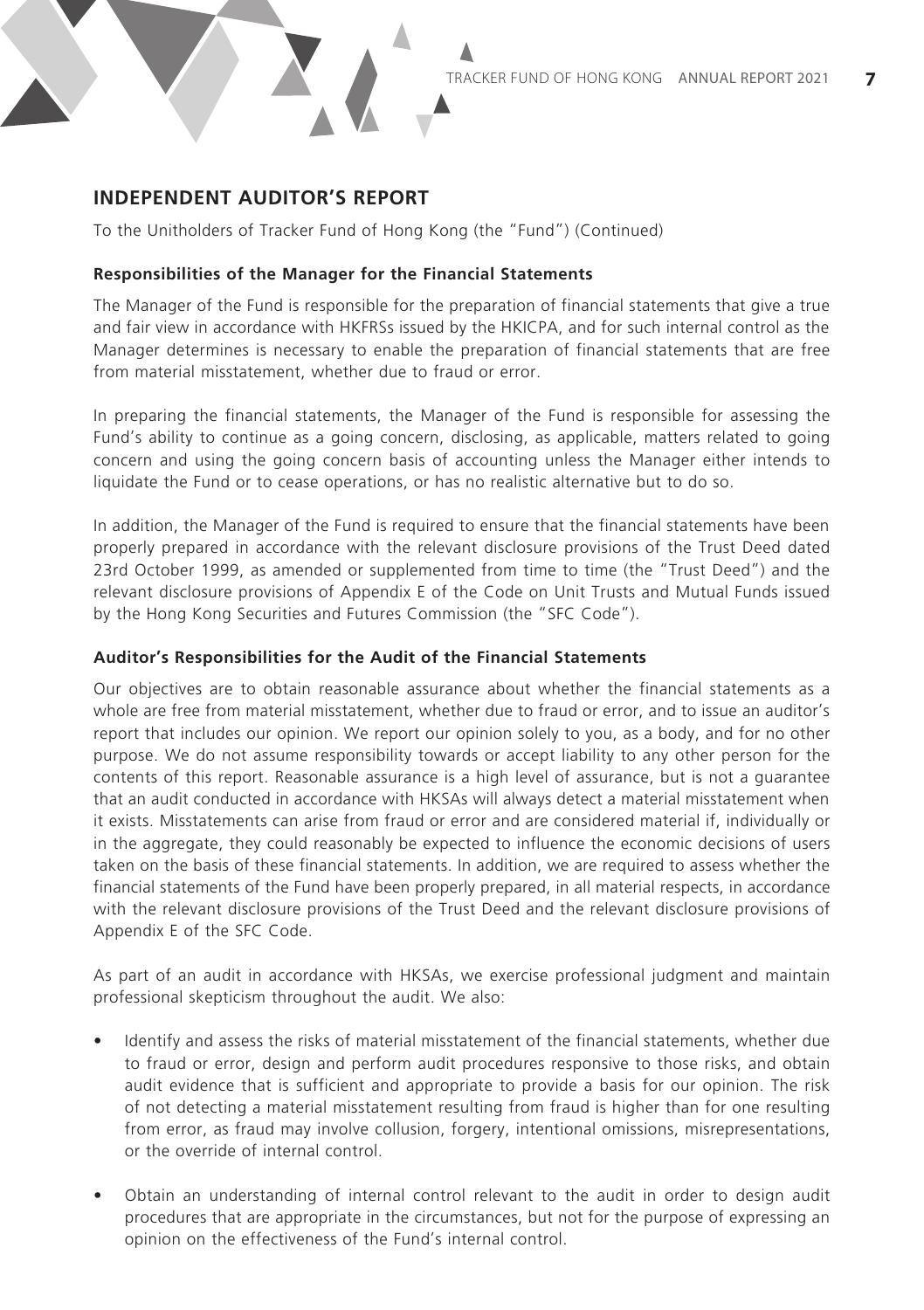To the Unitholders of Tracker Fund of Hong Kong (the "Fund") (Continued)

### **Auditor's Responsibilities for the Audit of the Financial Statements** (Continued)

- Evaluate the appropriateness of accounting policies used and the reasonableness of accounting estimates and related disclosures made by the Manager.
- Conclude on the appropriateness of the Manager's use of the going concern basis of accounting and, based on the audit evidence obtained, whether a material uncertainty exists related to events or conditions that may cast significant doubt on the Fund's ability to continue as a going concern. If we conclude that a material uncertainty exists, we are required to draw attention in our auditor's report to the related disclosures in the financial statements or, if such disclosures are inadequate, to modify our opinion. Our conclusions are based on the audit evidence obtained up to the date of our auditor's report. However, future events or conditions may cause the Fund to cease to continue as a going concern.
- Evaluate the overall presentation, structure and content of the financial statements, including the disclosures, and whether the financial statements represent the underlying transactions and events in a manner that achieves fair presentation.

We communicate with the Manager regarding, among other matters, the planned scope and timing of the audit and significant audit findings, including any significant deficiencies in internal control that we identify during our audit.

We also provide the Manager with a statement that we have complied with relevant ethical requirements regarding independence, and to communicate with them all relationships and other matters that may reasonably be thought to bear on our independence, and where applicable, related safeguards.

From the matters communicated with the Manager, we determine those matters that were of most significance in the audit of the financial statements of the current period and are therefore the key audit matters. We describe these matters in our auditor's report unless law or regulation precludes public disclosure about the matter or when, in extremely rare circumstances, we determine that a matter should not be communicated in our report because the adverse consequences of doing so would reasonably be expected to outweigh the public interest benefits of such communication.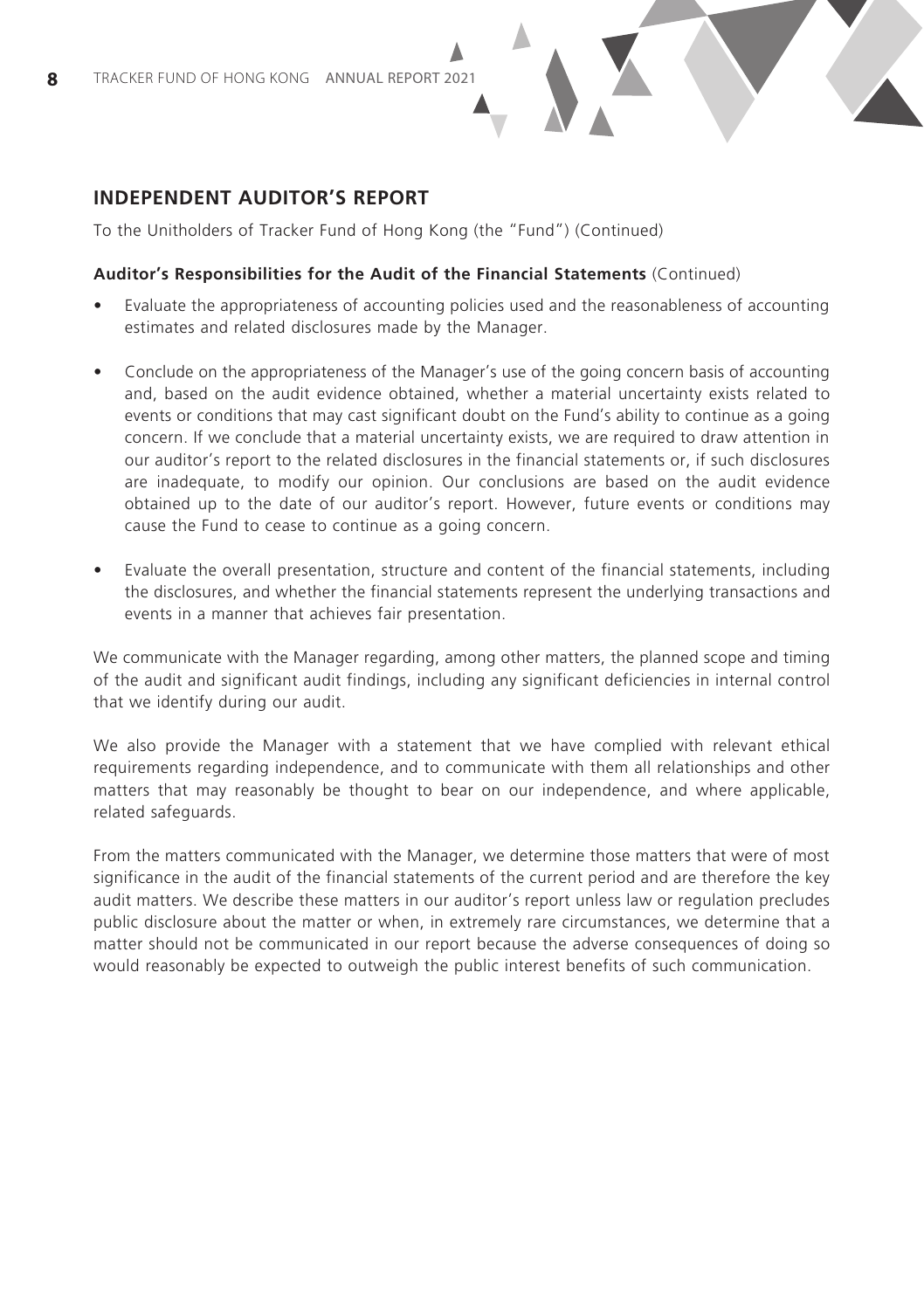

To the Unitholders of Tracker Fund of Hong Kong (the "Fund") (Continued)

## **Report on Matters under the Relevant Disclosure Provisions of the Trust Deed and the SFC Code**

In our opinion, the financial statements have been properly prepared, in all material respects, in accordance with the relevant disclosure provisions of the Trust Deed and the relevant disclosure provisions of Appendix E of the SFC Code.

The engagement partner on the audit resulting in this independent auditor's report is Marie-Anne Sew Youne Kong Yao Fah.

**PricewaterhouseCoopers** Certified Public Accountants

Hong Kong, 19th April 2022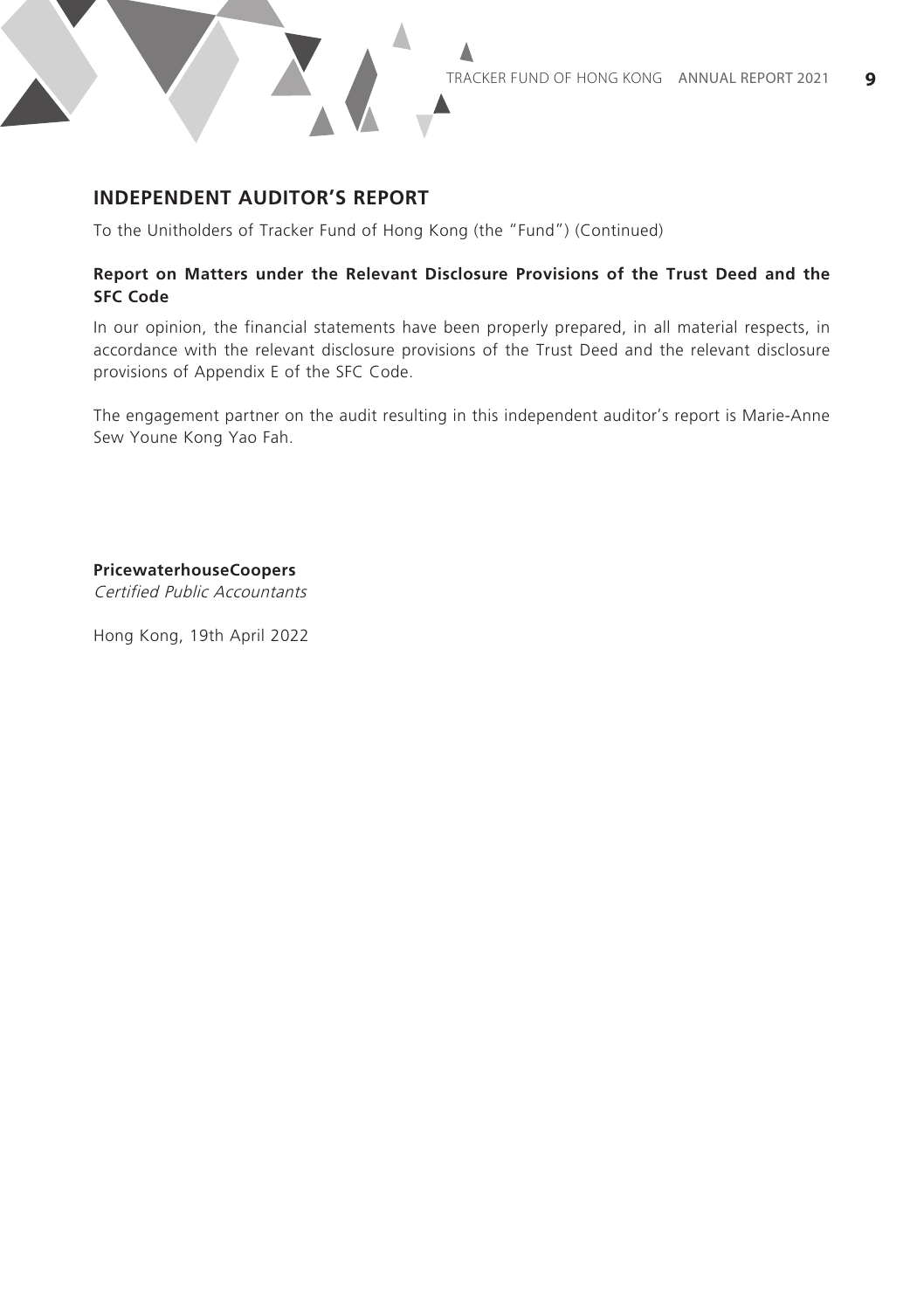# **STATEMENT OF NET ASSETS**

AS AT 31ST DECEMBER 2021

|                                                                     | <b>Notes</b> | 31.12.2021<br>HK\$ | 31.12.2020<br>HK\$ |
|---------------------------------------------------------------------|--------------|--------------------|--------------------|
|                                                                     |              |                    |                    |
| <b>Assets</b>                                                       |              |                    |                    |
| <b>Current assets</b>                                               |              |                    |                    |
| Investments                                                         | 12(b)        | 99,905,342,712     | 105,381,614,466    |
| Dividend receivable                                                 |              | 7,992,971          |                    |
| Amounts receivable on creation of units                             |              | 849,754            | 2,066,326          |
| <b>Bank balances</b>                                                | 7(e)         | 191,701,628        | 205,355,063        |
| <b>Total assets</b>                                                 |              | 100, 105, 887, 065 | 105,589,035,855    |
| <b>Liabilities</b>                                                  |              |                    |                    |
| <b>Current liabilities</b>                                          |              |                    |                    |
| Management fee payable                                              | 7(c)         | 8,115,737          | 8,009,133          |
| Trustee fee payable                                                 | 7(d)         | 16,015,567         | 15,580,193         |
| Index license fee payable                                           | 8(c)         | 3,732,496          | 3,682,929          |
| Registrar fee payable                                               | 8(a)         | 323,843            | 440,759            |
| Professional fee payable                                            |              | 178,500            | 238,000            |
| Amounts payable on redemption of units                              |              | 532,242            | 95,559             |
| Other accounts payable and accruals                                 |              | 5,491,787          | 3,834,319          |
| Liabilities (excluding net assets<br>attributable to unitholders of |              |                    |                    |
| redeemable units)                                                   |              | 34,390,172         | 31,880,892         |
| Net assets attributable to unitholders                              |              |                    |                    |
| of redeemable units                                                 | 5            | 100,071,496,893    | 105,557,154,963    |

Δ

**For and on behalf of State Street Global Advisors Asia Limited, the Manager**

# **(authorized signature(s))**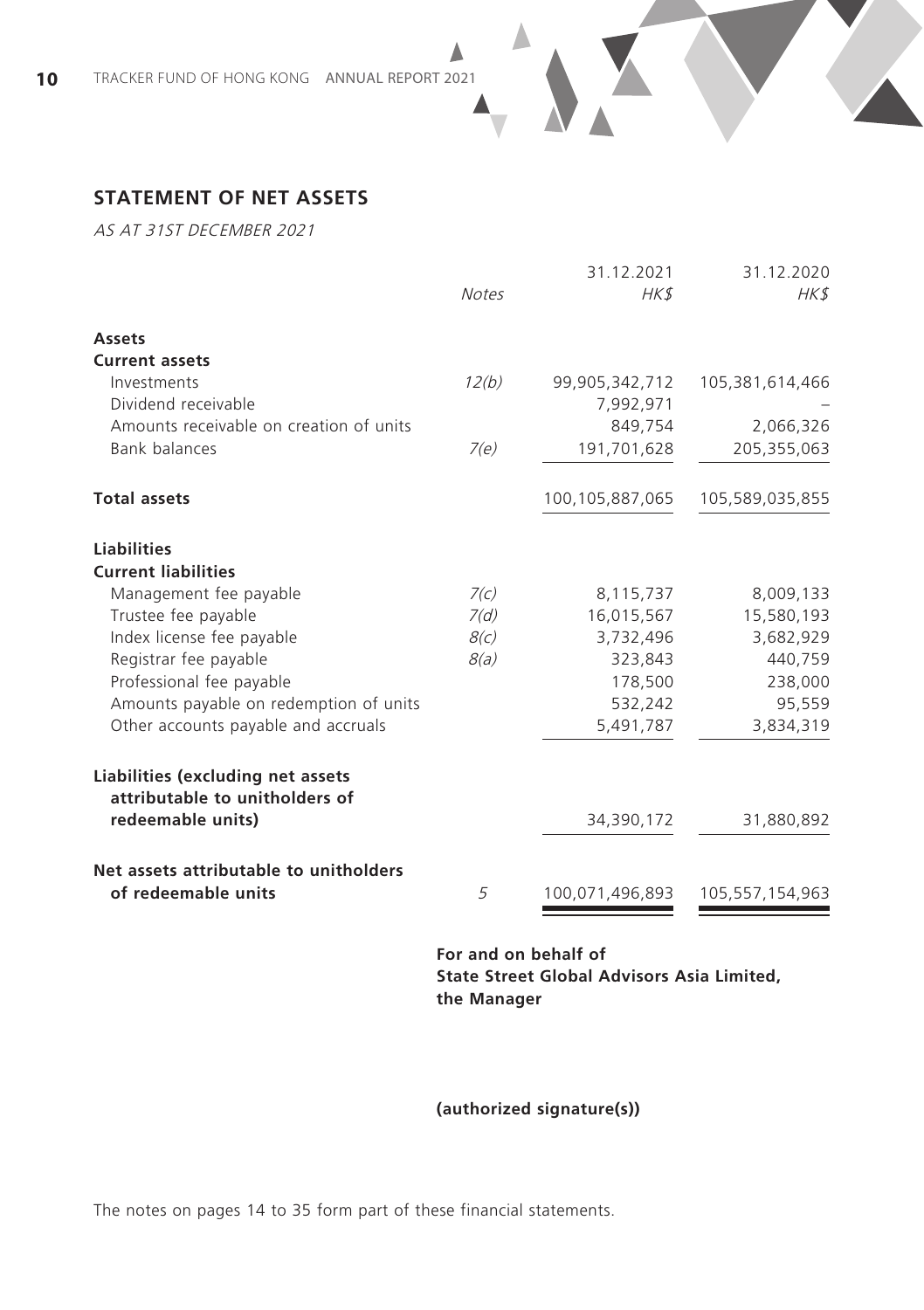# **STATEMENT OF COMPREHENSIVE INCOME**

FOR THE YEAR ENDED 31ST DECEMBER 2021

|            | For the year ended  | For the year ended |
|------------|---------------------|--------------------|
|            | 31.12.2021          | 31.12.2020         |
| Notes      | HK\$                | HK\$               |
|            |                     |                    |
|            | 2,454,282,699       | 2,787,025,586      |
| 7(e), 4(c) | 1,232,441           | 4,155,087          |
| 4(a)       | 10,890,000          | 5,010,000          |
| 4(b)       | 3,543,286           | 3,437,419          |
| 3          | (13, 182, 103, 597) | (739, 165, 371)    |
|            | (10, 712, 155, 171) | 2,060,462,721      |
|            |                     |                    |
| 7(c)       | 32,236,058          | 30,016,735         |
| 7(d)       | 32,065,971          | 29,984,147         |
| 8(c)       | 14,635,336          | 13,299,907         |
|            | 74,803,638          | 55,522,649         |
| 8(a)       | 1,881,331           | 1,697,629          |
|            | 2,452,345           | 2,961,075          |
| 8(b)       | 8,904,000           | 4,200,000          |
|            | 628,280             | 597,615            |
|            | 651,733             | 461,293            |
|            | 889,994             | 1,075,929          |
|            | 2,746,868           | 305,899            |
|            | 171,895,554         | 140,122,878        |
|            | (10,884,050,725)    | 1,920,339,843      |
|            |                     |                    |
| 13         | (2,522,994,975)     | (2,751,864,375)    |
|            | (13,407,045,700)    | (831, 524, 532)    |
| 6          | (118, 483, 257)     | (154, 038, 716)    |
|            |                     |                    |
|            | (13, 525, 528, 957) | (985, 563, 248)    |
|            |                     |                    |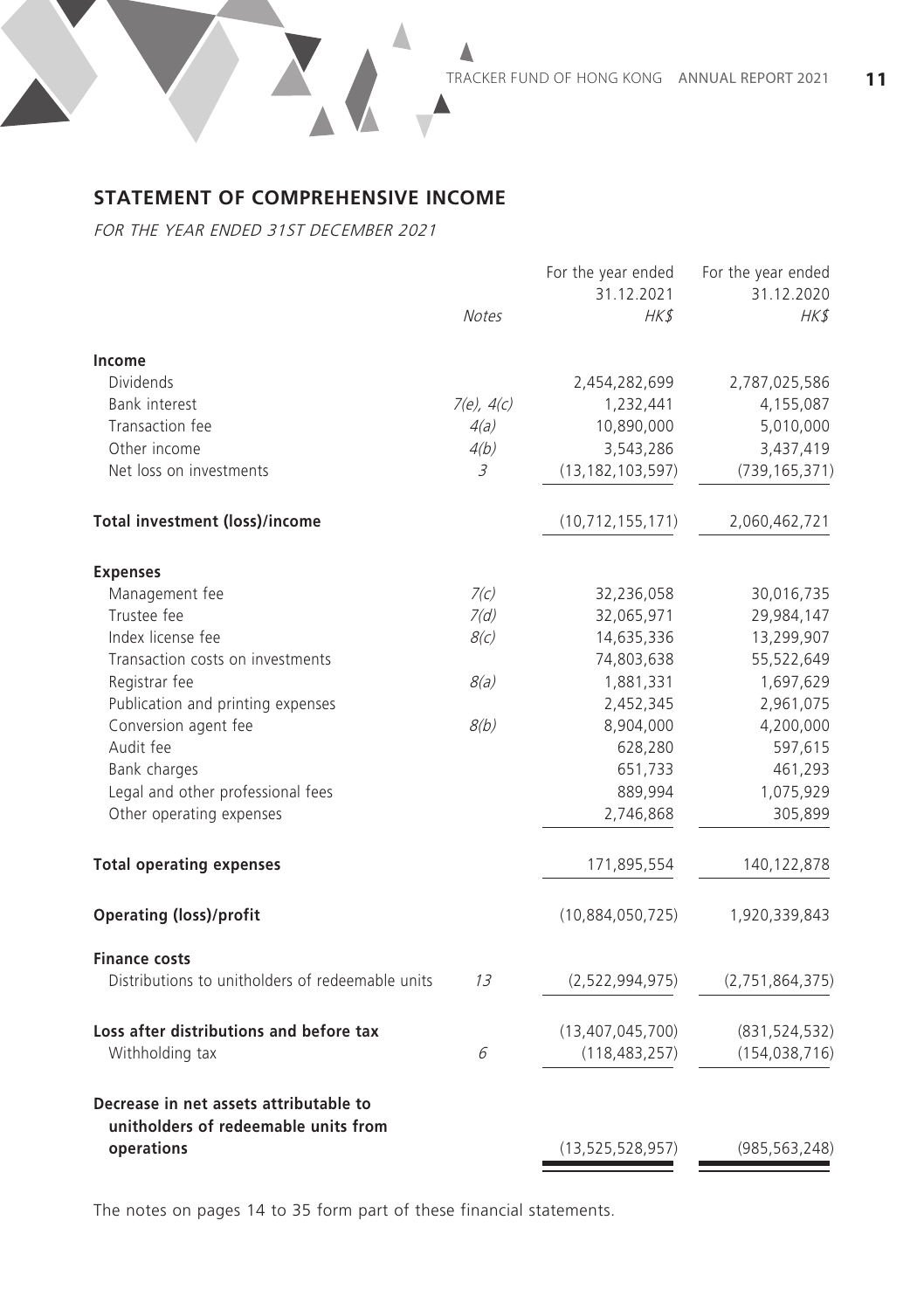# **STATEMENT OF CHANGES IN NET ASSETS ATTRIBUTABLE TO UNITHOLDERS OF REDEEMABLE UNITS**

FOR THE YEAR ENDED 31ST DECEMBER 2021

|                                                                           | Notes | For the year ended<br>31.12.2021<br>Units | For the year ended<br>31.12.2021<br><b>HK\$</b> | For the year ended<br>31.12.2020<br>Units | For the year ended<br>31.12.2020<br><b>HK\$</b> |
|---------------------------------------------------------------------------|-------|-------------------------------------------|-------------------------------------------------|-------------------------------------------|-------------------------------------------------|
| Net assets attributable to<br>unitholders of redeemable units             |       |                                           |                                                 |                                           |                                                 |
| at 1st January                                                            |       | 3,851,992,500                             | 105,557,154,963                                 | 3,158,992,500                             | 89,670,742,240                                  |
| Issue of units                                                            |       |                                           |                                                 |                                           |                                                 |
| $-$ In-kind                                                               | 9     | 4,524,000,000                             | 120,695,330,354                                 | 3,223,000,000                             | 81,704,684,092                                  |
| - Cash component                                                          | 9     |                                           | 948,040,515                                     |                                           | 876,453,065                                     |
|                                                                           |       | 4,524,000,000                             | 121,643,370,869                                 | 3,223,000,000                             | 82,581,137,157                                  |
| Redemption of units                                                       |       |                                           |                                                 |                                           |                                                 |
| $-$ In-kind                                                               | 9     | (4, 124, 000, 000)                        | (112, 877, 661, 619)                            | (2,530,000,000)                           | (65,026,675,425)                                |
| - Cash component                                                          | 9     |                                           | (725, 838, 363)                                 |                                           | (682, 485, 761)                                 |
|                                                                           |       | (4, 124, 000, 000)                        | (113,603,499,982)                               | (2,530,000,000)                           | (65, 709, 161, 186)                             |
| Net issue of units                                                        |       | 400,000,000                               | 8,039,870,887                                   | 693,000,000                               | 16,871,975,971                                  |
| Decrease in net assets attributable to<br>unitholders of redeemable units |       |                                           |                                                 |                                           |                                                 |
| from operations                                                           |       |                                           | (13, 525, 528, 957)                             |                                           | (985, 563, 248)                                 |
| Net assets attributable to                                                |       |                                           |                                                 |                                           |                                                 |
| unitholders of redeemable units<br>at 31st December                       |       | 4,251,992,500                             | 100,071,496,893                                 | 3,851,992,500                             | 105,557,154,963                                 |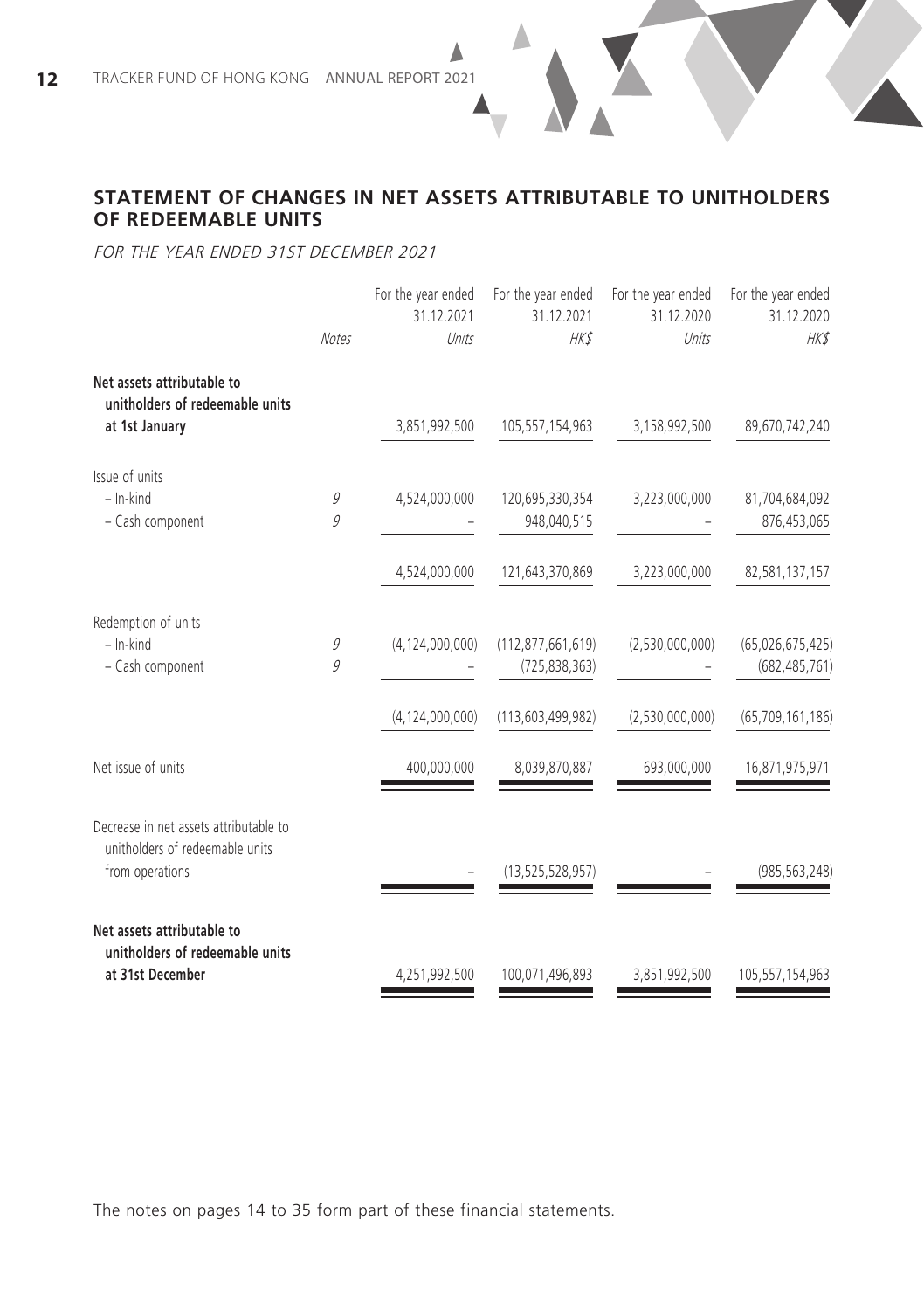# **STATEMENT OF CASH FLOWS**

FOR THE YEAR ENDED 31ST DECEMBER 2021

| <b>Notes</b><br>HK\$<br>Cash flows from operating activities<br>Proceeds from sale of investments<br>9<br>27,939,575,512<br>9<br>Payments for purchase of investments<br>(27, 787, 960, 684)<br>Dividends received<br>2,288,028,535<br>Bank interest received<br>1,232,441<br>Transaction fee received<br>10,890,000<br>Management fee paid<br>(32, 129, 454)<br>Trustee fee paid<br>(31,630,597)<br>Index license fee paid<br>(14, 585, 769)<br>Registrar fee paid<br>(1,998,247)<br>Publication and printing expenses paid<br>(2,734,131)<br>Transaction costs on investments paid<br>(74, 803, 638)<br>Conversion agent fee paid<br>(8,000,000)<br>Bank charges paid<br>(651, 733)<br>Legal and other professional fees paid<br>(949, 494)<br>Other operating expenses (paid)/refund<br>(1,953,031)<br>Net cash generated from operating activities<br>2,282,329,710<br>Cash flows from financing activities<br>Cash component received on issue of units<br>9<br>949,257,087<br>Cash component paid on redemption of units<br>9<br>(725, 401, 680)<br>Interim distribution paid<br>$4(b)$ , 13<br>(430, 581, 342)<br>Final distribution paid<br>$4(b)$ , 13<br>(2,089,257,210)<br>Net cash used in financing activities<br>(2, 295, 983, 145)<br>Net (decrease)/increase in cash and<br>cash equivalents<br>(13, 653, 435)<br>Cash and cash equivalents at the beginning<br>of the year<br>205,355,063<br>Cash and cash equivalents at the end of the year<br>191,701,628<br>Analysis of balances of cash and cash equivalents:<br><b>Bank balances</b><br>7(e)<br>191,701,628 |  | For the year ended | For the year ended  |
|------------------------------------------------------------------------------------------------------------------------------------------------------------------------------------------------------------------------------------------------------------------------------------------------------------------------------------------------------------------------------------------------------------------------------------------------------------------------------------------------------------------------------------------------------------------------------------------------------------------------------------------------------------------------------------------------------------------------------------------------------------------------------------------------------------------------------------------------------------------------------------------------------------------------------------------------------------------------------------------------------------------------------------------------------------------------------------------------------------------------------------------------------------------------------------------------------------------------------------------------------------------------------------------------------------------------------------------------------------------------------------------------------------------------------------------------------------------------------------------------------------------------------------------------------------------------------------|--|--------------------|---------------------|
|                                                                                                                                                                                                                                                                                                                                                                                                                                                                                                                                                                                                                                                                                                                                                                                                                                                                                                                                                                                                                                                                                                                                                                                                                                                                                                                                                                                                                                                                                                                                                                                    |  | 31.12.2021         | 31.12.2020          |
|                                                                                                                                                                                                                                                                                                                                                                                                                                                                                                                                                                                                                                                                                                                                                                                                                                                                                                                                                                                                                                                                                                                                                                                                                                                                                                                                                                                                                                                                                                                                                                                    |  |                    | HK\$                |
|                                                                                                                                                                                                                                                                                                                                                                                                                                                                                                                                                                                                                                                                                                                                                                                                                                                                                                                                                                                                                                                                                                                                                                                                                                                                                                                                                                                                                                                                                                                                                                                    |  |                    |                     |
|                                                                                                                                                                                                                                                                                                                                                                                                                                                                                                                                                                                                                                                                                                                                                                                                                                                                                                                                                                                                                                                                                                                                                                                                                                                                                                                                                                                                                                                                                                                                                                                    |  |                    | 22,338,028,115      |
|                                                                                                                                                                                                                                                                                                                                                                                                                                                                                                                                                                                                                                                                                                                                                                                                                                                                                                                                                                                                                                                                                                                                                                                                                                                                                                                                                                                                                                                                                                                                                                                    |  |                    | (22, 149, 031, 240) |
|                                                                                                                                                                                                                                                                                                                                                                                                                                                                                                                                                                                                                                                                                                                                                                                                                                                                                                                                                                                                                                                                                                                                                                                                                                                                                                                                                                                                                                                                                                                                                                                    |  |                    | 2,522,633,885       |
|                                                                                                                                                                                                                                                                                                                                                                                                                                                                                                                                                                                                                                                                                                                                                                                                                                                                                                                                                                                                                                                                                                                                                                                                                                                                                                                                                                                                                                                                                                                                                                                    |  |                    | 4,195,602           |
|                                                                                                                                                                                                                                                                                                                                                                                                                                                                                                                                                                                                                                                                                                                                                                                                                                                                                                                                                                                                                                                                                                                                                                                                                                                                                                                                                                                                                                                                                                                                                                                    |  |                    | 5,010,000           |
|                                                                                                                                                                                                                                                                                                                                                                                                                                                                                                                                                                                                                                                                                                                                                                                                                                                                                                                                                                                                                                                                                                                                                                                                                                                                                                                                                                                                                                                                                                                                                                                    |  |                    | (29, 168, 266)      |
|                                                                                                                                                                                                                                                                                                                                                                                                                                                                                                                                                                                                                                                                                                                                                                                                                                                                                                                                                                                                                                                                                                                                                                                                                                                                                                                                                                                                                                                                                                                                                                                    |  |                    | (21, 564, 618)      |
|                                                                                                                                                                                                                                                                                                                                                                                                                                                                                                                                                                                                                                                                                                                                                                                                                                                                                                                                                                                                                                                                                                                                                                                                                                                                                                                                                                                                                                                                                                                                                                                    |  |                    | (12, 778, 702)      |
|                                                                                                                                                                                                                                                                                                                                                                                                                                                                                                                                                                                                                                                                                                                                                                                                                                                                                                                                                                                                                                                                                                                                                                                                                                                                                                                                                                                                                                                                                                                                                                                    |  |                    | (1,708,698)         |
|                                                                                                                                                                                                                                                                                                                                                                                                                                                                                                                                                                                                                                                                                                                                                                                                                                                                                                                                                                                                                                                                                                                                                                                                                                                                                                                                                                                                                                                                                                                                                                                    |  |                    | (2,445,674)         |
|                                                                                                                                                                                                                                                                                                                                                                                                                                                                                                                                                                                                                                                                                                                                                                                                                                                                                                                                                                                                                                                                                                                                                                                                                                                                                                                                                                                                                                                                                                                                                                                    |  |                    | (55, 522, 649)      |
|                                                                                                                                                                                                                                                                                                                                                                                                                                                                                                                                                                                                                                                                                                                                                                                                                                                                                                                                                                                                                                                                                                                                                                                                                                                                                                                                                                                                                                                                                                                                                                                    |  |                    | (3, 120, 000)       |
|                                                                                                                                                                                                                                                                                                                                                                                                                                                                                                                                                                                                                                                                                                                                                                                                                                                                                                                                                                                                                                                                                                                                                                                                                                                                                                                                                                                                                                                                                                                                                                                    |  |                    | (461, 293)          |
|                                                                                                                                                                                                                                                                                                                                                                                                                                                                                                                                                                                                                                                                                                                                                                                                                                                                                                                                                                                                                                                                                                                                                                                                                                                                                                                                                                                                                                                                                                                                                                                    |  |                    | (1,075,929)         |
|                                                                                                                                                                                                                                                                                                                                                                                                                                                                                                                                                                                                                                                                                                                                                                                                                                                                                                                                                                                                                                                                                                                                                                                                                                                                                                                                                                                                                                                                                                                                                                                    |  |                    | 123,196             |
|                                                                                                                                                                                                                                                                                                                                                                                                                                                                                                                                                                                                                                                                                                                                                                                                                                                                                                                                                                                                                                                                                                                                                                                                                                                                                                                                                                                                                                                                                                                                                                                    |  |                    | 2,593,113,729       |
|                                                                                                                                                                                                                                                                                                                                                                                                                                                                                                                                                                                                                                                                                                                                                                                                                                                                                                                                                                                                                                                                                                                                                                                                                                                                                                                                                                                                                                                                                                                                                                                    |  |                    |                     |
|                                                                                                                                                                                                                                                                                                                                                                                                                                                                                                                                                                                                                                                                                                                                                                                                                                                                                                                                                                                                                                                                                                                                                                                                                                                                                                                                                                                                                                                                                                                                                                                    |  |                    | 875,940,185         |
|                                                                                                                                                                                                                                                                                                                                                                                                                                                                                                                                                                                                                                                                                                                                                                                                                                                                                                                                                                                                                                                                                                                                                                                                                                                                                                                                                                                                                                                                                                                                                                                    |  |                    | (682, 662, 048)     |
|                                                                                                                                                                                                                                                                                                                                                                                                                                                                                                                                                                                                                                                                                                                                                                                                                                                                                                                                                                                                                                                                                                                                                                                                                                                                                                                                                                                                                                                                                                                                                                                    |  |                    | (300, 284, 015)     |
|                                                                                                                                                                                                                                                                                                                                                                                                                                                                                                                                                                                                                                                                                                                                                                                                                                                                                                                                                                                                                                                                                                                                                                                                                                                                                                                                                                                                                                                                                                                                                                                    |  |                    | (2,448,230,351)     |
|                                                                                                                                                                                                                                                                                                                                                                                                                                                                                                                                                                                                                                                                                                                                                                                                                                                                                                                                                                                                                                                                                                                                                                                                                                                                                                                                                                                                                                                                                                                                                                                    |  |                    | (2, 555, 236, 229)  |
|                                                                                                                                                                                                                                                                                                                                                                                                                                                                                                                                                                                                                                                                                                                                                                                                                                                                                                                                                                                                                                                                                                                                                                                                                                                                                                                                                                                                                                                                                                                                                                                    |  |                    |                     |
|                                                                                                                                                                                                                                                                                                                                                                                                                                                                                                                                                                                                                                                                                                                                                                                                                                                                                                                                                                                                                                                                                                                                                                                                                                                                                                                                                                                                                                                                                                                                                                                    |  |                    | 37,877,500          |
|                                                                                                                                                                                                                                                                                                                                                                                                                                                                                                                                                                                                                                                                                                                                                                                                                                                                                                                                                                                                                                                                                                                                                                                                                                                                                                                                                                                                                                                                                                                                                                                    |  |                    | 167,477,563         |
|                                                                                                                                                                                                                                                                                                                                                                                                                                                                                                                                                                                                                                                                                                                                                                                                                                                                                                                                                                                                                                                                                                                                                                                                                                                                                                                                                                                                                                                                                                                                                                                    |  |                    | 205,355,063         |
|                                                                                                                                                                                                                                                                                                                                                                                                                                                                                                                                                                                                                                                                                                                                                                                                                                                                                                                                                                                                                                                                                                                                                                                                                                                                                                                                                                                                                                                                                                                                                                                    |  |                    |                     |
|                                                                                                                                                                                                                                                                                                                                                                                                                                                                                                                                                                                                                                                                                                                                                                                                                                                                                                                                                                                                                                                                                                                                                                                                                                                                                                                                                                                                                                                                                                                                                                                    |  |                    | 205,355,063         |

Please refer to note 9 for details of major non-cash transactions.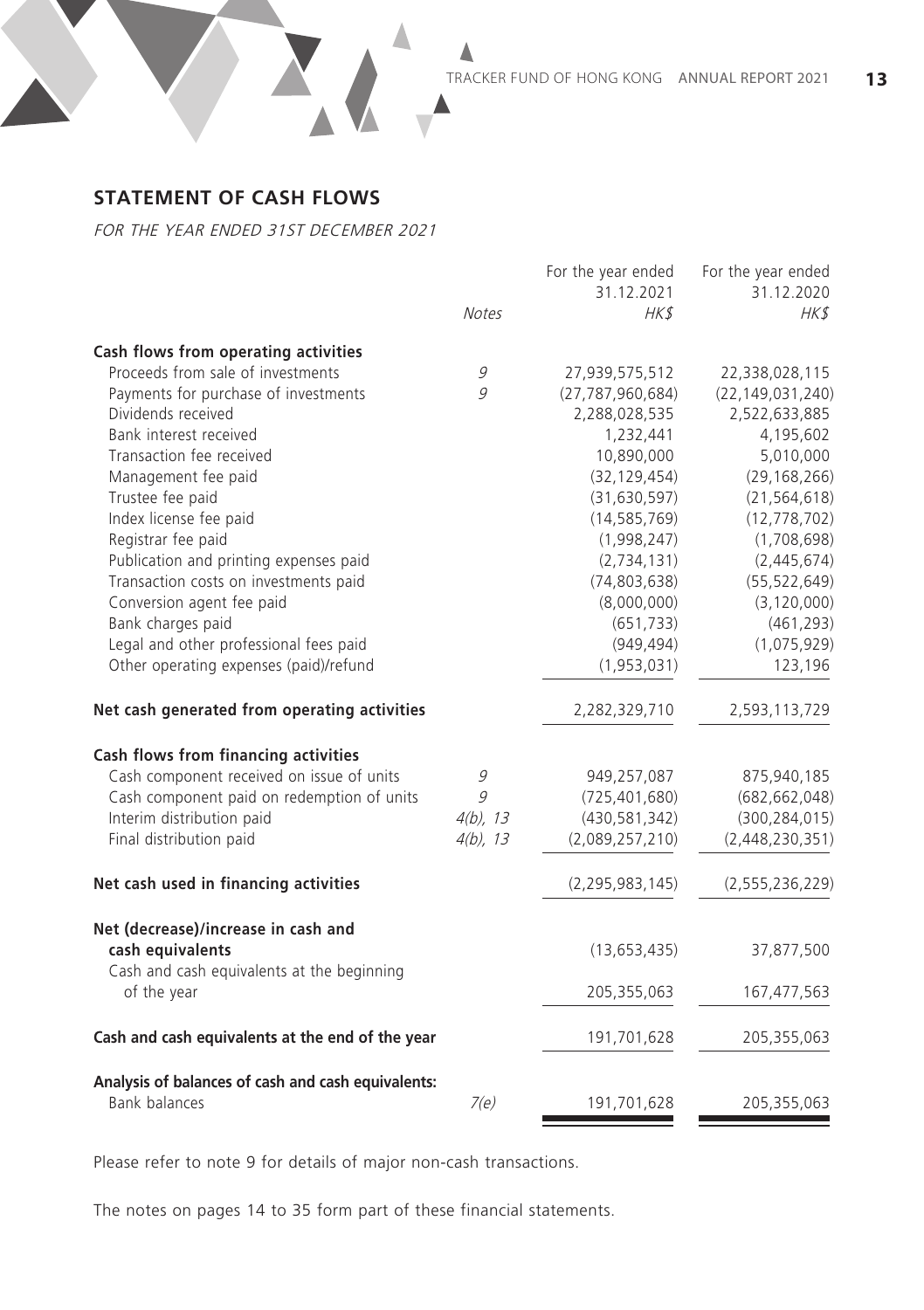# **NOTES TO THE FINANCIAL STATEMENTS**

### **1 General Information**

Tracker Fund of Hong Kong (the "Fund") is a unit trust which is governed by its Trust Deed dated 23rd October 1999, as amended, supplemented or restated from time to time (the "Trust Deed"). The Fund is authorized by the Securities and Futures Commission of Hong Kong under Section 104(1) of the Hong Kong Securities and Futures Ordinance. The Fund is also listed on The Stock Exchange of Hong Kong Limited (a subsidiary of the Hong Kong Exchanges and Clearing Limited).

The manager and the trustee of the Fund are State Street Global Advisors Asia Limited (the "Manager") and State Street Bank and Trust Company (the "Trustee") respectively.

The Fund's objective is to provide investment results that closely correspond to the performance of the Hang Seng Index (the "Index").

#### **2 Summary of significant accounting policies**

The principal accounting policies applied in the preparation of these financial statements are set out below. These policies have been consistently applied to all the years presented, unless otherwise stated.

#### **(a) Basis of preparation**

The financial statements have been prepared in accordance with Hong Kong Financial Reporting Standards ("HKFRS") issued by the Hong Kong Institute of Certified Public Accountants ("HKICPA"). The financial statements have been prepared under the historical cost convention, as modified by the revaluation of financial assets held at fair value through profit or loss.

The preparation of financial statements in conformity with HKFRS requires the Manager to make judgments, estimates and assumptions that affect the application of accounting policies and the reported amounts of assets and liabilities, income and expense. The estimates and associated assumptions are based on historical experience and various other factors that are believed to be reasonable under the circumstances, the results of which form the basis of making the judgments about carrying values of assets and liabilities that are not readily apparent from other sources. Actual results may differ from these estimates.

All references to net assets throughout the financial statements refer to net assets attributable to unitholders of redeemable units unless otherwise stated.

### **Standards and amendments to existing standards effective 1st January 2021**

There are no standards, amendments to standards or interpretations that are effective for annual periods beginning on 1st January 2021 that have a material effect on the financial statements of the Fund.

### **New standards, amendments and interpretations effective after 1st January 2021 and have not been early adopted**

A number of new standards, amendments to standards and interpretations are effective for annual periods beginning after 1st January 2021, and have not been early adopted in preparing these financial statements. None of these are expected to have a material effect on the financial statements of the Fund.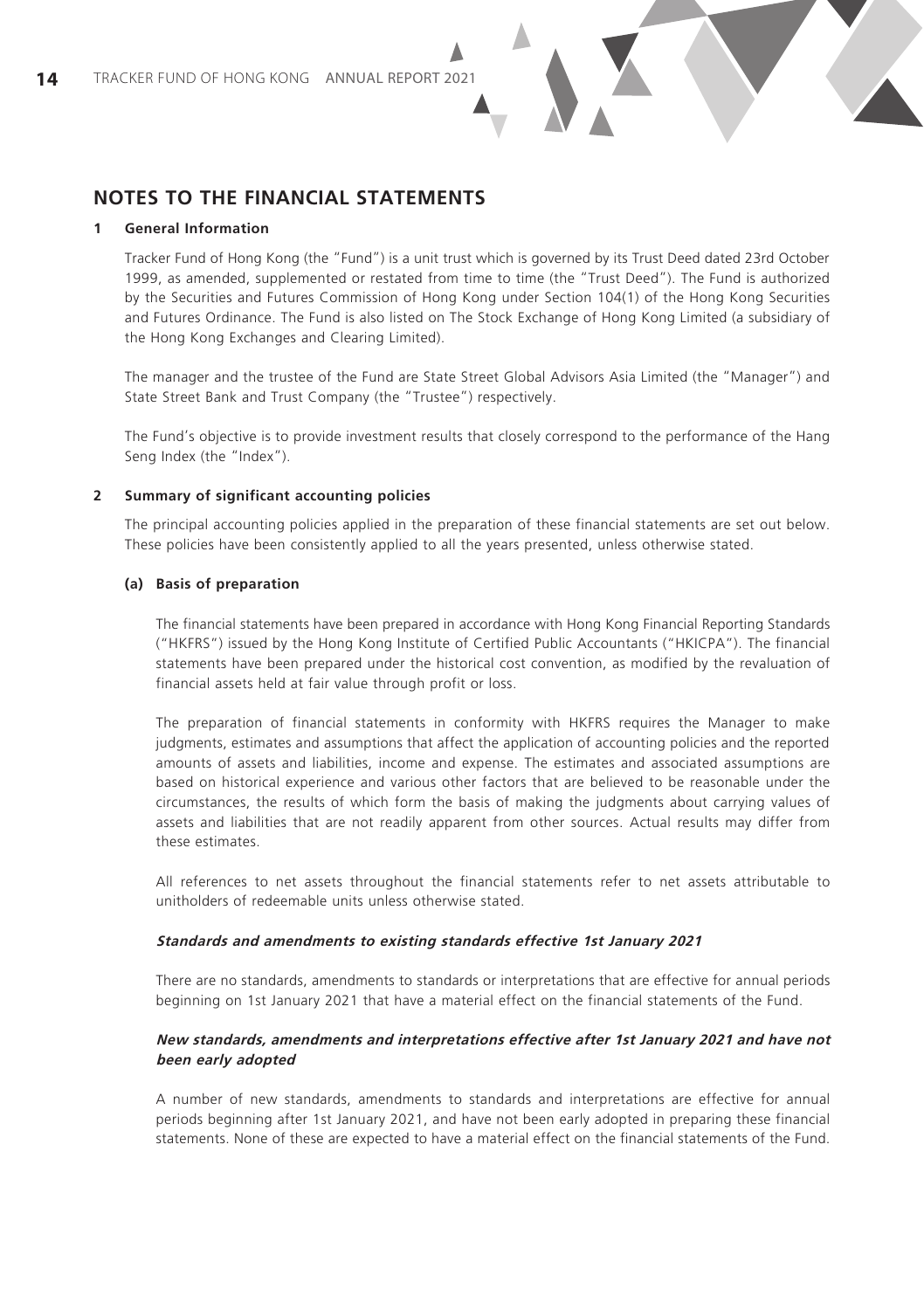### **2 Summary of significant accounting policies** (Continued)

### **(b) Investments**

The Fund classifies its investments based on both the Fund's business model for managing those financial assets and the contractual cash flow characteristics of the financial assets. The portfolio of financial assets is managed and performance is evaluated on a fair value basis. The Fund is primarily focused on fair value information and uses that information to assess the assets' performance and to make decisions. The Fund has not taken the option to irrevocably designate any equity securities as fair value through other comprehensive income. Consequently, all investments are measured at fair value through profit or loss.

The Fund's policy requires the Manager to evaluate the information about these financial assets and liabilities on a fair value basis together with other related financial information.

Purchases and sales of investments are accounted for on the trade date basis – the date on which the Fund commits to purchase or sell the investments. Investments are initially recognized at fair value, excluding transaction costs which are expensed as incurred, and are subsequently re-measured at fair value. Realized and unrealized gains and losses on investments are included in the Statement of Comprehensive Income in the period in which they arise. Investments are derecognized when the rights to receive cash flows from the investments have expired or the Fund has transferred substantially all risks and rewards of ownership. Transaction costs on investments are related to broker commission fee and local tax.

Transfers between levels of the fair value hierarchy are deemed to have occurred at the beginning of the reporting period.

Realized gains and losses on sale of investments classified as financial assets at fair value through profit or loss are calculated using first in first out (FIFO) method.

### **(c) Fair value estimation**

Fair value is the price that would be received to sell an asset or paid to transfer a liability in an orderly transaction between market participants at the measurement date. The fair value of financial assets and liabilities traded in active markets (such as publicly traded derivatives and trading securities) are based on quoted market prices at the close of trading on the reporting date. The Fund utilises the last traded market price for both financial assets and financial liabilities where the last traded price falls within the bid-ask spread. In circumstances where the last traded price is not within the bid-ask spread, the Manager will determine the point within the bid-ask spread that is most representative of fair value.

The fair value of financial assets and liabilities that are not traded in an active market (for example, over-the-counter derivatives) is determined using valuation techniques. The Fund uses a variety of methods and makes assumptions that are based on market conditions existing at each reporting date. Valuation techniques used include the use of comparable recent ordinary transactions between market participants, reference to other instruments that are substantially the same, discounted cash flow analysis, option pricing models and other valuation techniques commonly used by market participants making the maximum use of market inputs and relying as little as possible on entity-specific inputs.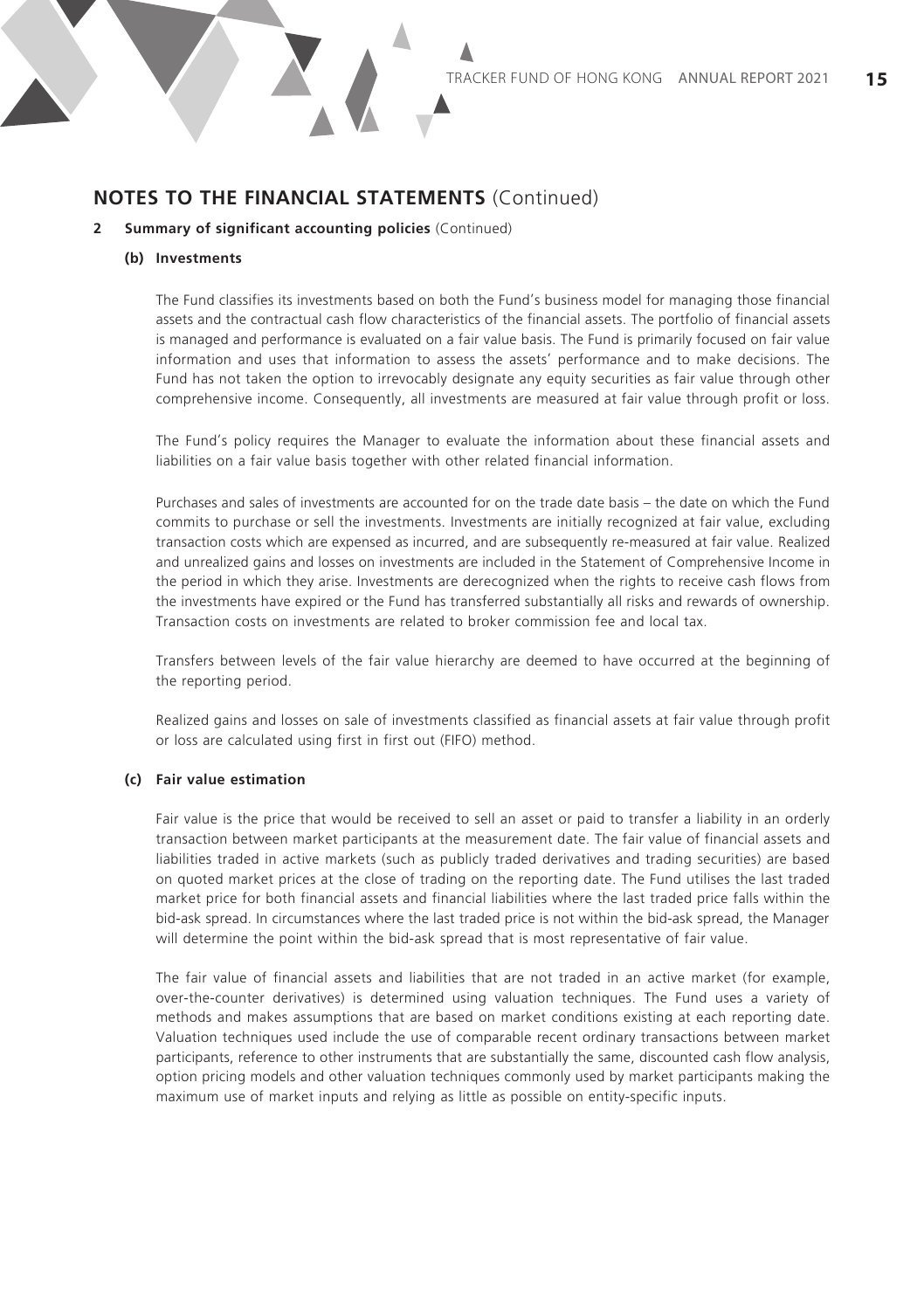#### **2 Summary of significant accounting policies** (Continued)

### **(d) Offsetting financial instruments**

Financial assets and liabilities are offset and the net amount reported in the Statement of Net Assets where the Fund currently has a legally enforceable right to set-off the recognized amounts and there is an intention to settle on a net basis or realize the asset and settle the liability simultaneously. The legally enforceable right must not be contingent on future events and must be enforceable in the normal course of business and in the event of default, insolvency or bankruptcy of the Fund or the counterparty.

### **(e) Income**

Dividend income on equity securities is recorded on the ex-dividend date. Dividend income on equity securities where no ex-dividend date is quoted is accounted for when the Fund's right to receive payment is established.

Interest income on bank deposit and from bank balances is recognized on a time-proportionate basis using the effective interest method.

Other income is accounted for in the Statement of Comprehensive Income on an accrual basis. Refer to Note 4(b).

#### **(f) Expenses**

Expenses are accounted for in the Statement of Comprehensive Income on an accrual basis.

#### **(g) Distributions payable to unitholders of redeemable units**

Proposed distributions to unitholders of redeemable units are recognized in the Statement of Comprehensive Income when they are approved. The distribution to unitholders is recognized in the Statement of Comprehensive Income as finance costs with the corresponding liability into distribution payable.

On or before each distribution date, the amount of cash required to effect the distribution ("distributable cash") is transferred to the Distribution Account established by the Trustee in accordance with the Trust Deed. The distribution payable to unitholders of redeemable units ("distribution payable") and the distributable cash are both derecognized upon the transfer of the distributable cash to the Distribution Account. On and from such time, the distributable cash is held by the Trustee on a separate fixed trust for the benefit of the respective unitholders. Interest income arising from the cash in the Distribution Account is credited back to the Fund in accordance with the Trust Deed. Refer to notes 4(c) and 2(e).

In formulating the accounting treatment on the timing for when the distribution payable and the distributable cash should be derecognized, the Manager considers several factors including, the Trust Deed, when the Fund legally discharges its obligation to pay the unitholders and when the Fund transfers substantially all risks and rewards of ownership of the distributable cash. Refer to note 13.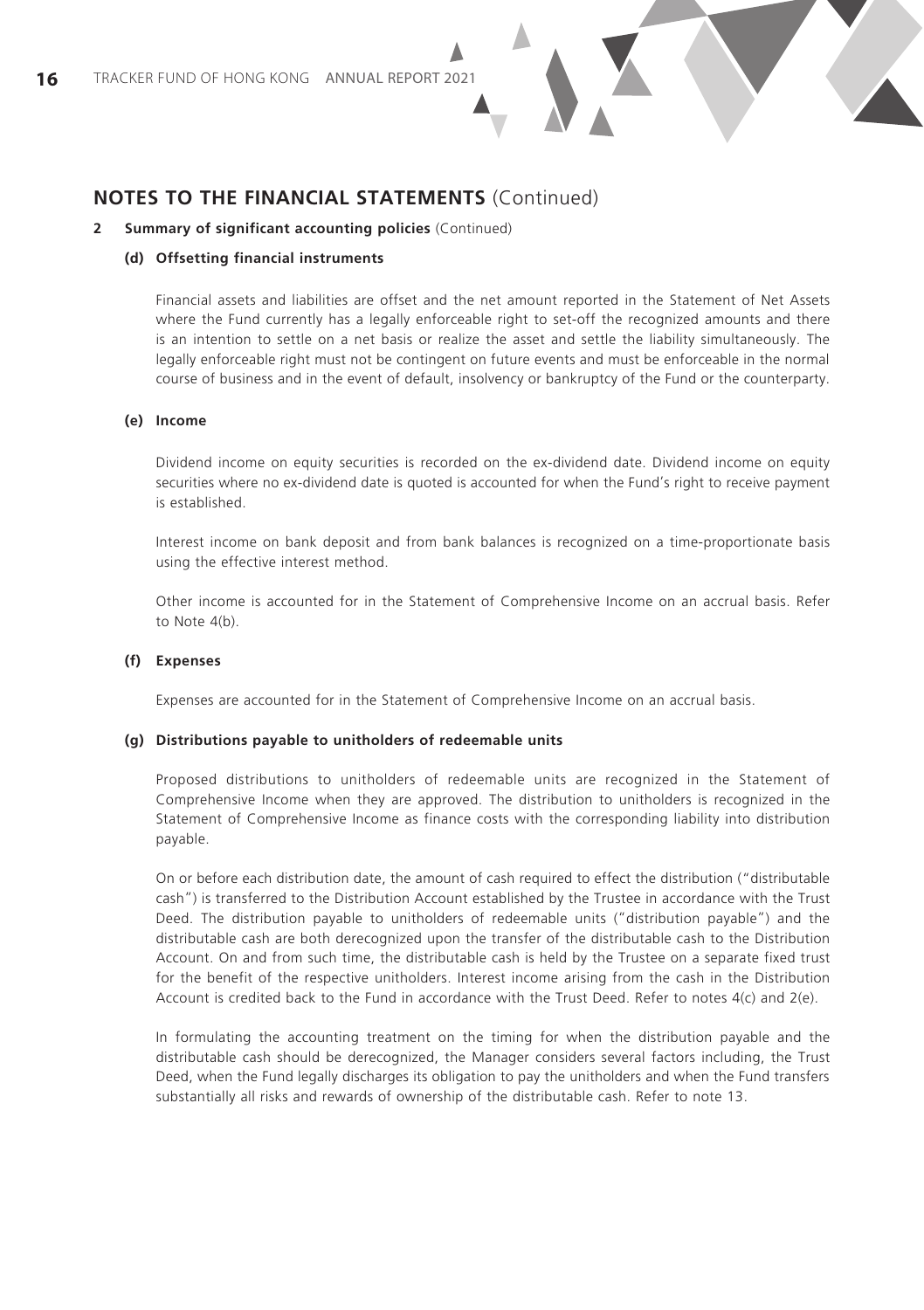

### **2 Summary of significant accounting policies** (Continued)

### **(h) Cash component**

Cash component represents the amount included in the issue price or redemption proceeds (as the case may be) of the units issued or redeemed, representing the difference between the net asset value per Creation Unit as calculated by the Manager as of that date and the value of the Index Basket (as defined in the prospectus of the Fund and based on the nominal closing price as of that date), including the dividend equivalent amount per Creation Unit.

#### **(i) Cash and cash equivalents**

Cash and cash equivalents include bank balances, demand deposits, other short-term highly liquid investments with original maturities of three months or less and bank overdrafts.

### **(j) Translation of foreign currencies**

#### Functional and presentation currency

Items included in the financial statements are measured using the currency of the primary economic environment in which the Fund operates (the "functional currency"). The performance of the Fund is measured and reported to the unitholders of redeemable units in Hong Kong dollar. The Manager considers the Hong Kong dollar as the currency that most faithfully represents the economic effects of the underlying transactions, events and conditions. The financial statements are presented in Hong Kong dollar, which is the Fund's functional and presentation currency.

#### Transactions and balances

Foreign currency transactions are translated into the functional currency using the exchange rates prevailing at the dates of the transactions. Foreign currency monetary assets and liabilities are translated into the functional currency using the exchange rate prevailing at the year end date. Non-monetary assets and liabilities that are measured at fair value in a foreign currency are translated using the exchange rates at the date when the fair value was determined.

Foreign exchange gains and losses arising from translation are included in the Statement of Comprehensive Income.

Foreign exchange gains and losses relating to cash and cash equivalents are presented in the Statement of Comprehensive Income within "net foreign currency gains/losses on cash and cash equivalents".

Foreign exchange gains and losses relating to the financial assets carried at fair value through profit or loss are presented in the Statement of Comprehensive Income within "net gain/(loss) on investments".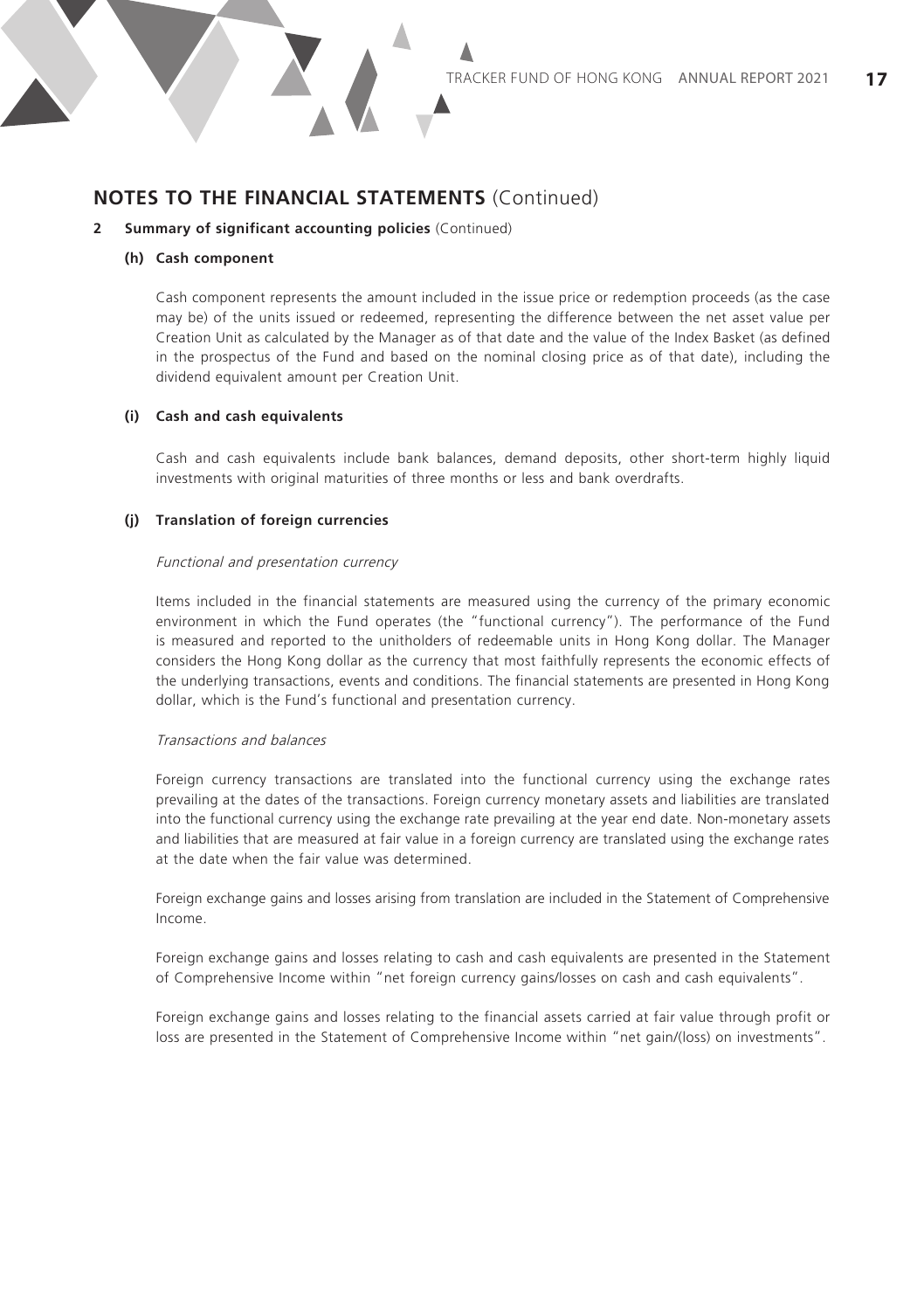### **2 Summary of significant accounting policies** (Continued)

### **(k) Redeemable units**

The Fund issues redeemable units, which are redeemable at the unitholder's option and represent puttable financial instruments of the Fund. The Fund classifies its puttable financial instruments as financial liabilities in accordance with HKAS 32 (Amendment), "Financial instruments: Presentation" as those puttable financial instruments does not meet one or more of the following criteria:

- the puttable financial instruments entitle the holder to a pro-rata share of net asset value;
- the puttable financial instruments are the most subordinated shares in issue and share features are identical;
- apart from the contractual obligation to redeem the units, the instrument does not include any contractual obligations to deliver cash or another financial asset to another entity;
- the total expected cash flows from the puttable financial instrument over its life are based substantially on the profit or loss of the Fund; and
- there are no other financial instrument contracts that has total cash flows based substantially on the profit or loss, the change in recognized net assets of the Fund and has the effect of substantially restricting or fixing the residual return to the puttable instrument holders.

Redeemable units can only be redeemed in-kind equal to a proportionate share of the Fund's net asset value. The redeemable unit is carried at amortised cost which correspond to the redemption amount that is payable at the year end date if the unitholder exercises the right to put the unit back to the Fund. In accordance with the Trust Deed, the minimum redemption units are 1,000,000 units.

Redeemable units are issued and redeemed at the unitholder's option at prices based on the Fund's net asset value per unit at the time of issue or redemption. The Fund's net asset value per unit is calculated by dividing the net assets attributable to the unitholders of redeemable units with the total number of outstanding redeemable units. In accordance with the provisions of the Trust Deed, investment positions are valued based on the last traded market price for the purpose of determining the net asset value per unit for creations and redemptions.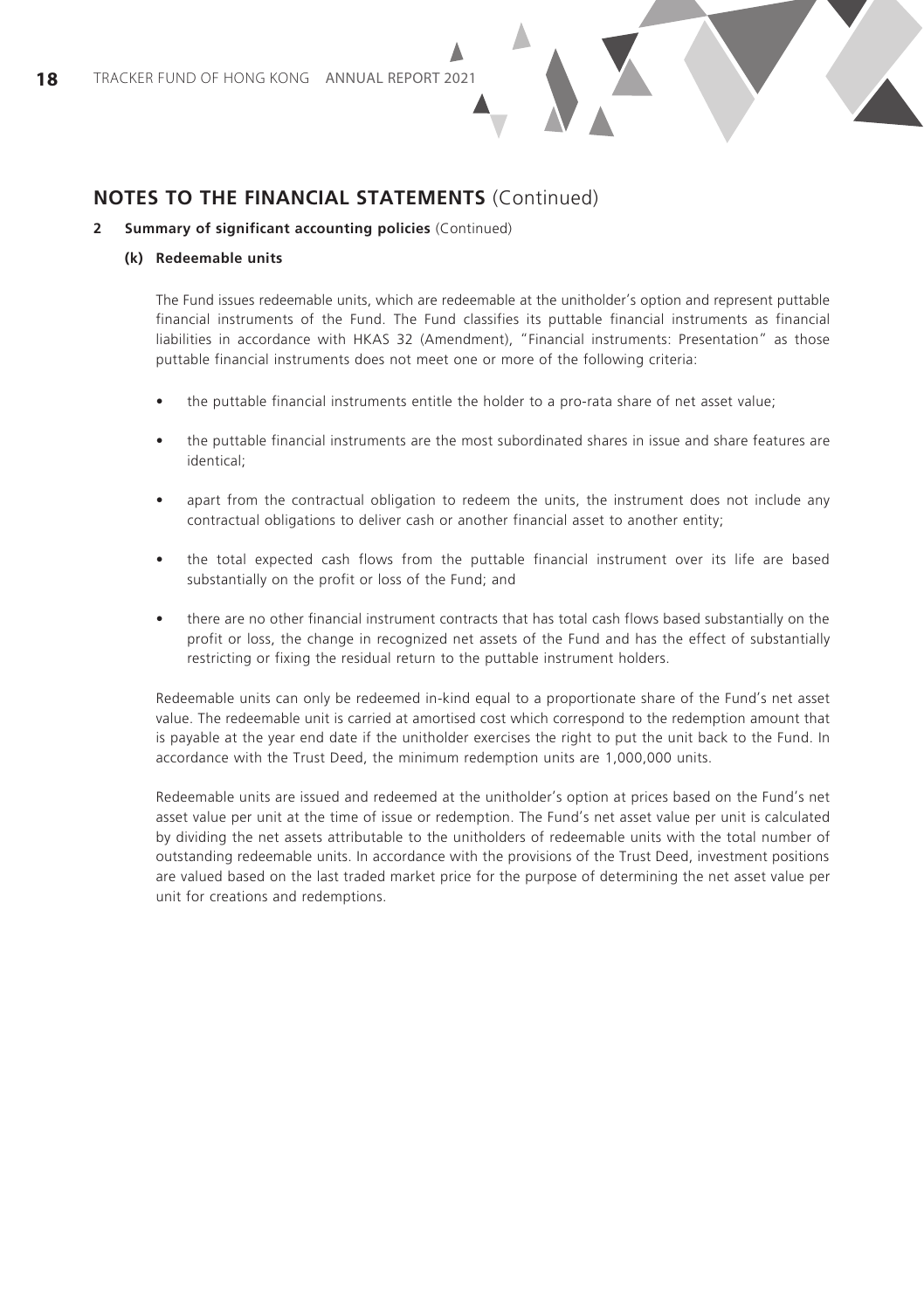

### **2 Summary of significant accounting policies** (Continued)

### **(l) Segmental reporting**

Operating segments are reported in a manner consistent with the internal reporting used by the chief operating decision-maker. The Manager, who is responsible for allocating resources and assessing performance of the operating segments, has been identified as the chief operating decision-maker that makes strategic decisions.

### **3 Net loss on investments**

|                                                                                                | For the year ended<br>31.12.2021<br>HK\$ | For the year ended<br>31.12.2020<br>HK\$ |
|------------------------------------------------------------------------------------------------|------------------------------------------|------------------------------------------|
| Change in unrealized (loss)/gain on investments<br>Realized gain/(loss) on sale of investments | (18,970,461,930)<br>5,788,358,333        | 5,352,029,956<br>(6,091,195,327)         |
|                                                                                                | (13, 182, 103, 597)                      | (739, 165, 371)                          |

### **4 Income**

### **(a) Transaction fee**

Applications to create or redeem units are only made through brokers or dealers (who itself or its agent is a participant in Central Clearing and Settlement System ("CCASS") and to whose or whose agent's account any units are for the time being credited by Hong Kong Securities Clearing Company ("HKSCC")) (the "Participating Dealers") which have executed participation agreements with the Manager, the Trustee, HK Conversion Agency Services Limited (the "Conversion Agent") and HKSCC. The Fund is entitled to receive a transaction fee of HK\$15,000 per total aggregate creation and redemption orders per day per Participating Dealer.

### **(b) Other income**

Other income represents registrar charges levied on unitholders (other than HKSCC Nominees) who hold units registered in their own names as at each record date for the relevant distribution. Currently, these charges amount to the lower of HK\$40 per distribution per unitholder and the unitholder's actual distribution entitlement. Such charges are deducted on a half-yearly basis from the half-yearly distributions payable to the relevant unitholders.

### **(c) Interest earned on Distribution Account**

Under the terms of the Trust Deed, interest income that is earned in the Distribution Account is transferred to the Fund on an annual basis. During the year ended 31st December 2021, the Fund received interest income of HK\$94,088 (2020: HK\$212,306) from the Distribution Account.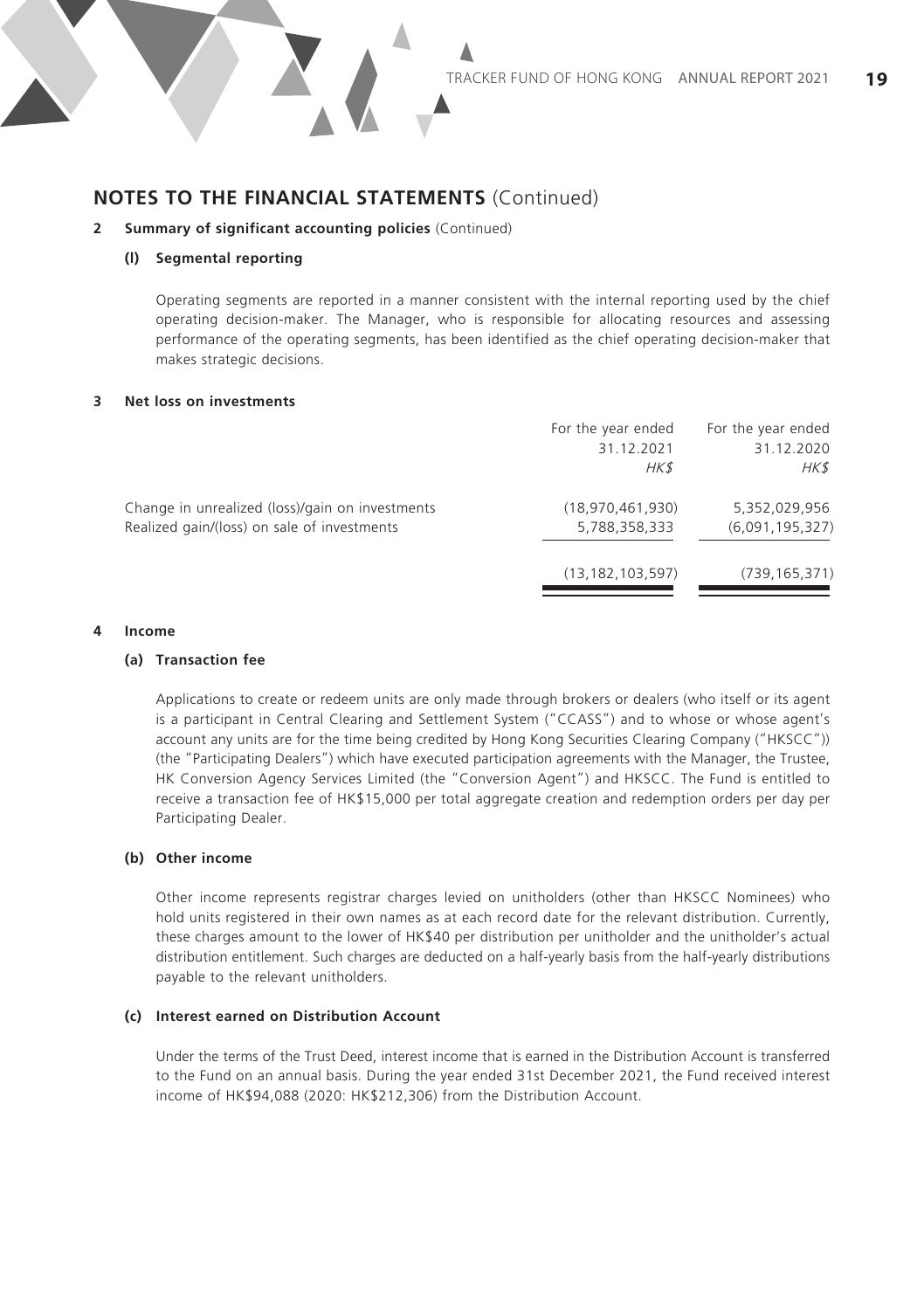### **5 Number of units in issue and net assets attributable to unitholders of redeemable units**

The Fund's capital is represented by the net assets attributable to unitholders of redeemable units. Units are issued through an in-kind creation of an Index Basket with the remaining balances in cash, and are redeemed in-kind with the remaining balances in cash. Creations and redemptions of units during the year are shown on the Statement of Changes in Net Assets Attributable to Unitholders of Redeemable Units. In accordance with the objectives and risk management policies outlined in note 12(a), the Manager endeavors to invest in appropriate investments while maintaining sufficient liquidity to meet redemption, such liquidity being augmented by disposal of listed securities where necessary.

In accordance with the provisions of the Trust Deed, listed investments are stated at the last traded price on the valuation day for the purpose of determining net asset value per unit for creations and redemptions and for various fee calculations.

Net assets attributable to unitholders of redeemable units at last traded market prices represent a liability in the Statement of Net Assets, carried at the redemption amount that would be payable at the year end date if the unitholders exercised the right to redeem the units in the Fund.

|                                                                                         | For the year ended<br>31.12.2021 | For the year ended<br>31.12.2020 |
|-----------------------------------------------------------------------------------------|----------------------------------|----------------------------------|
|                                                                                         | Number of units                  | Number of units                  |
| Units in issue at the beginning of the year                                             | 3,851,992,500                    | 3,158,992,500                    |
| Issue of units                                                                          | 4,524,000,000                    | 3,223,000,000                    |
| Redemptions of units                                                                    | (4, 124, 000, 000)               | (2,530,000,000)                  |
| Units in issue at the end of the year                                                   | 4,251,992,500                    | 3,851,992,500                    |
|                                                                                         | HK\$                             | HK\$                             |
| Net assets attributable to unitholders of redeemable units                              | 100,071,496,893                  | 105,557,154,963                  |
| Net assets attributable to unitholders of redeemable units<br>(per unit)                | 23.54                            | 27.40                            |
| Net asset value per Creation Unit<br>(1 Creation Unit is equivalent to 1,000,000 units) | 23,535,201                       | 27,403,261                       |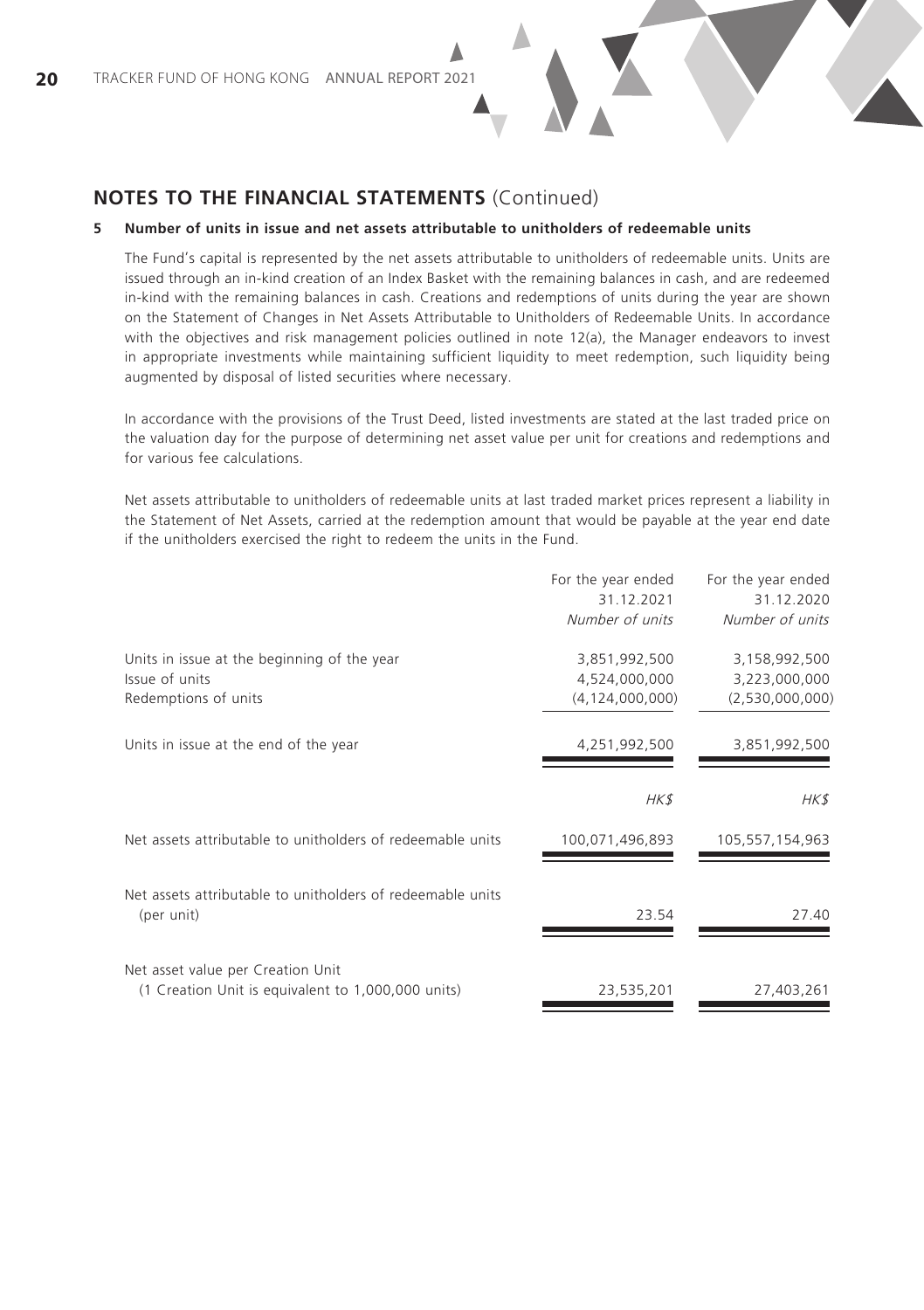### **6 Taxation**

No provision for Hong Kong profits tax has been made as the Fund was authorized as a collective investment scheme under Section 104 of the Hong Kong Securities and Futures Ordinance and is therefore exempted from profits tax under Sections 26A(1A) of the Hong Kong Inland Revenue Ordinance.

The Fund has investments in shares of companies in People's Republic of China ("PRC") listed on the Hong Kong Stock Exchange ("H-shares") and stocks that are based in mainland China and controlled, either directly or indirectly, by the central, provincial or municipal governments of the PRC but listed in Hong Kong to allow overseas investment in ("Red Chips"). Under general taxing provisions of the Corporate Income Tax Law ("CIT Law"), a fund could be technically subject to 10% withholding income tax ("WIT") on the PRC sourced capital gains, unless exempt or reduced under relevant double tax treaties. However, there may be practical difficulty for the PRC tax authorities to impose and collect WIT on such capital gains. The 10% WIT has not been strictly enforced by local tax bureau on capital gains derived by non- tax resident enterprises of the PRC from the trading of H-Shares and Red Chips. Where capital gains are derived from trading of H-Shares and Red Chips, Value added tax ("VAT") in general is not imposed as the purchase and disposal are often concluded and completed outside the PRC.

No provision was made for taxation from such gains in the financial statements as the Manager believes that the taxation on capital gains derived from H-Shares and Red Chips is not probable under the current enforcement environment.

WIT of 10% was charged on dividend income received from H-shares and Red Chips (which had applied to be treated as PRC tax resident enterprises) during the years ended 31st December 2021 and 2020.

### **7 Transactions with the related parties/Manager, Trustee and their Connected Persons**

Parties are considered to be related if one party has the ability to control the other party or exercise significant influence over the other party in making financial or operational decisions. Related parties of the Fund also include the Manager, investment delegate, Trustee/custodian and their Connected Persons. Connected Persons are those as defined in the Code on Unit Trusts and Mutual Funds established by the Securities and Futures Commission of Hong Kong (the "SFC Code"). All transactions entered into during the year between the Fund and its related parties were entered into in the ordinary course of business and on normal commercial terms. To the best of the Manager's and the Trustee's knowledge, the Fund did not have any other transactions with the Manager's or the Trustee's related parties and Connected Persons except for those disclosed below.

### **(a) Manager's holding in the Fund**

The directors and officers of the Manager may transact in the units of the Fund as principal. As at 31st December 2021, the directors and officers of the Manager together did not hold any units in the Fund (2020: Nil).

### **(b) Trustee's holding in the Fund**

The directors and officers of the Trustee or its Connected Persons may transact in the units of the Fund as principal. As at 31st December 2021, the directors and officers of the Trustee and its Connected Persons did not hold any units of the Fund (2020: Nil).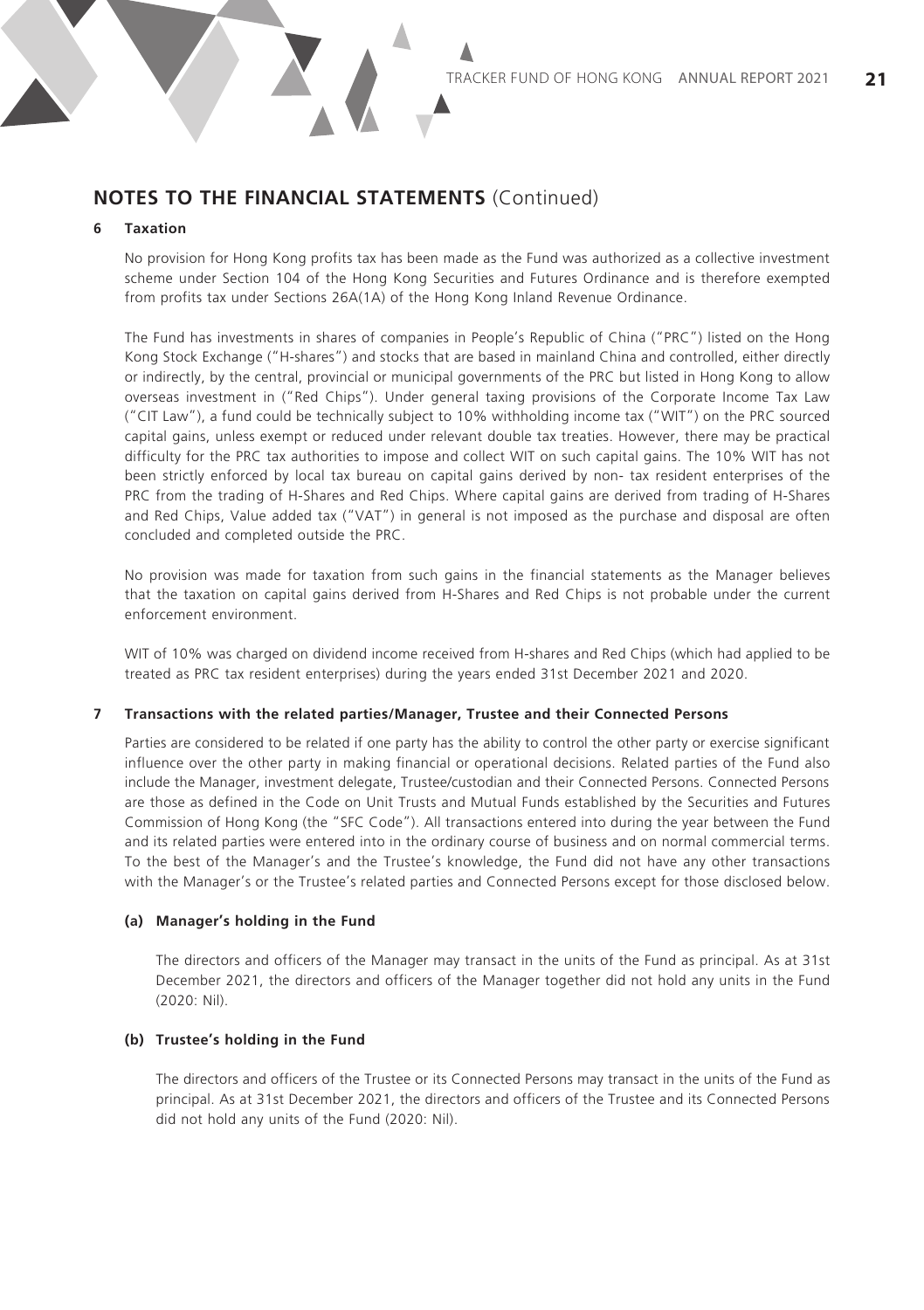### **7 Transactions with the related parties/Manager, Trustee and their Connected Persons** (Continued)

#### **(c) Management fee**

The fee payable to the Manager is calculated at the following annual rates of the net asset value of the Fund on the last dealing day in the relevant quarter:

| For the first HK\$15 billion of the net asset value            | $0.050\%$ |
|----------------------------------------------------------------|-----------|
| For the next HK\$15 billion of the net asset value             | 0.045%    |
| For the next HK\$15 billion of the net asset value             | $0.030\%$ |
| Any amount by which the net asset value exceeds HK\$45 billion | 0.025%    |

The management fee is accrued daily and payable quarterly in arrears.

### **(d) Trustee fee**

The fee payable to the Trustee is calculated at the following annual rates of the net asset value of the Fund of the last dealing day in the relevant quarter:

| For the first HK\$15 billion of the net asset value            | $0.050\%$ |
|----------------------------------------------------------------|-----------|
| For the next HK\$15 billion of the net asset value             | 0.045%    |
| For the next HK\$15 billion of the net asset value             | $0.030\%$ |
| Any amount by which the net asset value exceeds HK\$45 billion | 0.025%    |

The Trustee fee is paid to State Street Bank and Trust Company for acting as the trustee and the custodian of the Fund and covers all portfolio valuation services, administration of securities trading, acquisition, delivery, holding and disposal of investments, corporate actions, dividend collection and distribution, dividend reinvestment, regulatory filings, tax filings, preparation of semi-annual and annual reports and maintenance of accounting records (but not auditing) and excludes transaction fees, costs and charges and other out-of-pocket expenses.

The trustee fee is accrued daily and payable quarterly in arrears.

### **(e) Bank balances**

Bank balance held with the State Street Bank and Trust Company amounted to HK\$2,449,124 as at 31st December 2021 (2020: HK\$6,626,614). Such account is interest bearing. No interest income amount was accrued and received for the year ended to 31st December 2021 with respect to the bank balance held with the State Street Bank and Trust Company (2020: HK\$478).

### **8 Other fees**

### **(a) Registrar fee**

The fee payable to Computershare Hong Kong Investor Services Limited (the "Registrar"), is calculated based on the number of unitholders on the register on the first business day of the relevant month at the following fee scale, subject to a monthly maximum aggregate registrar fee of HK\$1,000,000.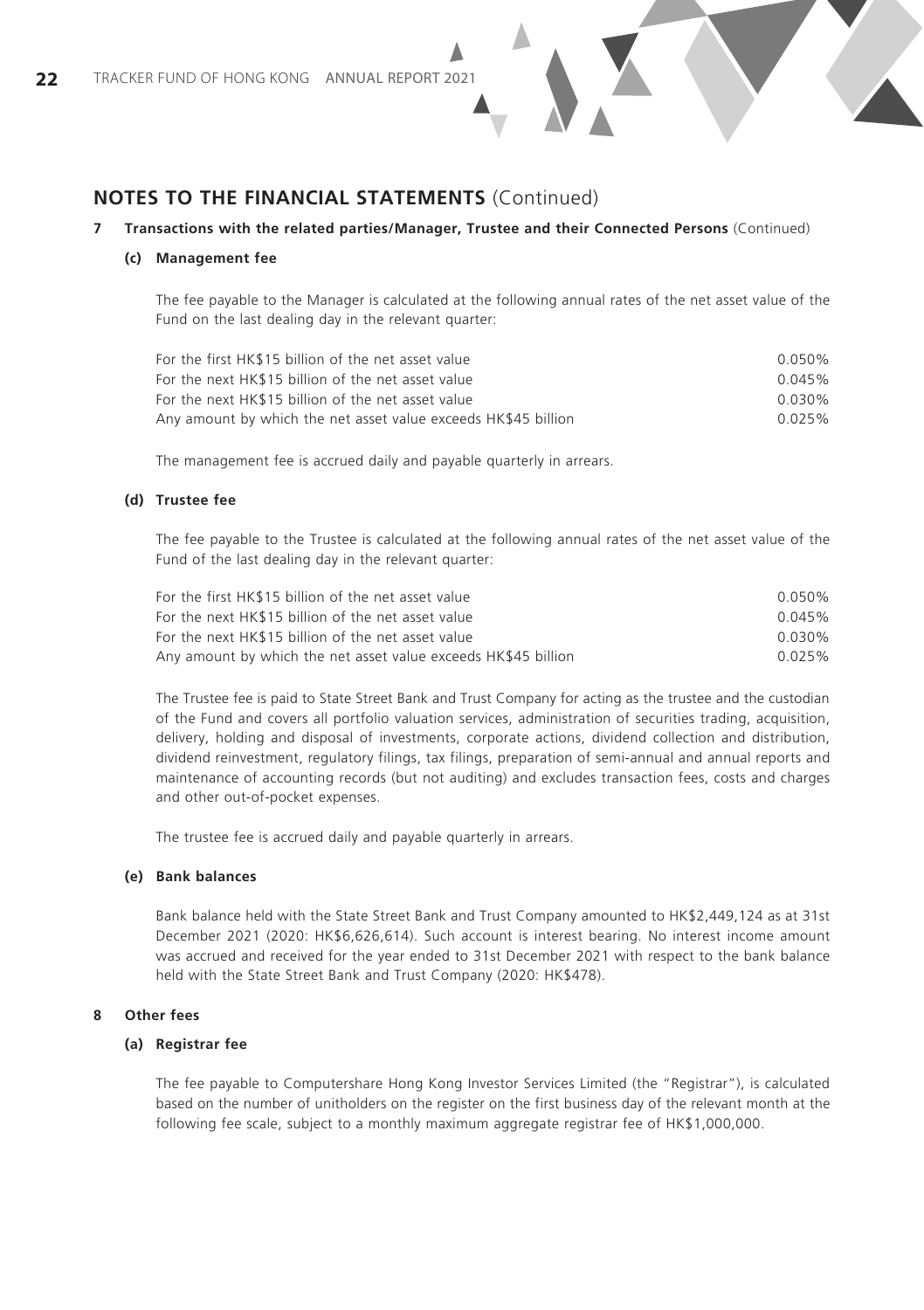

#### **8 Other fees** (Continued)

**(a) Registrar fee** (Continued)

HK\$ (per month)

| For the first 2,000 Unitholders                                  | 12,000 |
|------------------------------------------------------------------|--------|
| For every additional 1,000 Unitholders up to 100,000 Unitholders | 2.650  |
| For every additional 1,000 Unitholders above 100,000 Unitholders | 2.250  |

The registrar fee is accrued daily and payable monthly in advance.

The Registrar is also reimbursed for all of its out-of-pocket expenses incurred in connection with performing its services.

### **(b) Conversion agent fee**

The Conversion Agent, HK Conversion Agency Services Limited, received a monthly retainer fee of HK\$16,000 plus a transaction fee of HK\$12,000 on total aggregate creation and redemption orders per day per Participating Dealer.

The conversion agent fee is accrued daily and payable monthly in arrears.

### **(c) Index license fee**

The index license fee is calculated at the following annual rates of the net asset value of the Fund, subject to a minimum fee of US\$10,000:

| For the first HK\$100 billion of the net asset value            | 0.015%  |
|-----------------------------------------------------------------|---------|
| For the next HK\$100 billion of the net asset value             | 0.0135% |
| Any amount by which the net asset value exceeds HK\$200 billion | 0.012%  |

The index license fee is accrued daily and payable quarterly in arrears.

#### **9 Major non-cash transactions**

In accordance with the Trust Deed, units are issued through an in-kind creation of an Index Basket with the remaining balances in cash. For each Creation Unit (of 1,000,000 units), the Fund receives an Index Basket consisting of constituent shares as determined by the Manager on a daily basis. During the year ended 31st December 2021, the Fund issued 4,524,000,000 units (2020: 3,223,000,000 units), totaling HK\$121,643,370,869 (2020: HK\$82,581,137,157) in exchange for Index Baskets consisting of investments valued at HK\$120,695,330,354 (2020: HK\$81,704,684,092) plus the relevant cash component of HK\$948,040,515 (2020: HK\$876,453,065).

In accordance with the Trust Deed, units are redeemed in-kind with the remaining balances in cash. During the year ended 31st December 2021, the Fund redeemed 4,124,000,000 units (2020: 2,530,000,000 units), totaling HK\$113,603,499,982 (2020: HK\$65,709,161,186) in exchange for Index Baskets consisting of investments valued at HK\$112,877,661,619 (2020: HK\$65,026,675,425) plus the relevant cash component of HK\$725,838,363 (2020: HK\$682,485,761).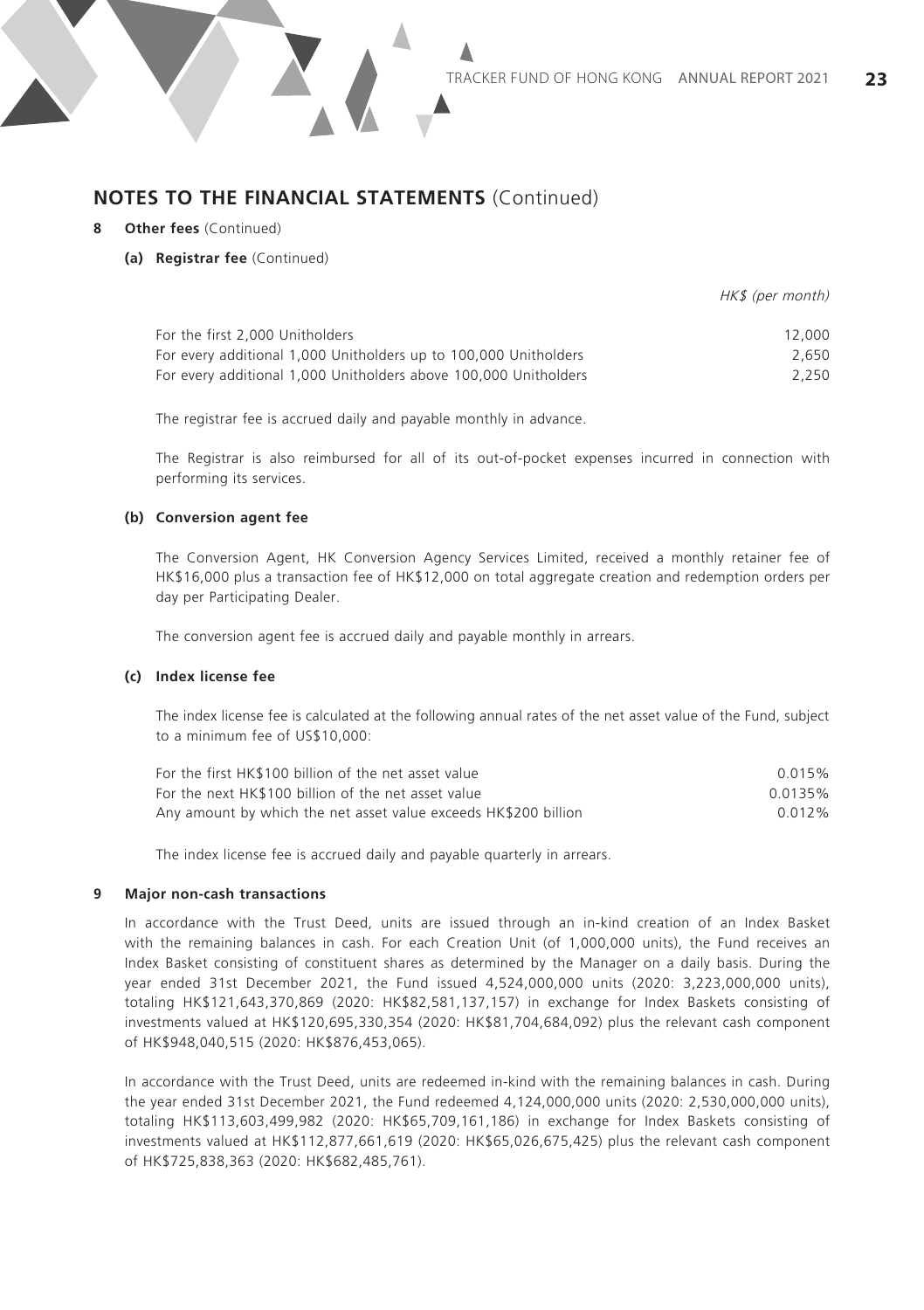### **10 Soft dollar practices**

The Manager may effect transactions, provided that any such transaction is consistent with standards of "best execution", by or through the agency of another person for the account of the Fund with whom the Manager or any of its Connected Persons have an arrangement under which that party will from time to time provide to or procure for the Manager or any of its Connected Persons goods, services or other benefits (such as research and advisory services, computer hardware associated with specialized software or research services and performance measures) the nature of which is such that their provision can reasonably be expected to benefit the Fund as a whole and may contribute to an improvement in the performance of the Fund. For the avoidance of doubt, such goods and services may not include travel, accommodation, entertainment, general administrative goods or services, general office equipment or premises, membership fees, employees' salaries or direct money payments.

Since the inception of the Fund, the Manager had not participated in any soft dollar arrangements in respect of any transactions for the account of the Fund.

### **11 Investment limitations and prohibitions under the SFC Code**

The SFC Code allows the Fund to invest in constituent securities issued by a single issuer for more than 10% of the Fund's net asset value provided that the investment is limited to any constituent securities that each accounts for more than 10% of the weighting of the Index and the Fund's holding of any such constituent securities may not exceed their respective weightings in the Index (except as a result of changes in the composition of the Index and the excess is transitional and temporary in nature).

Constituent securities that account for more than 10% of the net asset value of the Fund as at 31st December 2021 and 2020 were as follows:

|               |            | Respective weighting in the Index (%) |            | % of net asset value |  |
|---------------|------------|---------------------------------------|------------|----------------------|--|
|               | 31.12.2021 | 31.12.2020                            | 31.12.2021 | 31.12.2020           |  |
| AIA Group Ltd | 7.5        | 10.5                                  | 7.5        | 10.5                 |  |
| Total         | 7.5        | 10.5                                  | 75         | 10.5                 |  |

As at 31st December 2021, there were no securities that individually accounted for more than 10% of the net asset value of the Fund.

During the year ended 31st December 2021, the Hang Seng Index decreased by 14.08% (2020: decreased by 3.40%), while the net asset value per unit of the Fund decreased by 14.12% (2020: decreased by 3.46%).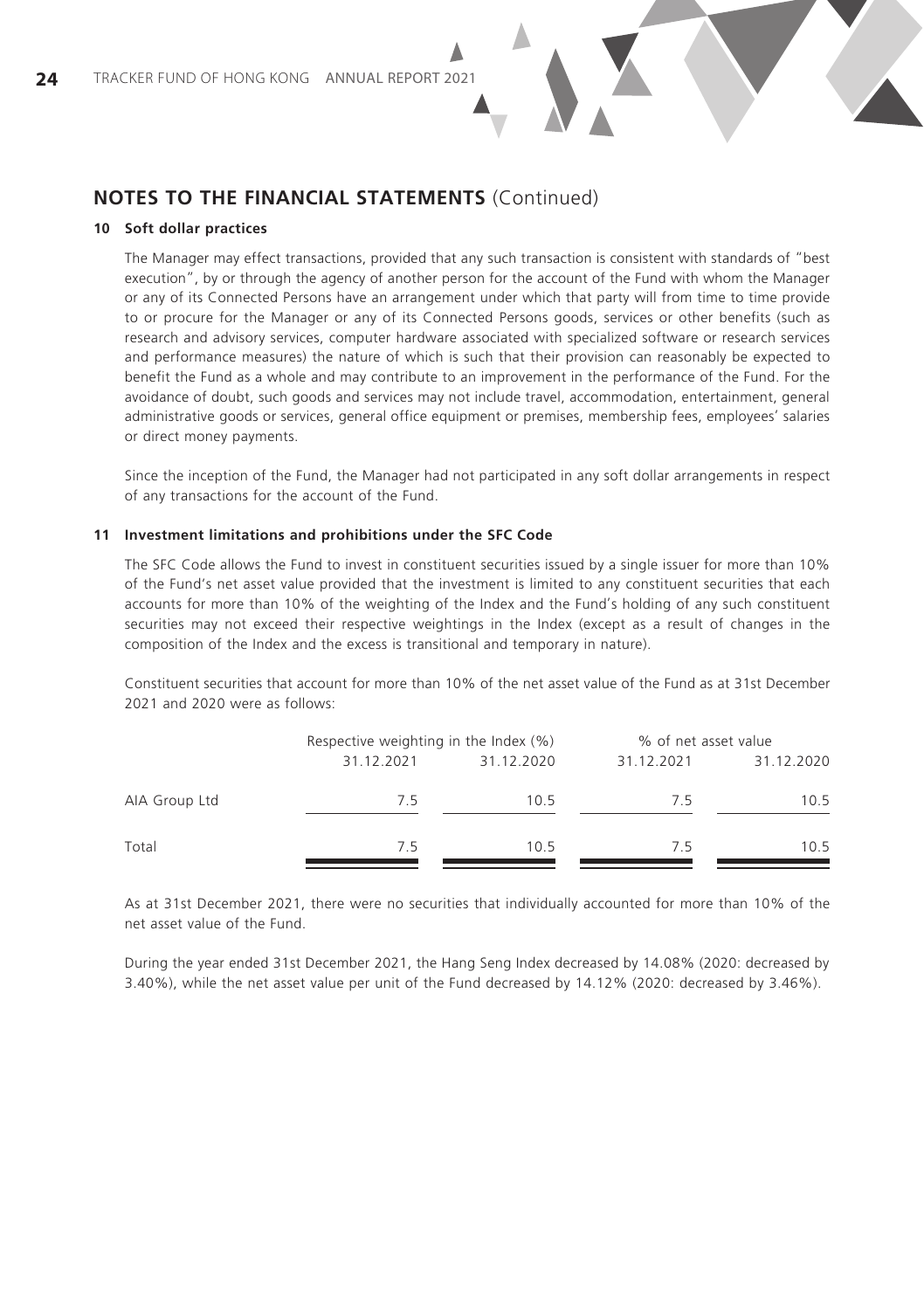### **12 Financial risk management**

### **(a) Strategy in using financial instruments**

### Investment objectives

The Fund's investment objective is to provide investment results that closely correspond to the performance of the Index. The Manager will seek to achieve the investment objective by investing all, or substantially all, of the Fund's assets in shares in the constituent companies of the Index ("Index Shares") in substantially the same weightings as they appear in the Index. The Manager may also invest in certain other permitted investments in seeking to meet the investment objective. The Manager will rebalance the Fund's portfolio of investments from time to time to reflect any changes to the composition of, or the weighting of shares in, the Index.

#### Investment policies

The responsibility of the Manager is to reflect changes in the Index, insofar as practicable and subject to the Trust Deed, by replicating changes to the weightings and composition of the constituent shares in the Index in the portfolio of shares which make up the portfolio.

Since the investment objective is to provide investment results that closely correspond with the performance of the Index, the Manager is required to ensure, insofar as practicable and subject to the Trust Deed, that the assets comprised in the portfolio comprise only, or substantially only, interest in Index Shares and in the relative weightings such Index Shares appear in the Index. Other than cash held for distribution and to meet the fees, expenses and other liabilities, it is unlikely that cash or any other form of securities will form a substantial part of the assets.

The risks and the respective risk management policies employed by the Fund to manage these risks are discussed below.

### **(b) Market price risk**

Market price risk is the risk that the value of a financial instrument will fluctuate as a result of changes in market prices, whether those changes are caused by factors specific to the individual instrument or factors affecting all instruments in the market.

All securities investments present a risk of loss of capital. The Fund is designated to track the performance of the Index, therefore the exposure to market risk in the Fund will be substantially the same as the tracked Index. The Manager manages the Fund's exposures to market risk by ensuring the key characteristics of the portfolio, are closely aligned with the characteristics of the tracked index. The Manager monitors the investments on a daily basis and rebalances the portfolio of investments from time to time to reflect any changes to the composition of, or the weighting of shares in, the Index.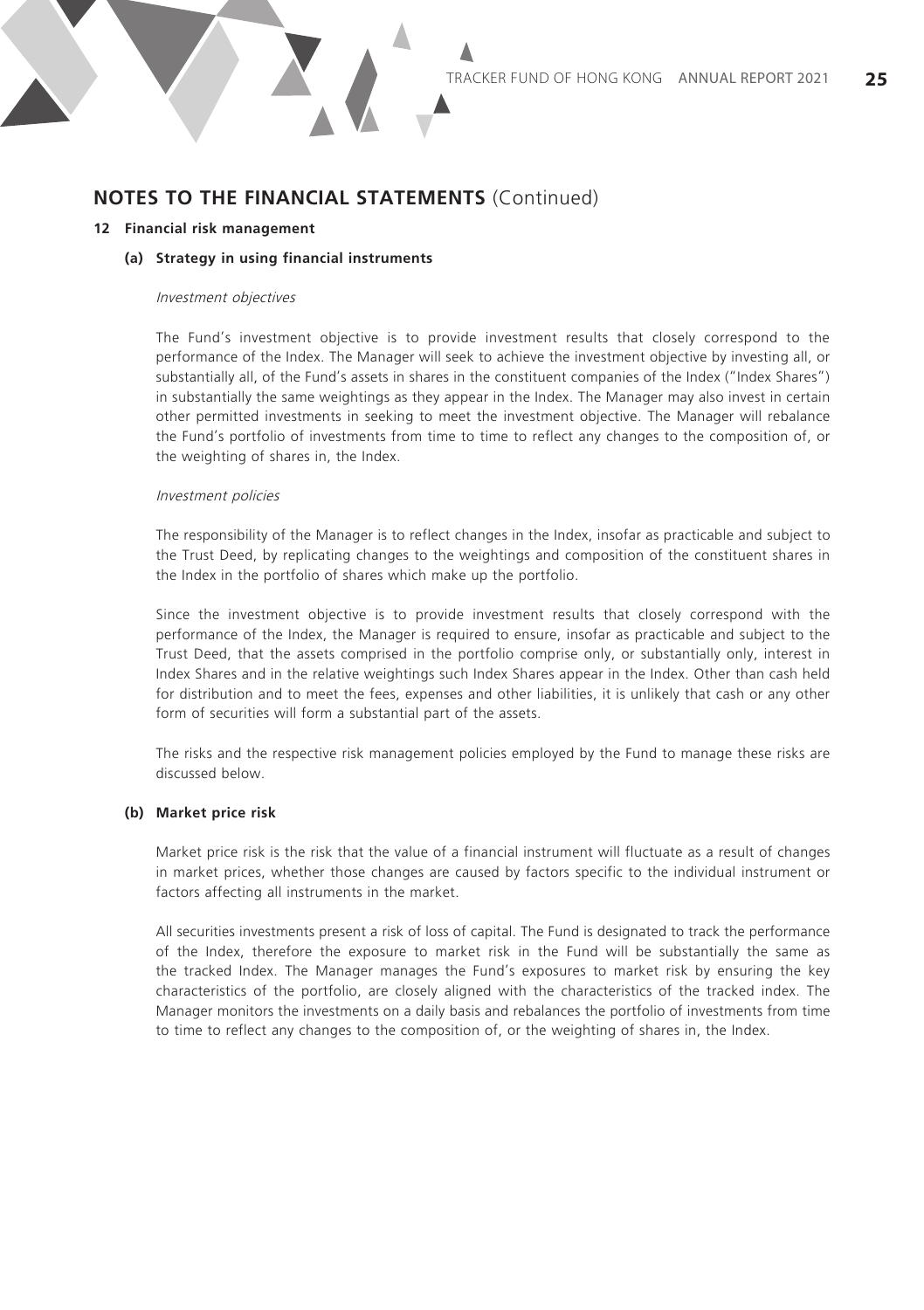#### **12 Financial risk management** (Continued)

### **(b) Market price risk** (Continued)

As at year end, the overall market exposure of the Fund was as follows:

|                                                     |                    | 2021            |                    | 2020            |
|-----------------------------------------------------|--------------------|-----------------|--------------------|-----------------|
|                                                     | Fair Value<br>HK\$ | % of net assets | Fair Value<br>HK\$ | % of net assets |
| Held for trading:<br>Listed investments<br>Equities |                    |                 |                    |                 |
| - Hong Kong                                         | 99,905,342,712     | 99.83           | 105,381,614,466    | 99.83           |

Net market exposures

The following table shows the net market exposures of the Fund by industry as at year end:

|                         | 2021            | 2020            |
|-------------------------|-----------------|-----------------|
|                         | % of net assets | % of net assets |
| By industry             |                 |                 |
| - Commerce and industry | 53.37           | 46.79           |
| - Financials            | 35.57           | 42.27           |
| - Properties            | 6.79            | 7.49            |
| - Utilities             | 4.10            | 3.28            |
|                         | 99.83           | 99.83           |

All the Fund's equity securities are listed on the Hong Kong Stock Exchange. As the Fund is a Hang Seng Index tracking fund, movements in the Index would cause substantially the same percentage change in the Fund's net asset value.

|                   | 2021            |                | 2020            |               |
|-------------------|-----------------|----------------|-----------------|---------------|
|                   | Change in index | Impact         | Change in index | Impact        |
|                   | %               | HK\$           | %               | HK\$          |
|                   | $+/-$           | $+/-$          | $+/-$           | $+/-$         |
| Hong Kong         |                 |                |                 |               |
| - Hang Seng Index | 14.08%          | 14,066,672,254 | 3.40%           | 3,582,974,892 |

The Manager has used the annual change in the benchmark index to estimate the change for use in the market sensitivity analysis above. Disclosures above are shown in absolute terms, changes and impacts could be positive or negative. Due to the impact of COVID-19, there was significant volatility in the benchmark index during the year ended 31st December 2021 and 2020. Users of the financial statements should also look at the intra-year index return and volatility to further understand market price risk affecting the Fund.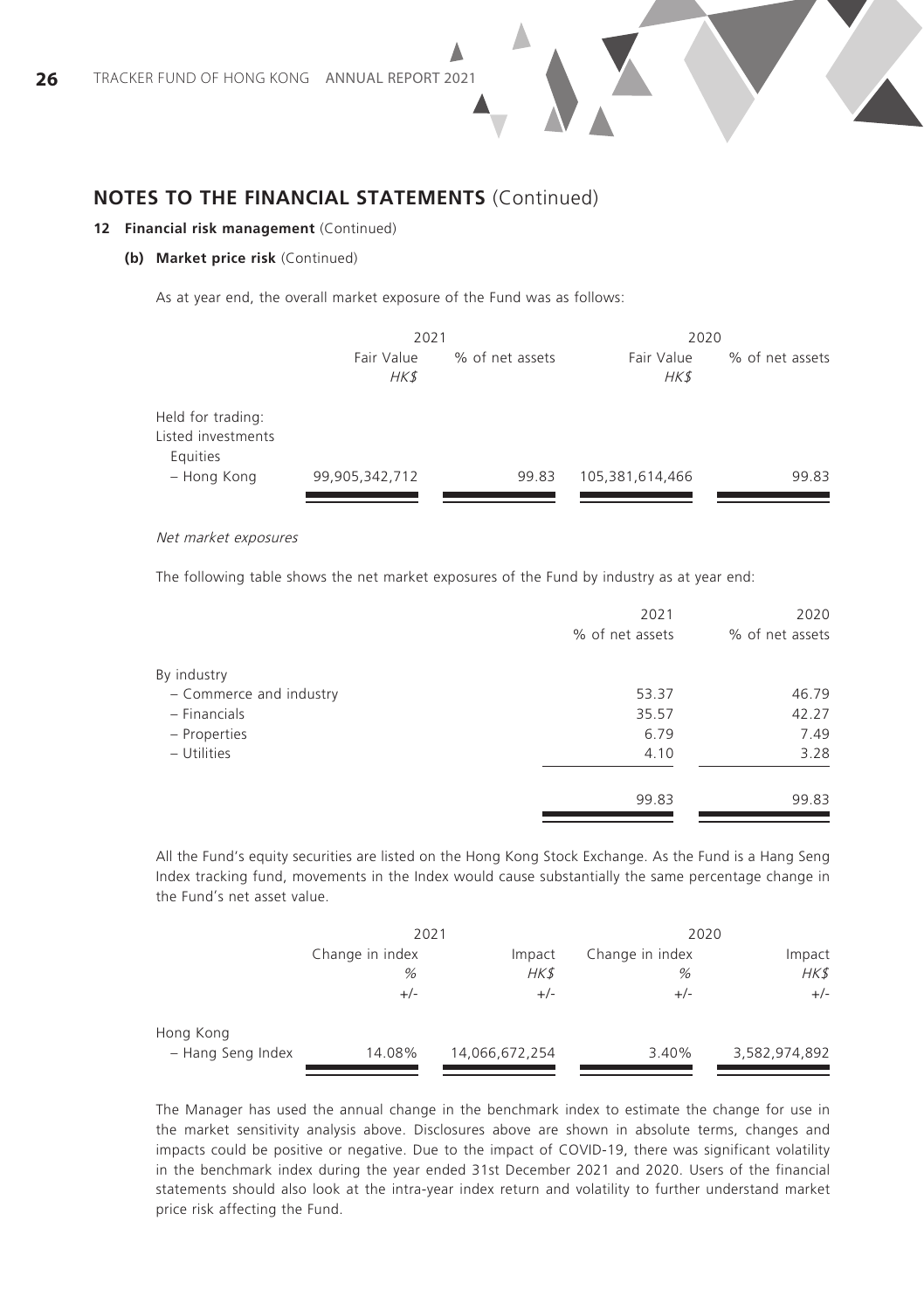

#### **12 Financial risk management** (Continued)

#### **(c) Interest rate risk**

The majority of the Fund's financial assets and liabilities are non-interest bearing. As a result, the Fund is not subject to significant amounts of risk due to fluctuations in the prevailing levels of market interest rates.

#### **(d) Credit and counterparty risk**

Credit and counterparty risk is the risk that an issuer or counterparty will be unable or unwilling to pay amounts in full when due.

All transactions in securities are settled/paid for upon delivery using brokers approved by the Manager. The risk of default is considered minimal as delivery of securities sold is only made once the broker has received payment. Payment is made on a purchase once the securities have been received by the broker. The trade will fail if either party fails to meet its obligation.

The Fund's financial assets which are potentially subject to credit risk consist principally of securities and bank balances. The Manager limits the Fund's exposure to credit risk by transacting with well-established broker-dealers and banks with high credit ratings.

The table below summarises the net exposure to the custodian and bank as at 31st December 2021 and 2020 together with their credit rating issued by Moody's.

### **As at 31st December 2021**

| HK\$           | Credit rating |
|----------------|---------------|
|                |               |
| 99,905,342,712 | Aa1           |
|                |               |
| 2.449.124      | Aa1           |
| 141,855,344    | Aa1           |
| 47.364.406     | Aa2           |
|                |               |
| 20,146         | Aa2           |
| 12.608         | Aa3           |
|                |               |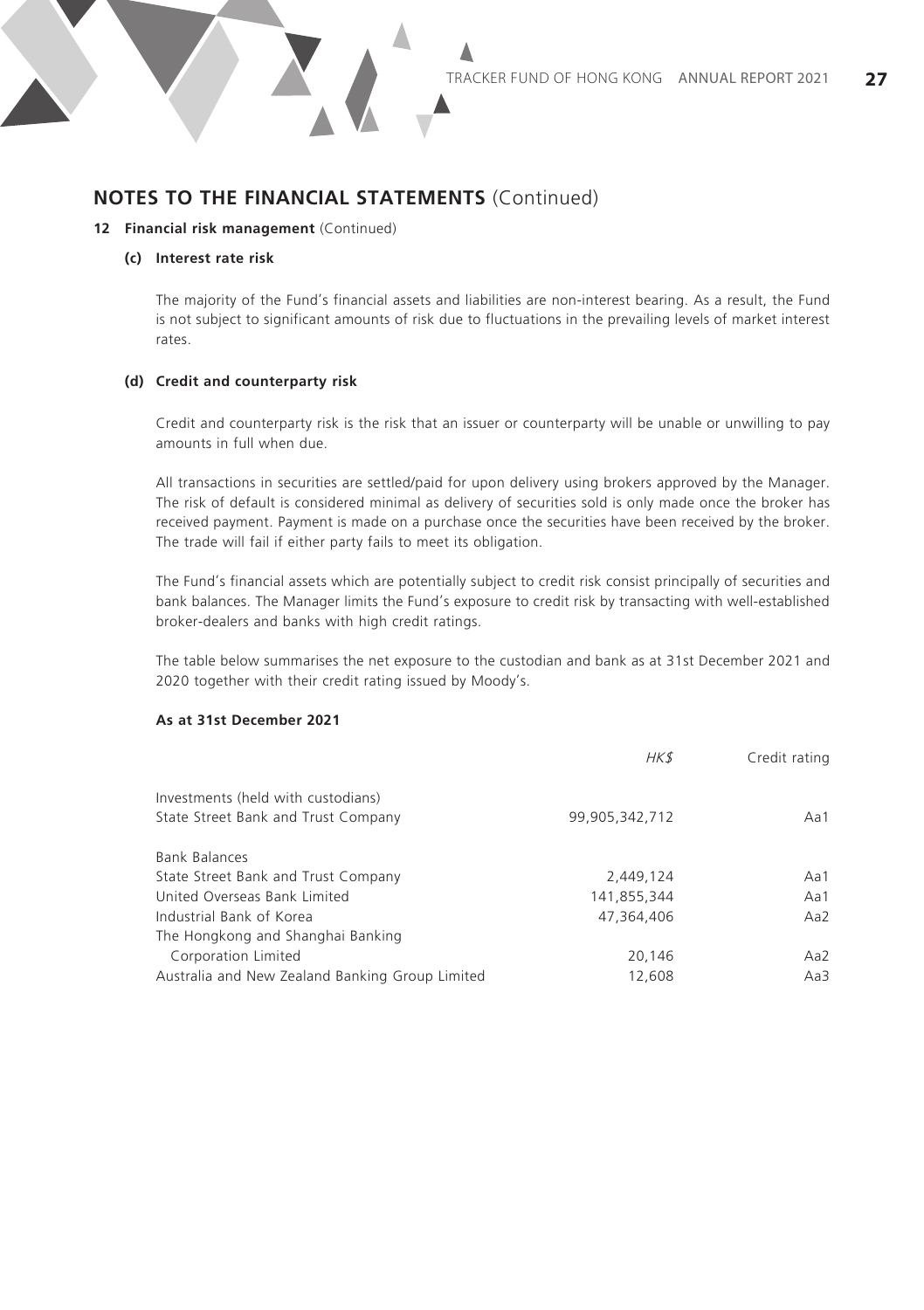### **12 Financial risk management** (Continued)

**(d) Credit and counterparty risk** (Continued)

### **As at 31st December 2020**

|                                                 | HK\$            | Credit rating |
|-------------------------------------------------|-----------------|---------------|
| Investments (held with custodians)              |                 |               |
| State Street Bank and Trust Company             | 105.381.614.466 | Aa1           |
| <b>Bank Balances</b>                            |                 |               |
| State Street Bank and Trust Company             | 6,626,614       | Aa1           |
| United Overseas Bank Limited                    | 49,611,433      | Aa1           |
| Industrial Bank of Korea                        | 148.842.967     | Aa2           |
| The Hongkong and Shanghai Banking               |                 |               |
| Corporation Limited                             | 261,440         | Aa2           |
| Australia and New Zealand Banking Group Limited | 12,609          | Aa3           |
|                                                 |                 |               |

Accordingly, the Manager considers the Fund has no significant credit risk.

The maximum exposure to credit risk as at 31st December 2021 and 2020 is the carrying amount of the financial assets as shown on the Statement of Net Assets.

The Fund measures credit risk and expected credit losses using probability of default, exposure at default and loss given default. The Manager considers both historical analysis and forward looking information in determining any expected credit loss. As at 31st December 2021 and 2020, all dividend receivables, other receivables and bank balances are held with counterparties with high credit rating and are due to be settled within 1 month. The Manager considers the probability of default to be close to zero as the counterparties have a strong capacity to meet their contractual obligations in the near term. As a result, no loss allowance has been recognised based on 12-month expected credit losses as any such impairment would be wholly insignificant to the Fund.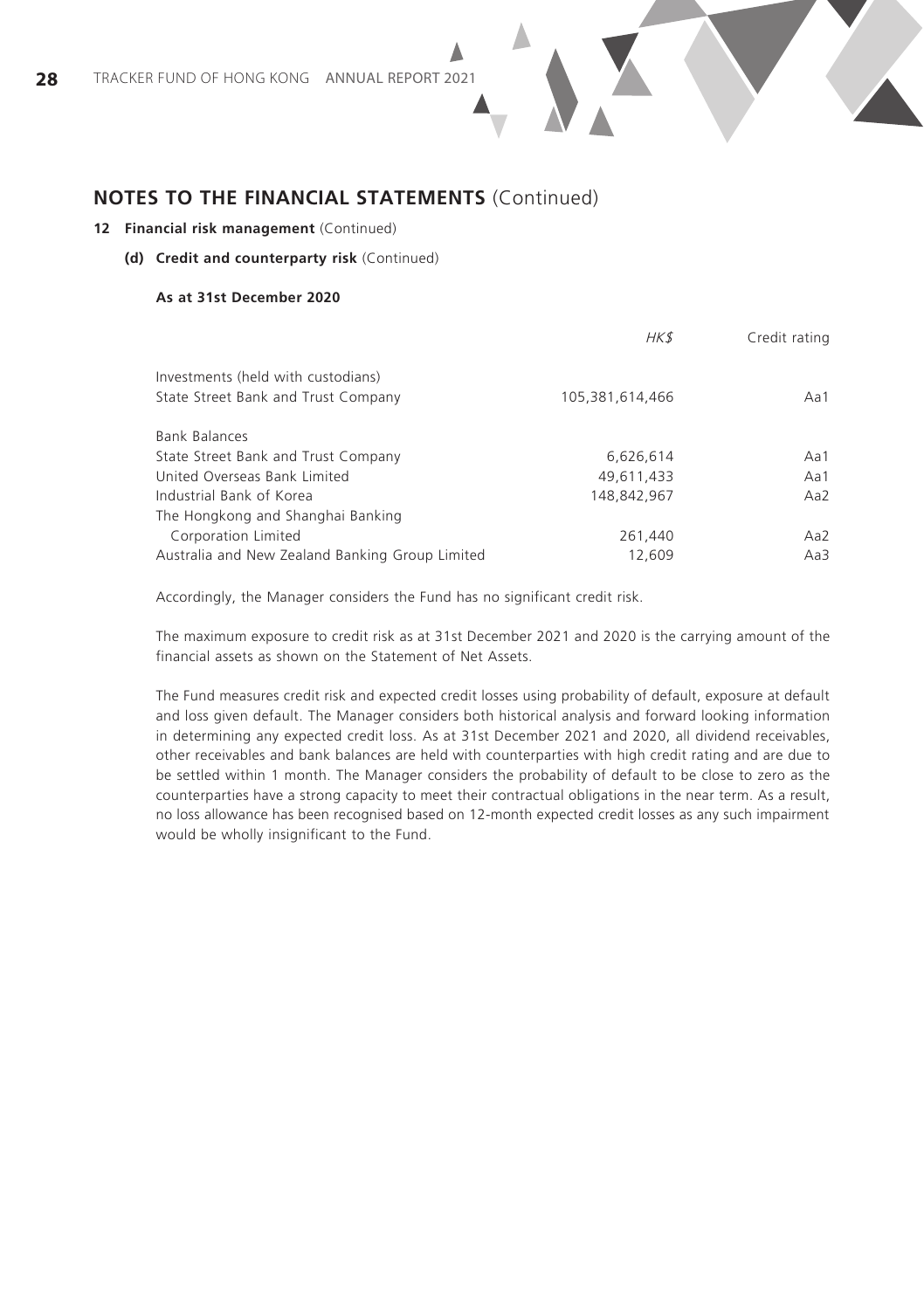

#### **12 Financial risk management** (Continued)

### **(e) Currency risk**

Currency risk is the risk that the value of financial instruments will fluctuate due to changes in foreign exchange rates.

The Fund has no significant currency risk as substantially all assets and liabilities are denominated in Hong Kong dollars, the Fund's functional and presentation currency.

### **(f) Liquidity risk**

Liquidity risk is the risk that an entity will encounter difficulty in settling a liability, including a redemption request.

The Fund invests the majority of its assets in investments that are traded in an active market and can be readily disposed of. The Fund's securities are considered readily realizable, as they are listed on the Hong Kong Stock Exchange. It is the intent of the Manager to monitor the Fund's liquidity position on a daily basis.

The following table gives the contractual undiscounted cash-flow projection of the Fund's financial liabilities. Balances due within 12 months equal their carrying balances, as the impact of discounting is not significant.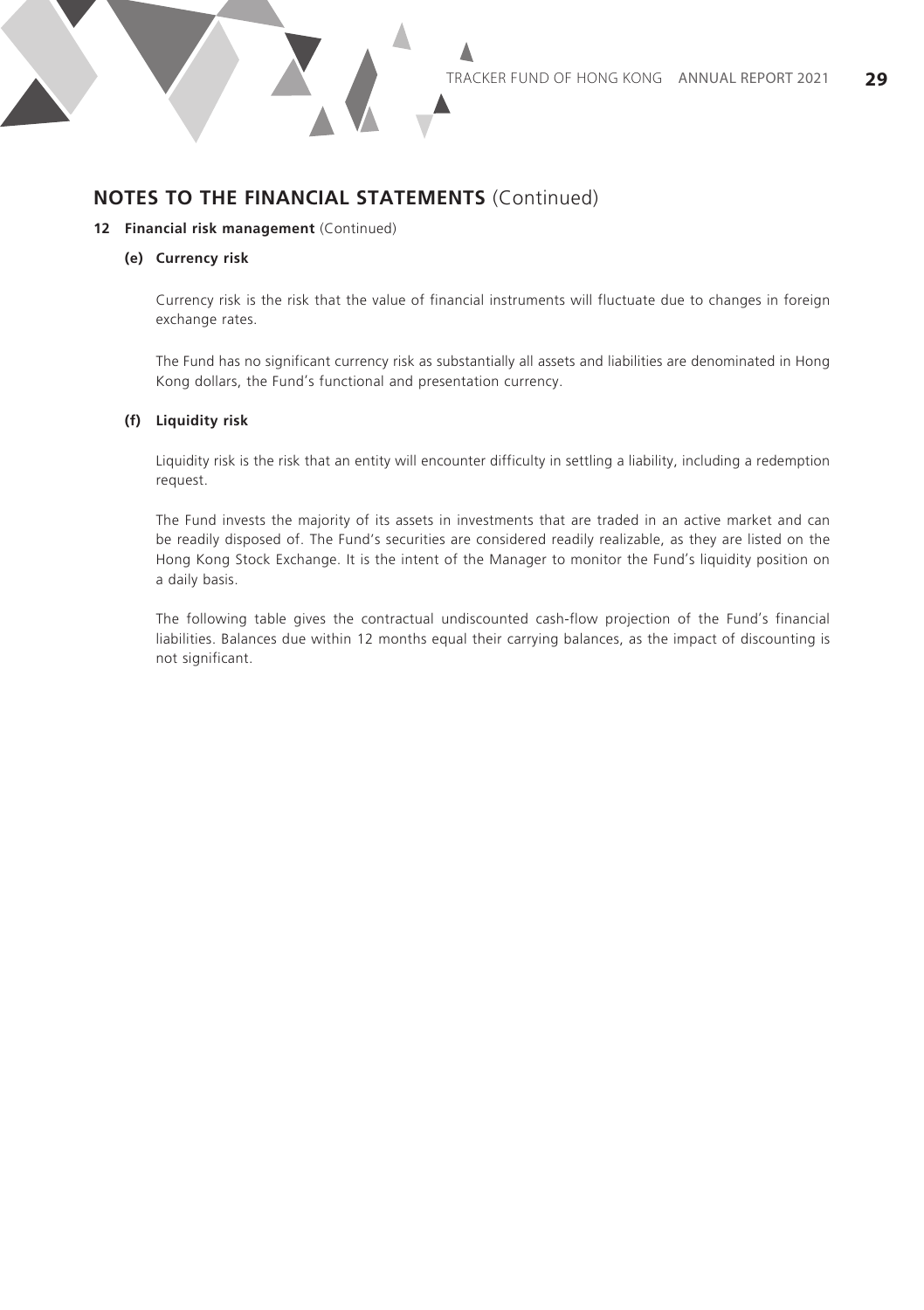

Δ

### **12 Financial risk management** (Continued)

**(f) Liquidity risk** (Continued)

Maturity analysis

|                                                                                  | Less than 1 month<br>HK\$ | 1-3 months<br>HK\$ | Total<br>HK\$      |
|----------------------------------------------------------------------------------|---------------------------|--------------------|--------------------|
| As at 31.12.2021                                                                 |                           |                    |                    |
| Management fee payable                                                           |                           | 8,115,737          | 8,115,737          |
| Trustee fee payable                                                              |                           | 16,015,567         | 16,015,567         |
| Index license fee payable                                                        | 3,732,496                 |                    | 3,732,496          |
| Registrar fee payable                                                            | 323,843                   |                    | 323,843            |
| Professional fee payable                                                         |                           | 178,500            | 178,500            |
| Amounts payable on redemption of units                                           | 532,242                   |                    | 532,242            |
| Other accounts payable and accruals<br>Net assets attributable to unitholders of |                           | 5,491,787          | 5,491,787          |
| redeemable units                                                                 | 100,071,496,893           |                    | 100,071,496,893    |
| <b>Total financial liabilities</b>                                               | 100,076,085,474           | 29,801,591         | 100, 105, 887, 065 |
|                                                                                  | Less than 1 month         | 1-3 months         | Total              |
|                                                                                  | HK\$                      | HK\$               | HK\$               |
| As at 31.12.2020                                                                 |                           |                    |                    |
| Management fee payable                                                           |                           | 8,009,133          | 8,009,133          |
| Trustee fee payable                                                              |                           | 15,580,193         | 15,580,193         |
| Index license fee payable                                                        | 3,682,929                 |                    | 3,682,929          |
| Registrar fee payable                                                            | 440,759                   |                    | 440,759            |
| Professional fee payable                                                         |                           | 238,000            | 238,000            |
| Amounts payable on redemption of units                                           | 95,559                    |                    | 95,559             |
| Other accounts payable and accruals<br>Net assets attributable to unitholders of |                           | 3,834,319          | 3,834,319          |
| redeemable units                                                                 | 105,557,154,963           |                    | 105,557,154,963    |
| <b>Total financial liabilities</b>                                               | 105,561,374,210           | 27,661,645         | 105,589,035,855    |

Refer to note 2(k), units are redeemed on demand at the unitholder's option. However, the Manager do not envisage that the contractual maturity disclosed in the table above will be representative of the actual cash outflows, as unitholders typically retain the units for the medium to long term.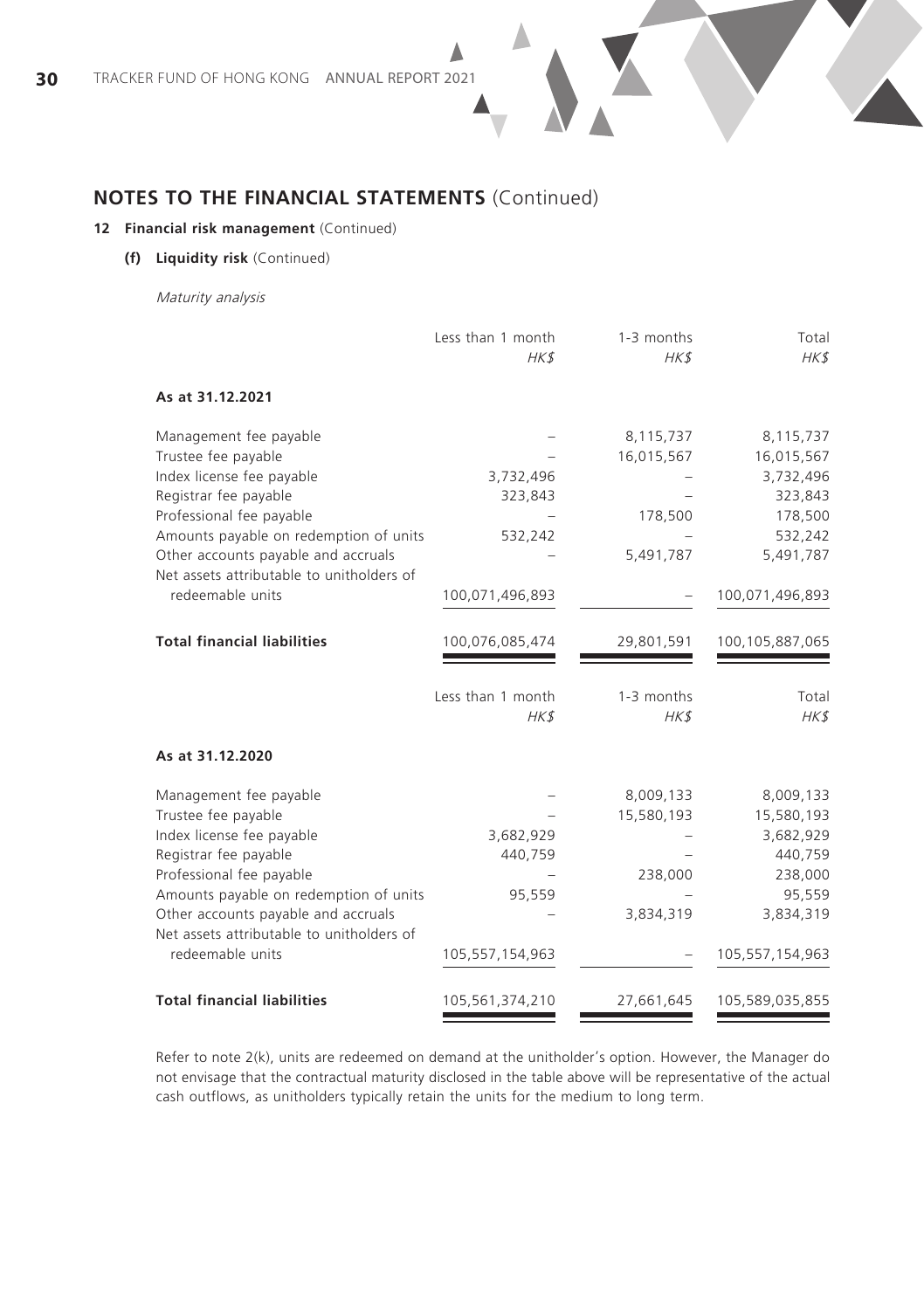

### **12 Financial risk management** (Continued)

### **(f) Liquidity risk** (Continued)

The Manager manages the liquidity risk of the Fund by investing in securities that it expects to be able to liquidate within 7 days or less. The following table illustrates the expected liquidity of assets held at 31st December:

|                  | Less than 7 days<br>HK\$ | 7 days to<br>less than 1 month<br>HK\$ | Total<br>HK\$   |
|------------------|--------------------------|----------------------------------------|-----------------|
| As at 31.12.2021 | 100,097,044,340          |                                        | 100,097,044,340 |
|                  | Less than 7 days<br>HK\$ | 7 days to<br>less than 1 month<br>HK\$ | Total<br>HK\$   |
| As at 31.12.2020 | 105,586,969,529          |                                        | 105,586,969,529 |

### **(g) Capital risk management**

The Fund's objective is to provide investment results that closely correspond to the performance of the Hang Seng Index. The Manager may:

- Redeem and issue new units in accordance with the constitutive documents of the Fund, which include the ability to amend the Creation Unit and Redemption Unit size upon the approval of the Trustee and Supervisory Committee;
- Exercise discretion when determining the amount of distributions of the Fund to unitholders of redeemable units; and
- Suspend the creation and redemption of units under certain circumstances stipulated in the prospectus.

Units are issued through an in-kind creation of an Index Basket with the remaining balances in cash and are not through a cash creation only. Units are redeemed in-kind with the remaining balances in cash and are not redeemable for cash only.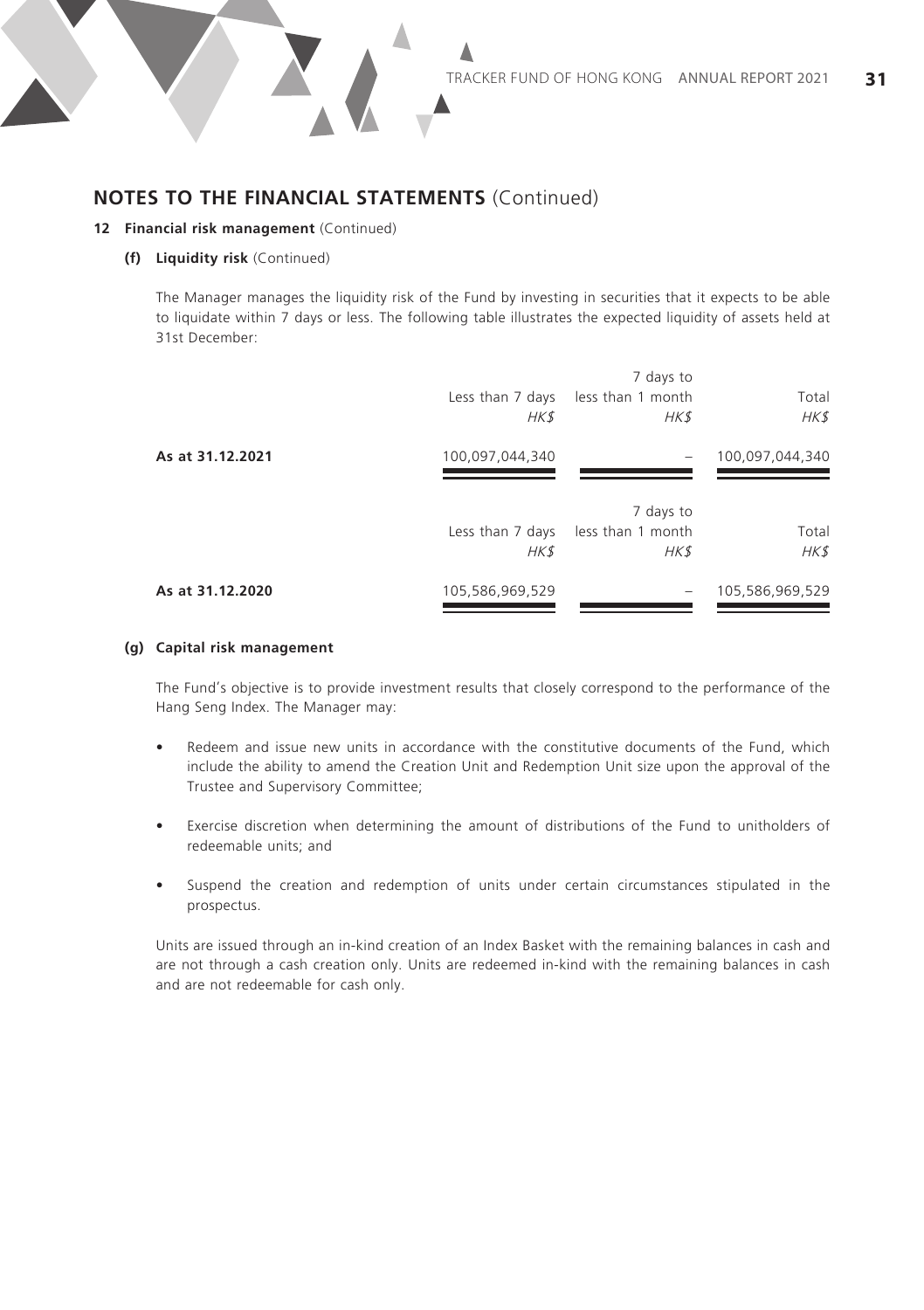#### **12 Financial risk management** (Continued)

### **(h) Fair value estimation**

The fair value of financial assets and liabilities traded in active markets (such as publicly traded derivatives and trading securities) are based on quoted market prices at the close of trading on the year end date.

A financial instrument is regarded as quoted in an active market if quoted prices are readily and regularly available from an exchange, dealer, broker, industry group, pricing service, or regulatory agency, and those prices represent actual and regularly occurring market transactions on an arm's length basis.

The carrying value less impairment provision of other receivables and payables are assumed to approximate their fair values. The fair value of financial liabilities for disclosure purposes is estimated by discounting the future contractual cash flows at the current market interest rate that is available to the Fund for similar financial instruments.

HKFRS 13 requires the Fund to classify fair value measurements using a fair value hierarchy that reflects the significance of the inputs used in making the measurements. The fair value hierarchy has the following levels:

- Quoted prices (unadjusted) in active markets for identical assets or liabilities that the Fund can access at the measurement date (level 1).
- Inputs other than quoted prices included within level 1 that are observable for the asset or liability, either directly (that is, as prices) or indirectly (that is, derived from prices) (level 2).
- Inputs for the asset or liability that are not based on observable market data (that is, unobservable inputs) (level 3).

The level in the fair value hierarchy within which the fair value measurement is categorized in its entirety is determined on the basis of the lowest level input that is significant to the fair value measurement in its entirety. For this purpose, the significance of an input is assessed against the fair value measurement in its entirety. If a fair value measurement uses observable inputs that require significant adjustment based on unobservable inputs, that measurement is a level 3 measurement. Assessing the significance of a particular input to the fair value measurement in its entirety requires judgment, considering factors specific to the asset or liability.

The determination of what constitutes "observable" requires significant judgment by the Fund. The Fund considers observable data to be that market data that is readily available, regularly distributed or updated, reliable and verifiable, not proprietary, and provided by independent sources that are actively involved in the relevant market.

The following table analyses within the fair value hierarchy the Fund's investments (by class) measured at fair value as at 31st December 2021 and 2020.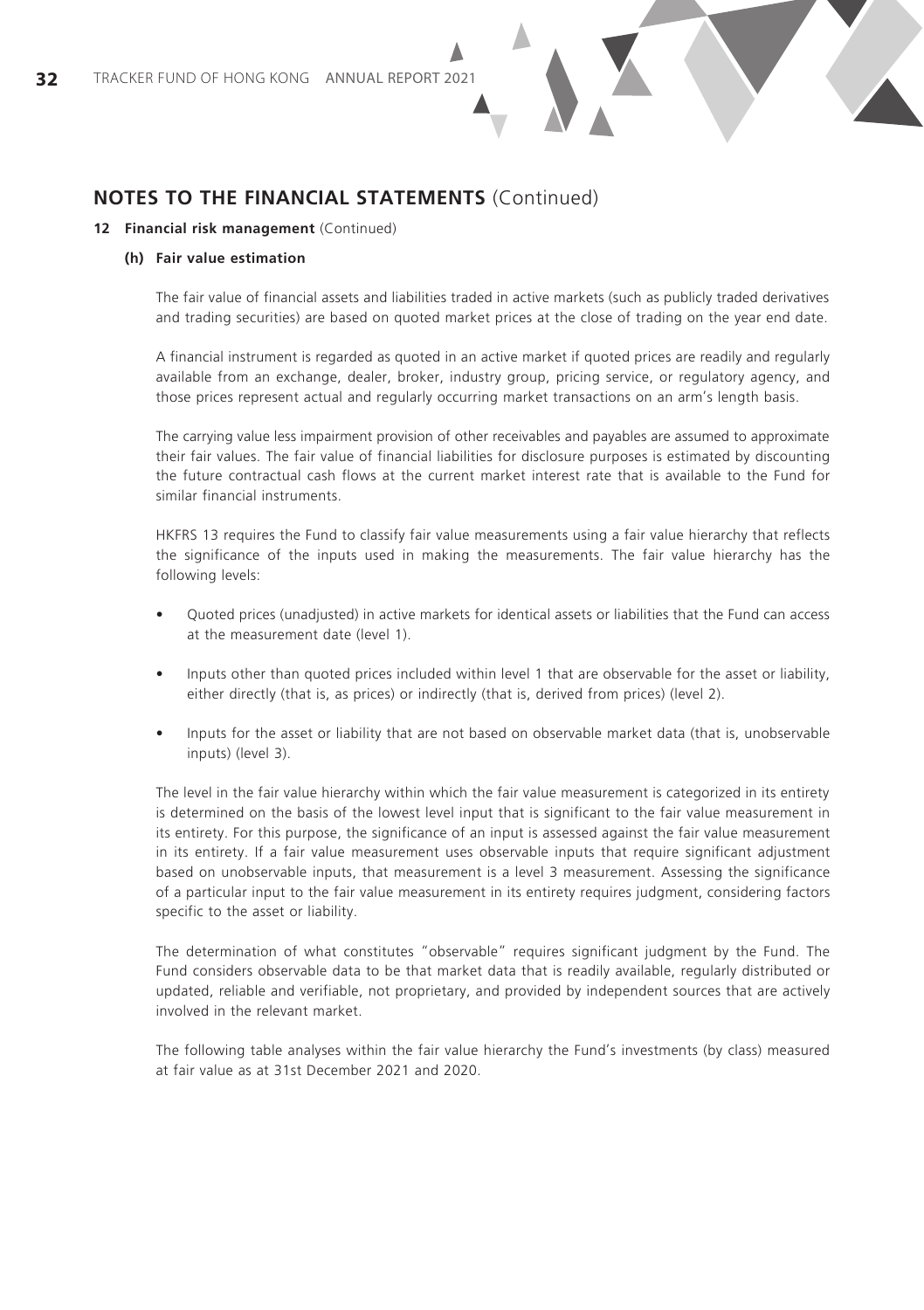

### **12 Financial risk management** (Continued)

### **(h) Fair value estimation** (Continued)

All fair value measurements disclosed are recurring fair value measurements.

|                                                           | Level1          | Level <sub>2</sub> | Level3 | Total           |
|-----------------------------------------------------------|-----------------|--------------------|--------|-----------------|
|                                                           | $H K$ \$        | HK\$               | HK\$   | HK\$            |
| As at 31.12.2021                                          |                 |                    |        |                 |
| <b>Assets</b>                                             |                 |                    |        |                 |
| Financial assets at fair value<br>through profit or loss: |                 |                    |        |                 |
| - Equity securities                                       | 99,905,342,712  |                    |        | 99,905,342,712  |
|                                                           | Level1          | Level <sub>2</sub> | Level3 | Total           |
|                                                           | HK\$            | HK\$               | HK\$   | HK\$            |
| As at 31.12.2020                                          |                 |                    |        |                 |
| <b>Assets</b>                                             |                 |                    |        |                 |
| Financial assets at fair value<br>through profit or loss: |                 |                    |        |                 |
| - Equity securities                                       | 105,381,614,466 |                    |        | 105,381,614,466 |

Investments whose values are based on quoted market prices in active markets, and therefore classified within level 1, include active listed equities. The Fund does not adjust the quoted price for these instruments.

Financial instruments that trade in markets that are not considered to be active but are valued based on quoted market prices, dealer quotations or alternative pricing sources supported by observable inputs are classified within level 2. As at 31st December 2021 and 2020, the Fund did not hold any investments classified in level 2.

Investments classified within level 3 have significant unobservable inputs, as they trade infrequently. As at 31st December 2021 and 2020, the Fund did not hold any investments classified in level 3.

During the years ended 31st December 2021 and 2020, there were no transfers of financial instruments between levels.

The assets and liabilities included in the Statement of Net Assets except investments are carried at amortized cost; their carrying values are a reasonable approximation of fair value.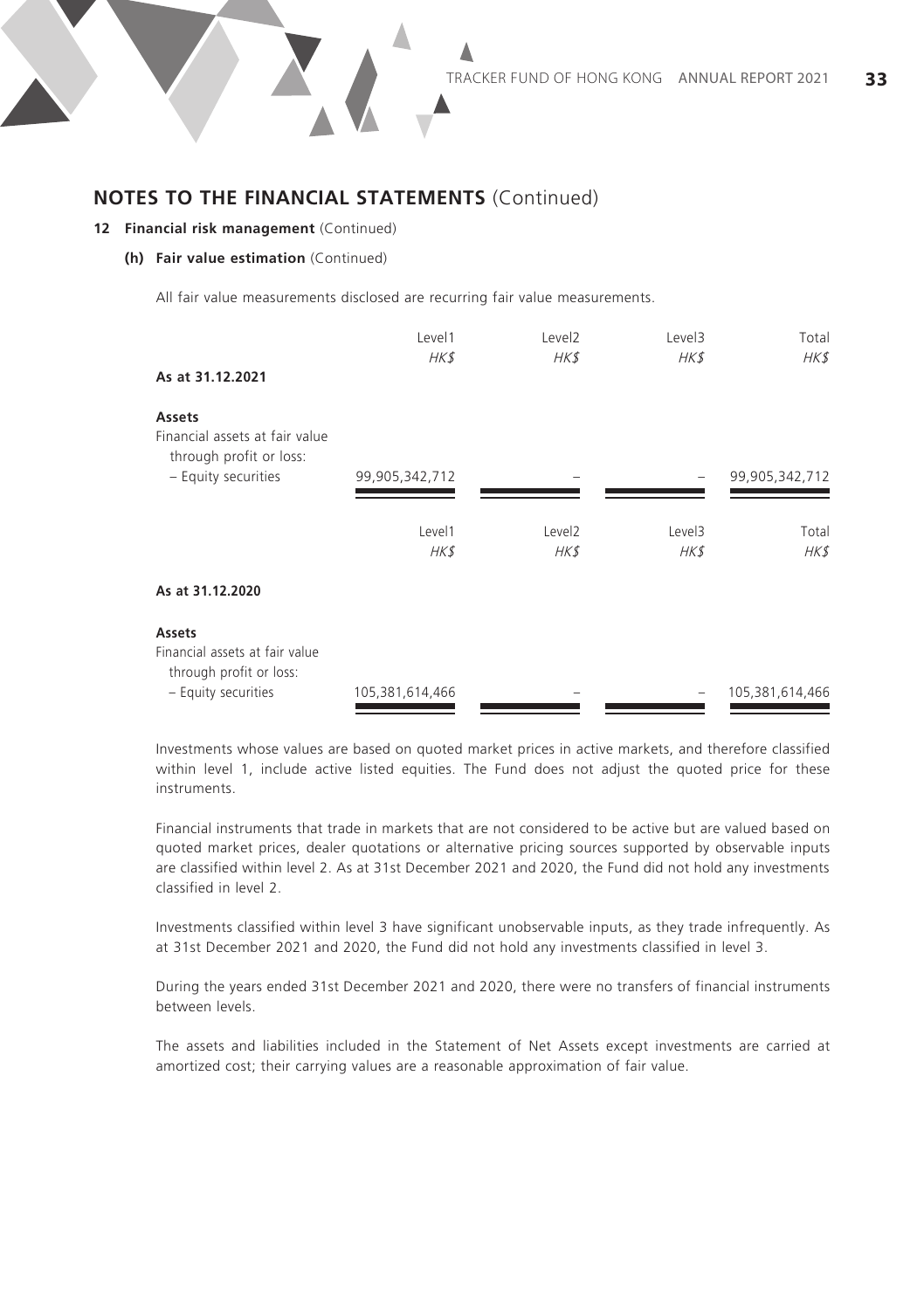### **13 Distributions**

|                                           | 2021          | 2020          |
|-------------------------------------------|---------------|---------------|
|                                           | HK\$          | HK\$          |
|                                           |               |               |
| Interim distribution                      |               |               |
| - HK\$0.09 on 3,354,992,500 units paid on |               |               |
| 29th May 2020                             |               | 301,949,325   |
| - HK\$0.13 on 3,323,992,500 units paid on |               |               |
| 31st May 2021                             | 432,119,025   |               |
| Final distribution                        |               |               |
| - HK\$0.66 on 3,711,992,500 units paid on |               |               |
| 30th November 2020                        |               | 2.449.915.050 |
| - HK\$0.54 on 3,871,992,500 units paid on |               |               |
| 30th November 2021                        | 2,090,875,950 |               |
|                                           |               |               |
| Total distributions                       | 2,522,994,975 | 2,751,864,375 |
|                                           |               |               |

### **14 Segment information**

The Manager makes the strategic resource allocations on behalf of the Fund. The Fund has determined the operating segments based on the reports reviewed by the Manager, which are used to make strategic decisions.

The Manager is responsible for the Fund's entire portfolio and considers the business to have a single operating segment. The objective of the Fund is to track the performance of its index and invests in substantially all the index constituents with security weight and industry weight that are closely aligned with the characteristics of the tracked index.

The Fund trades in the constituent shares of the Hang Seng Index with the objective to provide investment results that closely correspond to the performance of the Index.

The internal reporting provided to the Manager for the Fund's assets, liabilities and performance is prepared on a consistent basis with the measurement and recognition principles of HKFRS.

There were no changes in the reportable segment during the years ended 31st December 2021 and 2020.

The Fund is domiciled in Hong Kong. All of the Fund's income is generated in Hong Kong. Majority of such income is from investments in entities listed in Hong Kong.

The Fund has no assets classified as non-current assets. The Fund has portfolios that closely correspond to the security weight and industry weight of the relevant tracked index. Please refer to note 11 for investment holdings account for more than 10% of the Fund's net assets.

The Fund also has a diversified unitholder population. However, as at 31st December 2021 and 2020, there was one nominee company that held more than 10% of the Fund's net assets. The nominee company's holdings were 92.35% as at 31st December 2021 and 91.09% as at 31st December 2020.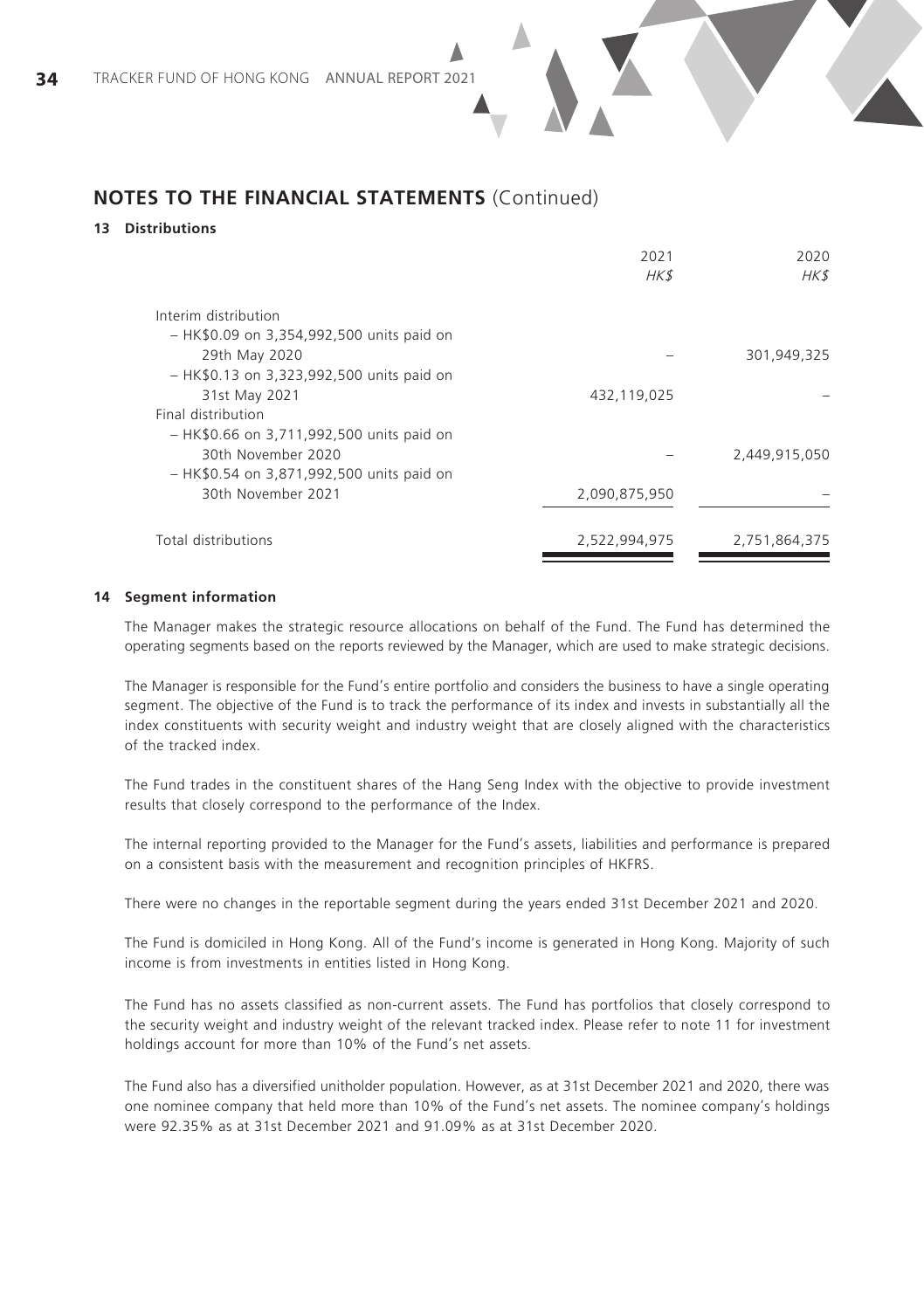

### **15 Approval of financial statements**

The financial statements were approved by the Manager on 19th April 2022.

#### **16 Subsequent events**

Mr. Wilfred Yiu has been appointed as a member of the Supervisory Committee with effect from 18th February 2022. On 18th February 2022, Mr. Romnesh Lamba resigned from his position as member of the Supervisory Committee.

On 29th March 2022, the Trustee issued a notice to inform the unitholders that Hang Seng Investment Management Limited, a wholly-owned subsidiary of Hang Seng Bank Limited and an SFC licensed investment manager, has been selected by the Supervisory Committee as the new manager of the Fund. The transition to the new manager is expected to be completed in the third quarter of 2022, subject to regulatory approvals and satisfaction of certain conditions in the Trust Deed.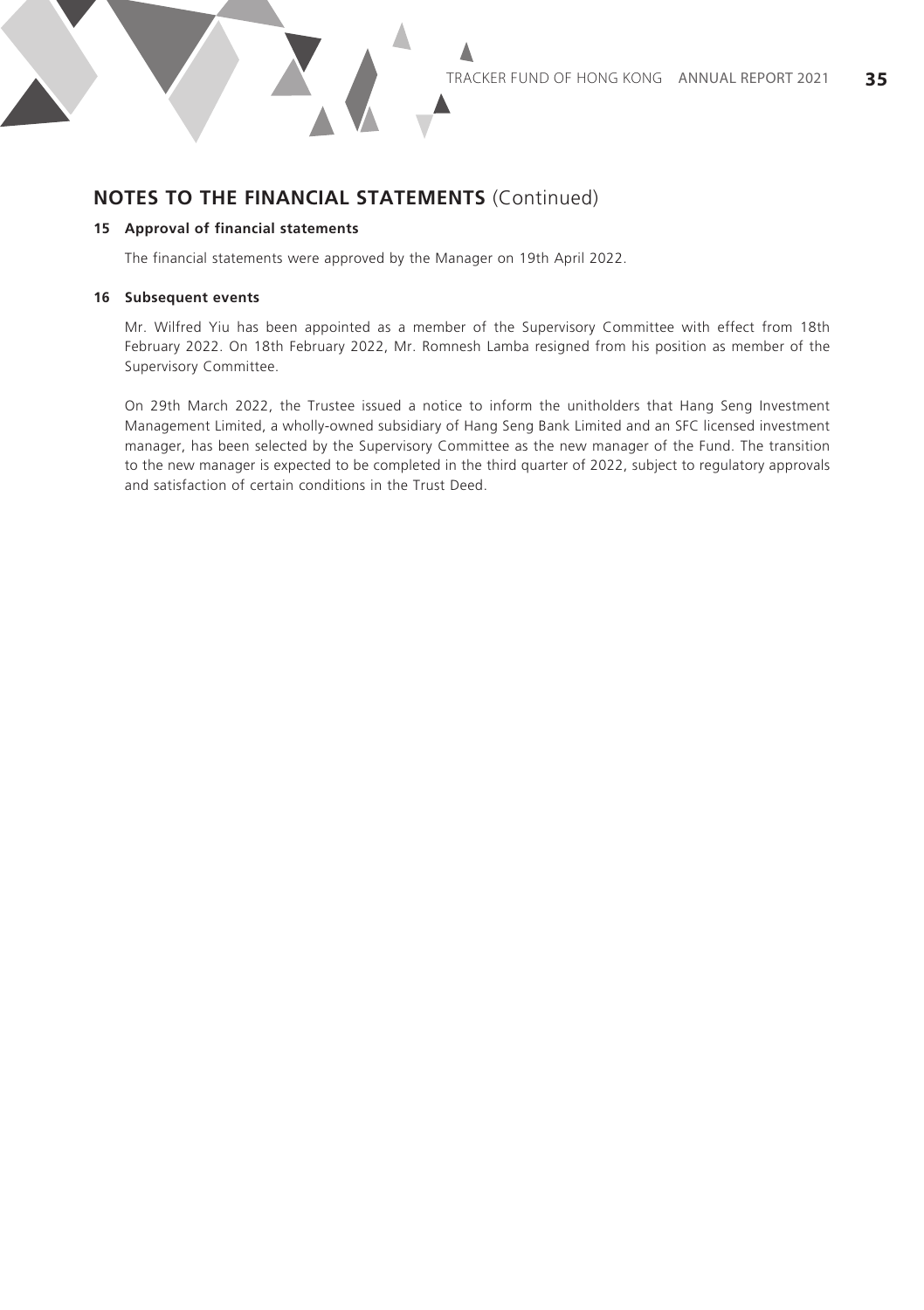

% of

# **INVESTMENT PORTFOLIO (UNAUDITED)**

AS AT 31ST DECEMBER 2021

|                                            | Holdings    | Fair value<br>$H K$ \$ | net assets |
|--------------------------------------------|-------------|------------------------|------------|
|                                            |             |                        |            |
| <b>Hong Kong</b>                           |             |                        |            |
| Listed investments (99.83%)                |             |                        |            |
| Equities (99.83%)                          |             |                        |            |
| Commence and Industry (53.37%)             |             |                        |            |
| AAC Technologies Holdings Inc.             | 5,724,946   | 176,328,337            | 0.18       |
| Alibaba Group Holding Ltd.                 | 59,921,721  | 7,124,692,627          | 7.12       |
| Alibaba Health Information Tech Ltd.       | 37,277,428  | 245,658,251            | 0.24       |
| ANTA Sports Products Ltd.                  | 8,575,177   | 1,002,438,191          | 1.00       |
| Budweiser Brewing Co. APAC Ltd.            | 15,683,788  | 320,733,465            | 0.32       |
| BYD Company Ltd.                           | 6,636,788   | 1,769,367,681          | 1.77       |
| China Mengniu Dairy Co. Ltd.               | 21,932,843  | 969,431,661            | 0.97       |
| China Mobile Ltd.                          | 48,634,217  | 2,276,081,356          | 2.27       |
| China Petroleum & Chemical Corporation     | 191,361,029 | 694,640,535            | 0.69       |
| China Resources Beer Holdings Co Ltd.      | 12,843,686  | 820,069,351            | 0.82       |
| China Unicom (Hong Kong) Ltd.              | 48,316,037  | 188,432,544            | 0.19       |
| CITIC Ltd.                                 | 57,418,196  | 442,120,109            | 0.44       |
| CK Hutchison Holdings Ltd.                 | 21,310,238  | 1,071,904,971          | 1.07       |
| CNOOC Ltd.                                 | 141,625,084 | 1,137,249,425          | 1.14       |
| Country Garden Services Holdings Ltd.      | 13,970,783  | 652,435,566            | 0.65       |
| CSPC Pharmaceutical Group Ltd.             | 70,900,680  | 600,528,760            | 0.60       |
| Galaxy Entertainment Group Ltd.            | 17,295,066  | 698,720,666            | 0.70       |
| Geely Automobile Holdings Ltd.             | 46,731,432  | 995,379,502            | 0.99       |
| Haidilao International Holding Ltd.        | 8,618,649   | 151,688,222            | 0.15       |
| Hengan International Group Co. Ltd.        | 5,566,595   | 223,498,789            | 0.22       |
| JD.com Inc.                                | 4,894,126   | 1,340,990,524          | 1.34       |
| Li Ning Co. Ltd.                           | 17,789,700  | 1,518,350,895          | 1.52       |
| Meituan                                    | 33,777,202  | 7,613,381,331          | 7.61       |
| MTR Corporation Ltd.                       | 14,665,330  | 613,744,060            | 0.61       |
| NetEase Inc.                               | 4,055,651   | 638,765,032            | 0.64       |
| PetroChina Co. Ltd.                        | 166,579,871 | 578,032,152            | 0.58       |
| Sands China Ltd.                           | 22,364,256  | 406,134,889            | 0.41       |
| Shenzhou International Group Holdings Ltd. | 7,152,178   | 1,072,111,482          | 1.07       |
| Sino Biopharmaceutical Ltd.                | 89,292,015  | 487,534,402            | 0.49       |
| Sunny Optical Tech Co. Ltd.                | 5,649,290   | 1,393,114,914          | 1.39       |
| Techtronic Industries Co. Ltd.             | 11,614,776  | 1,802,613,235          | 1.80       |
| Tencent Holdings Ltd.                      | 17,498,823  | 7,993,462,346          | 7.99       |
|                                            |             |                        |            |

Δ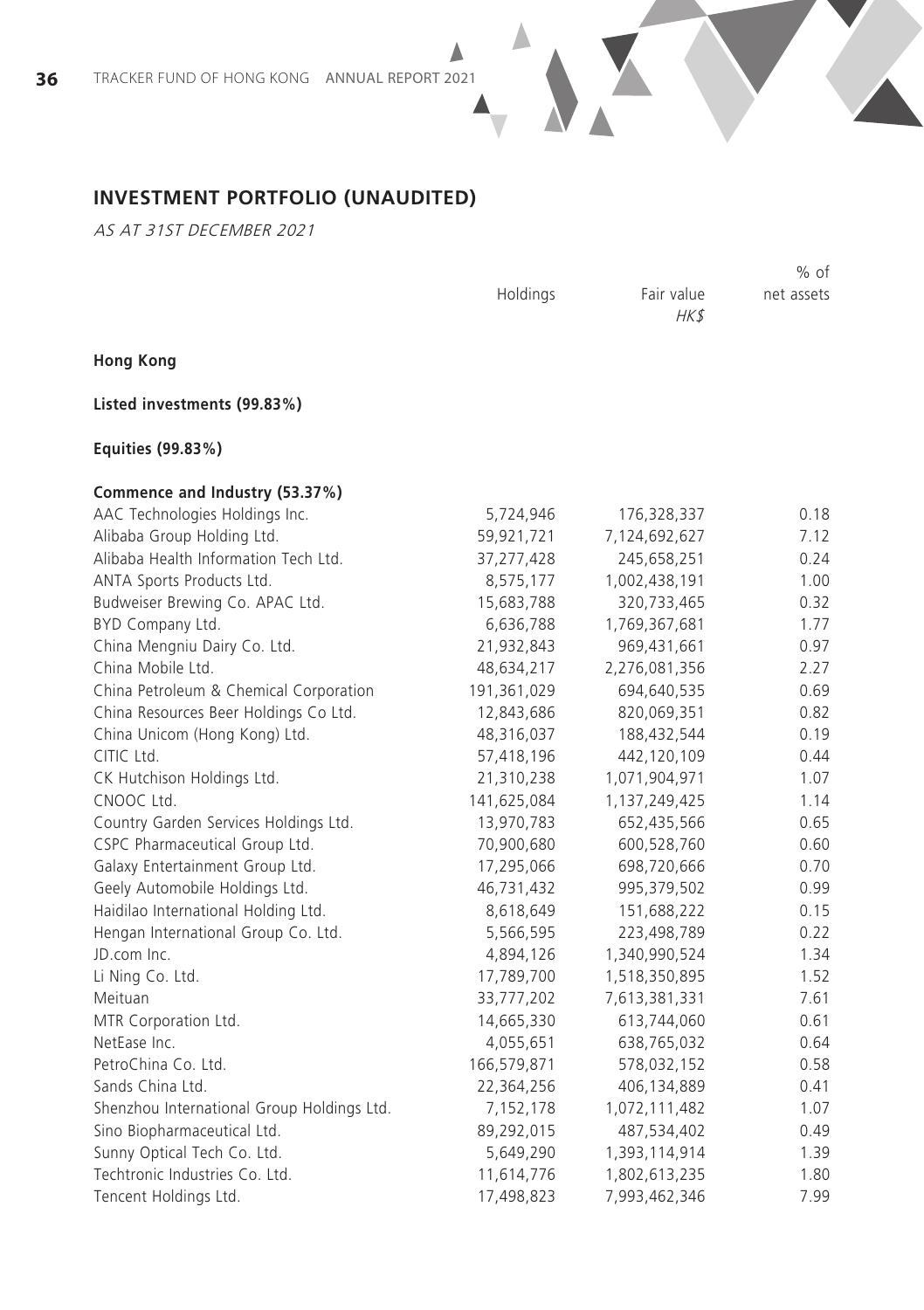# **INVESTMENT PORTFOLIO (UNAUDITED)** (Continued)

AS AT 31ST DECEMBER 2021

|                                              |             |                    | % of       |
|----------------------------------------------|-------------|--------------------|------------|
|                                              | Holdings    | Fair value<br>HK\$ | net assets |
| Commence and Industry (53.37%) (Continued)   |             |                    |            |
| WH Group Ltd.                                | 55,713,310  | 272,438,086        | 0.27       |
| Wuxi Biologics (Cayman) Inc.                 | 28,534,714  | 2,640,887,781      | 2.64       |
| Xiaomi Corporation                           | 139,060,505 | 2,628,243,544      | 2.63       |
| Xinyi Glass Holdings Ltd.                    | 17,560,727  | 342,434,177        | 0.34       |
| Xinyi Solar Holdings Ltd.                    | 38,600,841  | 510,303,118        | 0.51       |
|                                              |             | 53,413,941,977     | 53.37      |
| Finance (35.57%)                             |             |                    |            |
| AIA Group Ltd.                               | 95,762,562  | 7,526,937,373      | 7.52       |
| Bank of China Ltd.                           | 628,954,038 | 1,767,360,847      | 1.77       |
| BOC Hong Kong (Holdings) Ltd.                | 29,216,199  | 746,473,884        | 0.75       |
| China Construction Bank Corporation          | 856,579,192 | 4,625,527,637      | 4.62       |
| China Life Insurance Co. Ltd.                | 59,116,084  | 763,779,805        | 0.76       |
| China Merchants Bank Co. Ltd.                | 30,895,280  | 1,870,709,204      | 1.87       |
| Hang Seng Bank Ltd.                          | 6,037,769   | 861,589,636        | 0.86       |
| Hong Kong Exchanges and Clearing Ltd.        | 9,534,770   | 4,342,134,258      | 4.34       |
| <b>HSBC Holdings Plc</b>                     | 164,284,534 | 7,704,944,645      | 7.70       |
| Industrial and Commercial Bank of China Ltd. | 584,075,614 | 2,569,932,702      | 2.57       |
| Ping An Insurance (Group) Co. of China Ltd.  | 50,119,067  | 2,814,185,612      | 2.81       |
|                                              |             | 35,593,575,603     | 35.57      |
| Properties (6.79%)                           |             |                    |            |
| China Overseas Land & Investment Ltd.        | 30,243,991  | 558,304,074        | 0.56       |
| China Resources Land Ltd.                    | 25,479,984  | 835,743,475        | 0.83       |
| CK Asset Holdings Ltd.                       | 15,927,468  | 782,835,052        | 0.78       |
| Country Garden Holdings Co. Ltd.             | 62,110,997  | 429,808,099        | 0.43       |
| Hang Lung Properties Ltd.                    | 15,985,506  | 256,407,516        | 0.25       |
| Henderson Land Development Co. Ltd.          | 11,467,313  | 380,714,792        | 0.38       |
| Link Real Estate Investment Trust            | 16,577,870  | 1,138,070,776      | 1.14       |
| Longfor Group Holdings Ltd.                  | 14,369,810  | 527,372,027        | 0.53       |
| New World Development Co. Ltd.               | 10,935,618  | 337, 363, 815      | 0.34       |
| Sun Hung Kai Properties Ltd.                 | 10,345,901  | 978,722,235        | 0.98       |
| Wharf Real Estate Investment Co. Ltd         | 14,382,916  | 569,563,474        | 0.57       |
|                                              |             | 6,794,905,335      | 6.79       |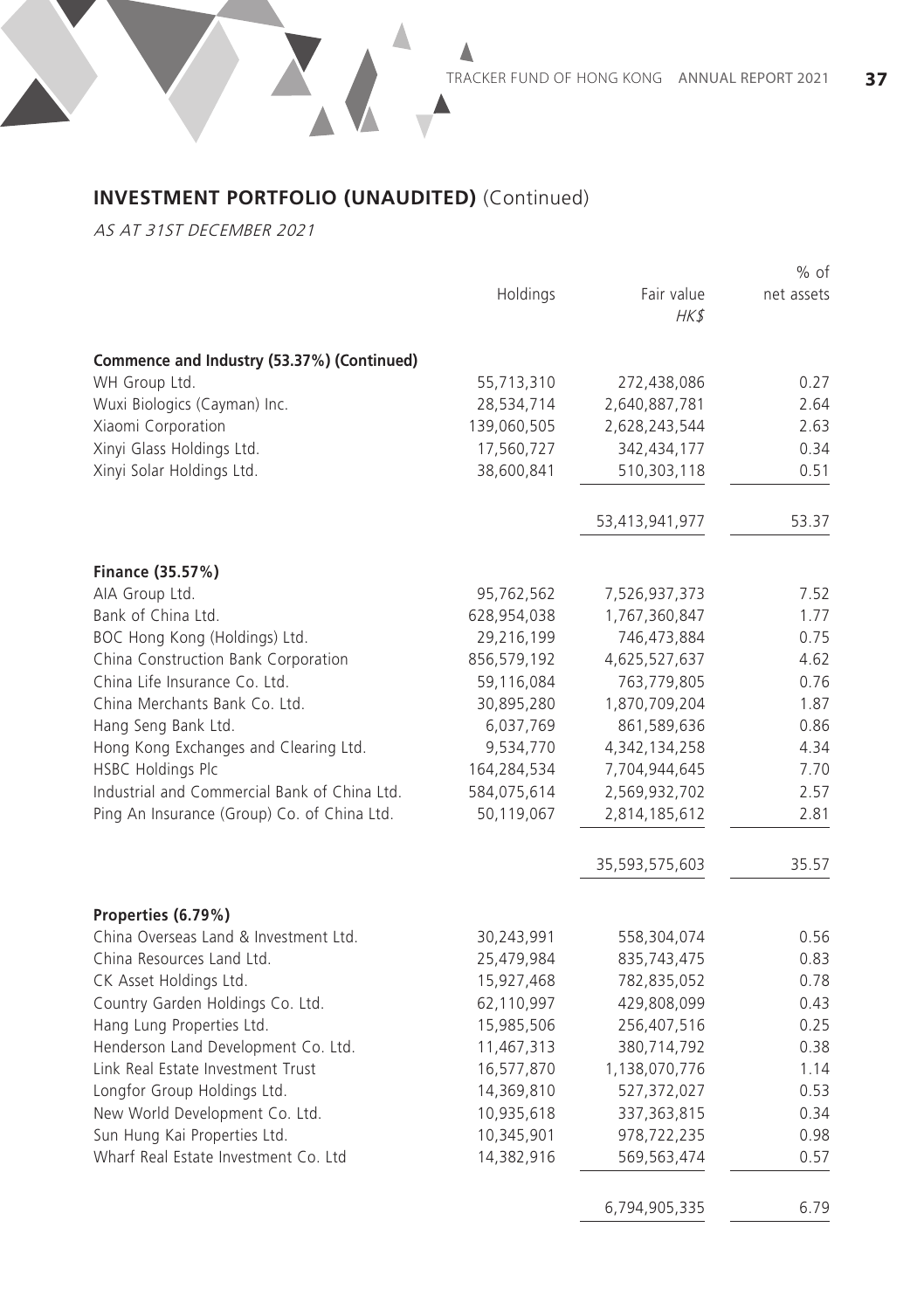

AS AT 31ST DECEMBER 2021

|                                      |            |                    | % of       |
|--------------------------------------|------------|--------------------|------------|
|                                      | Holdings   | Fair value<br>HK\$ | net assets |
| <b>Utilities (4.10%)</b>             |            |                    |            |
| CK Infrastructure Holdings Ltd.      | 6,278,467  | 311,725,887        | 0.31       |
| CLP Holdings Ltd.                    | 16,021,342 | 1,261,680,682      | 1.26       |
| ENN Energy Holdings Ltd.             | 6,261,362  | 919,167,942        | 0.92       |
| Power Assets Holdings Ltd.           | 10,952,972 | 532,314,439        | 0.53       |
| The Hong Kong and China Gas Co. Ltd. | 88,799,905 | 1,078,030,847      | 1.08       |
|                                      |            | 4,102,919,797      | 4.10       |
| <b>Total Listed Equities</b>         |            | 99,905,342,712     | 99.83      |
| Total investments, at cost           |            | 111,189,156,004    |            |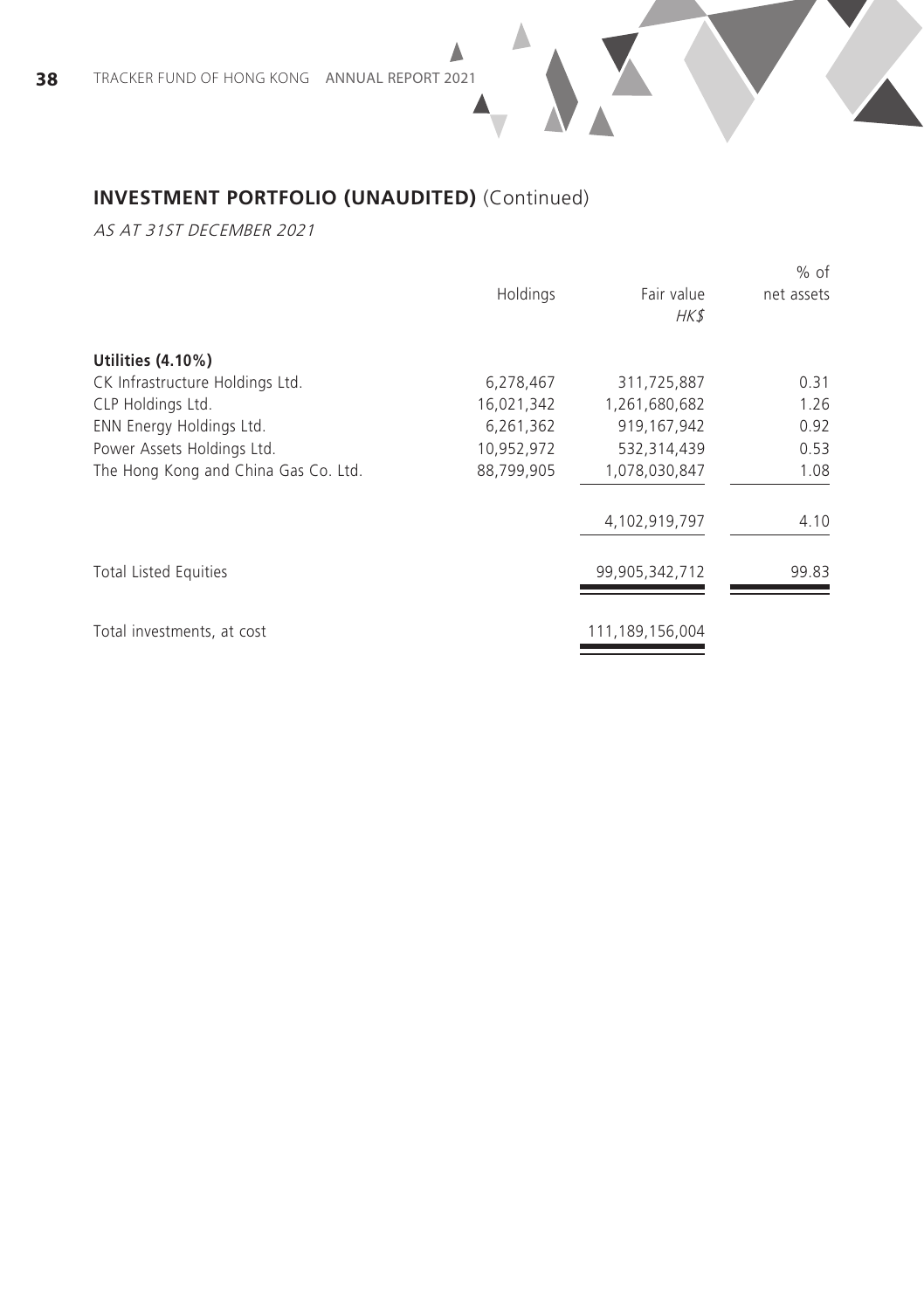# **STATEMENT OF MOVEMENTS IN INVESTMENT PORTFOLIO (UNAUDITED)**

FOR THE YEAR ENDED 31ST DECEMBER 2021

|                                                                  |             | (UNAUDITED) |                 |             |
|------------------------------------------------------------------|-------------|-------------|-----------------|-------------|
|                                                                  | Holdings    |             |                 |             |
|                                                                  | 31.12.2020  | Additions   | Disposals       | 31.12.2021  |
| <b>Hong Kong</b><br><b>Listed investments</b><br><b>Equities</b> |             |             |                 |             |
| <b>Commerce and Industry</b>                                     |             |             |                 |             |
| AAC Technologies Holdings Inc.                                   | 6,968,823   | 7,140,660   | (8, 384, 537)   | 5,724,946   |
| Alibaba Group Holding Ltd.                                       | 19,996,518  | 84,017,889  | (44,092,686)    | 59,921,721  |
| Alibaba Health Information Tech Ltd.                             |             | 69,037,903  | (31, 760, 475)  | 37,277,428  |
| ANTA Sports Products Ltd.                                        | 10,394,487  | 10,726,710  | (12, 546, 020)  | 8,575,177   |
| Budweiser Brewing Co. APAC Ltd.                                  | 19,097,672  | 19,565,958  | (22, 979, 842)  | 15,683,788  |
| BYD Company Ltd.                                                 |             | 11,274,672  | (4,637,884)     | 6,636,788   |
| China Mengniu Dairy Co. Ltd.                                     | 26,561,115  | 49,574,916  | (54, 203, 188)  | 21,932,843  |
| China Mobile Ltd.                                                | 59,063,515  | 58,868,709  | (69, 298, 007)  | 48,634,217  |
| China Petroleum & Chemical Corporation                           | 233,054,880 | 238,938,567 | (280, 632, 418) | 191,361,029 |
| China Resources Beer Holdings Co Ltd.                            |             | 13,753,308  | (909, 622)      | 12,843,686  |
| China Unicom (Hong Kong) Ltd.                                    | 58,842,630  | 58,391,788  | (68,918,381)    | 48,316,037  |
| CITIC Ltd.                                                       | 69,928,115  | 71,629,590  | (84, 139, 509)  | 57,418,196  |
| CK Hutchison Holdings Ltd.                                       | 25,955,115  | 26,792,428  | (31, 437, 305)  | 21,310,238  |
| CNOOC Ltd.                                                       | 171,719,492 | 177,285,102 | (207, 379, 510) | 141,625,084 |
| Country Garden Services Holdings Co. Ltd.                        |             | 24,175,371  | (10, 204, 588)  | 13,970,783  |
| CSPC Pharmaceutical Group Ltd.                                   | 86,349,040  | 88,449,785  | (103,898,145)   | 70,900,680  |
| Galaxy Entertainment Group Ltd.                                  | 20,855,212  | 21,541,550  | (25, 101, 696)  | 17,295,066  |
| Geely Automobile Holdings Ltd.                                   | 56,613,321  | 58,474,539  | (68, 356, 428)  | 46,731,432  |
| Haidilao International Holding Ltd.                              |             | 16,316,922  | (7,698,273)     | 8,618,649   |
| Hengan International Group Co. Ltd.                              | 6,863,476   | 6,995,254   | (8, 292, 135)   | 5,566,595   |
| JD.com Inc.                                                      |             | 5,240,878   | (346, 752)      | 4,894,126   |
| Li Ning Co. Ltd.                                                 |             | 24,650,482  | (6,860,782)     | 17,789,700  |
| Meituan                                                          | 17,783,957  | 44,925,026  | (28, 931, 781)  | 33,777,202  |
| MTR Corporation Ltd.                                             | 14,851,404  | 19,555,211  | (19, 741, 285)  | 14,665,330  |
| NetEase Inc.                                                     |             | 4,342,805   | (287, 154)      | 4,055,651   |
| PetroChina Co. Ltd.                                              | 202,873,336 | 207,808,998 | (244, 102, 463) | 166,579,871 |
| Sands China Ltd.                                                 | 27,224,158  | 27,918,609  | (32, 778, 511)  | 22,364,256  |
| Shenzhou International Group Holdings Ltd.                       | 7,949,751   | 8,490,231   | (9, 287, 804)   | 7,152,178   |
| Sino Biopharmaceutical Ltd.                                      | 108,879,569 | 111,572,477 | (131, 160, 031) | 89,292,015  |
| Sunny Optical Tech Co. Ltd.                                      | 6,855,199   | 7,065,344   | (8, 271, 253)   | 5,649,290   |
| Techtronic Industries Co. Ltd.                                   | 14,966,145  | 14,885,465  | (18, 236, 834)  | 11,614,776  |
| Tencent Holdings Ltd.                                            | 17,796,864  | 21,785,049  | (22,083,090)    | 17,498,823  |
| WH Group Ltd.                                                    | 77,940,939  | 96,079,215  | (118, 306, 844) | 55,713,310  |
| Wuxi Biologics (Cayman) Inc.                                     | 31,324,061  | 33,943,394  | (36, 732, 741)  | 28,534,714  |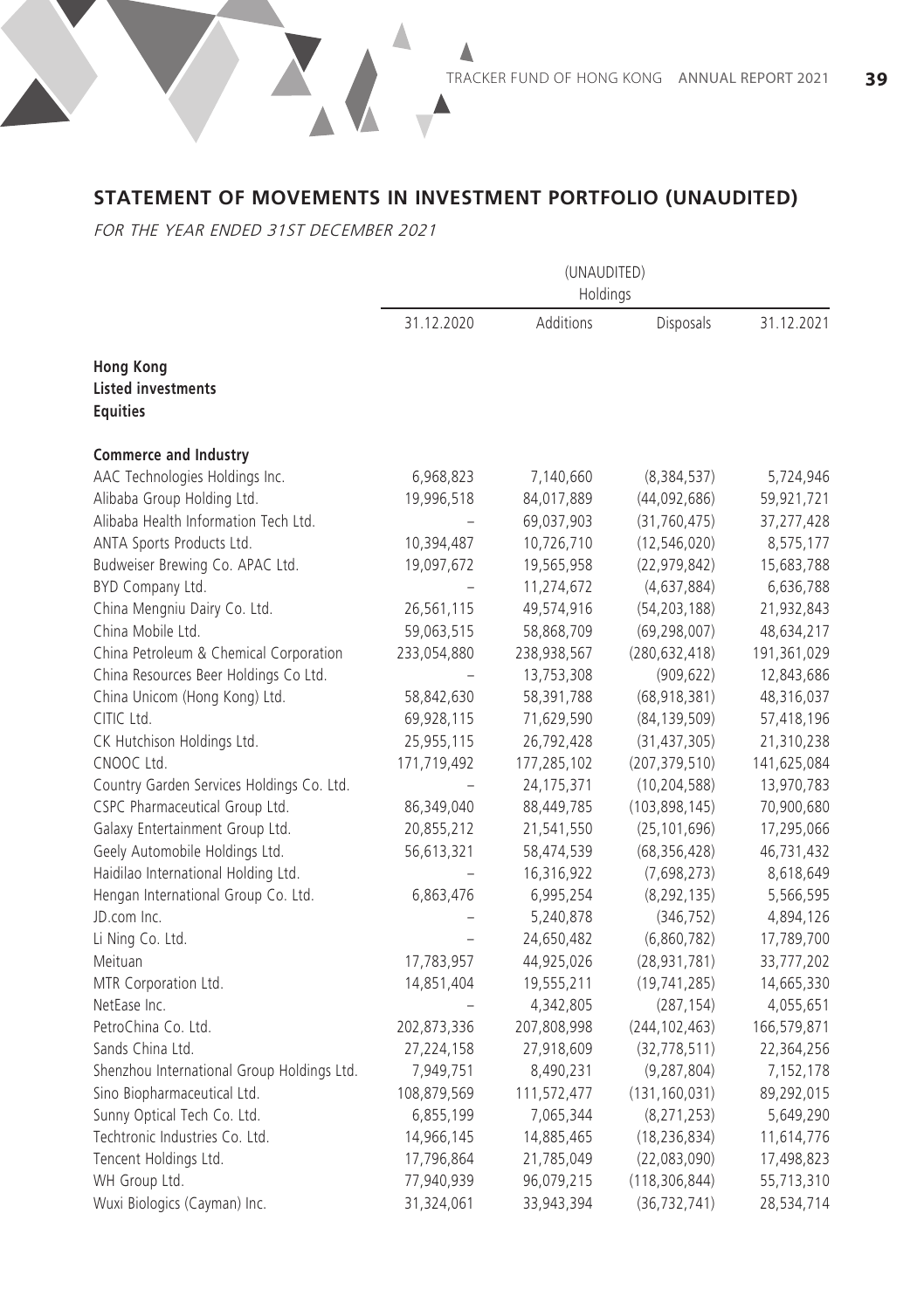# **STATEMENT OF MOVEMENTS IN INVESTMENT PORTFOLIO (UNAUDITED)**  (Continued)

FOR THE YEAR ENDED 31ST DECEMBER 2021

|                                              | (UNAUDITED)<br>Holdings |               |                    |             |
|----------------------------------------------|-------------------------|---------------|--------------------|-------------|
|                                              | 31.12.2020              | Additions     | Disposals          | 31.12.2021  |
| Commerce and Industry (Continued)            |                         |               |                    |             |
| Xiaomi Corporation                           | 150,791,853             | 164,307,145   | (176, 038, 493)    | 139,060,505 |
| Xinyi Glass Holdings Ltd.                    |                         | 24,360,071    | (6,799,344)        | 17,560,727  |
| Xinyi Solar Holdings Ltd.                    |                         | 64,993,149    | (26, 392, 308)     | 38,600,841  |
| <b>Finance</b>                               |                         |               |                    |             |
| AIA Group Ltd.                               | 116,245,167             | 114,550,437   | (135, 033, 042)    | 95,762,562  |
| Bank of China Ltd.                           | 763,852,915             | 786,609,020   | (921, 507, 897)    | 628,954,038 |
| Bank of Communications Co., Ltd.             | 84,162,666              | 54,442,163    | (138, 604, 829)    |             |
| BOC Hong Kong (Holdings) Ltd.                | 35,581,310              | 36,479,632    | (42, 844, 743)     | 29,216,199  |
| China Construction Bank Corporation          | 1,040,260,879           | 1,072,241,446 | (1, 255, 923, 133) | 856,579,192 |
| China Life Insurance Co. Ltd.                | 71,549,747              | 73,722,035    | (86, 155, 698)     | 59,116,084  |
| China Merchants Bank Co. Ltd.                |                         | 42,808,833    | (11, 913, 553)     | 30,895,280  |
| Hang Seng Bank Ltd.                          | 7,353,269               | 7,539,130     | (8,854,630)        | 6,037,769   |
| Hong Kong Exchanges and Clearing Ltd.        | 11,581,161              | 11,936,894    | (13,983,285)       | 9,534,770   |
| HSBC Holdings Plc                            | 198,963,154             | 205,472,670   | (240, 151, 290)    | 164,284,534 |
| Industrial and Commercial Bank of China Ltd. | 709,369,967             | 731,600,789   | (856, 895, 142)    | 584,075,614 |
| Ping An Insurance (Group) Co. of China, Ltd. | 57,288,919              | 61,269,148    | (68, 439, 000)     | 50,119,067  |
| <b>Properties</b>                            |                         |               |                    |             |
| China Overseas Land & Investment Ltd.        | 36,869,395              | 37,743,075    | (44, 368, 479)     | 30,243,991  |
| China Resources Land Ltd.                    | 30,855,428              | 31,777,455    | (37, 152, 899)     | 25,479,984  |
| CK Asset Holdings Ltd.                       | 24,848,378              | 35,475,864    | (44, 396, 774)     | 15,927,468  |
| Country Garden Holdings Co. Ltd.             | 74,153,849              | 78,213,091    | (90, 255, 943)     | 62,110,997  |
| Hang Lung Properties Ltd.                    | 19,461,095              | 19,936,766    | (23, 412, 355)     | 15,985,506  |
| Henderson Land Development Co. Ltd.          | 13,965,577              | 14,305,016    | (16,803,280)       | 11,467,313  |
| Link Real Estate Investment Trust            | 19,830,666              | 21,027,165    | (24, 279, 961)     | 16,577,870  |
| Longfor Group Holdings Ltd.                  |                         | 27,936,572    | (13, 566, 762)     | 14,369,810  |
| New World Development Co. Ltd.               | 14,706,252              | 14,900,177    | (18,670,811)       | 10,935,618  |
| Sun Hung Kai Properties Ltd.                 | 11,145,427              | 14,087,159    | (14,886,685)       | 10,345,901  |
| Wharf Real Estate Investment Co. Ltd         | 16,022,133              | 17,710,510    | (19, 349, 727)     | 14,382,916  |
| <b>Utilities</b>                             |                         |               |                    |             |
| CK Infrastructure Holdings Ltd.              | 7,638,692               | 7,832,216     | (9, 192, 441)      | 6,278,467   |
| CLP Holdings Ltd.                            | 19,434,140              | 19,844,265    | (23, 257, 063)     | 16,021,342  |
| ENN Energy Holdings Ltd.                     |                         | 6,705,036     | (443, 674)         | 6,261,362   |
| The Hong Kong and China Gas Co. Ltd.         | 102,526,048             | 113,382,385   | (127, 108, 528)    | 88,799,905  |
| Power Assets Holdings Ltd.                   | 13,339,011              | 13,663,108    | (16,049,147)       | 10,952,972  |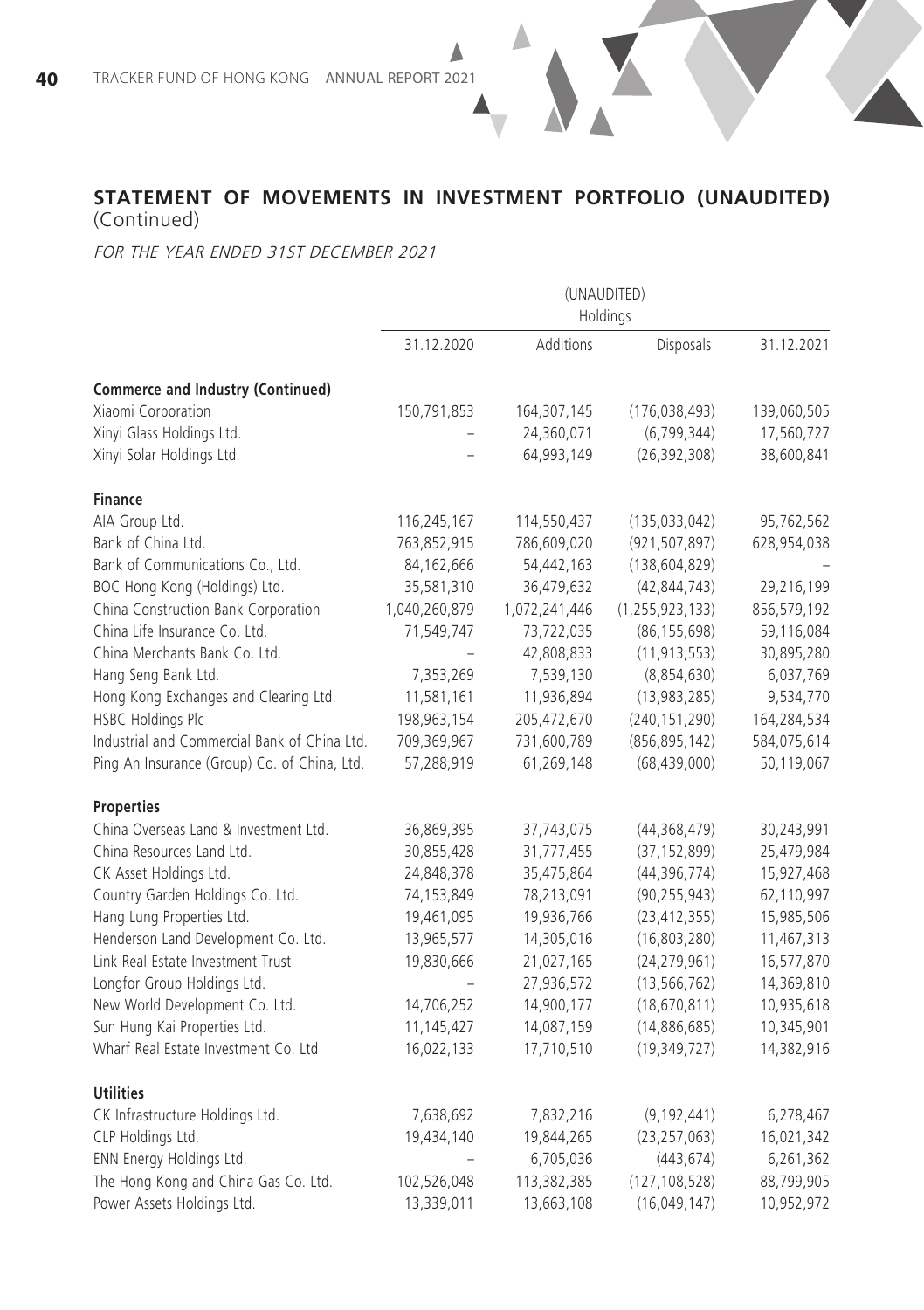

# **PERFORMANCE RECORD (UNAUDITED)**

### **Net asset values**

|                                | Net asset value<br>per unit<br>HK\$ | Net asset value<br>of the Fund<br>HK\$ |
|--------------------------------|-------------------------------------|----------------------------------------|
| At end of financial year dated |                                     |                                        |
| 31st December 2019             | 28.39                               | 89,670,742,240                         |
| 31st December 2020             | 27.40                               | 105.557.154.963                        |
| 31st December 2021             | 23.54                               | 100,071,496,893                        |

## **Highest and lowest net asset value per unit for the past 10 years**

|                        | Highest net asset<br>value per unit<br>HK\$ | Lowest net asset<br>value per unit<br>HK\$ |
|------------------------|---------------------------------------------|--------------------------------------------|
| Financial period ended |                                             |                                            |
| 31st December 2012     | 22.86                                       | 18.50                                      |
| 31st December 2013     | 24.23                                       | 20.34                                      |
| 31st December 2014     | 26.11                                       | 21.44                                      |
| 31st December 2015     | 28.83                                       | 21.24                                      |
| 31st December 2016     | 24.80                                       | 18.50                                      |
| 31st December 2017     | 30.21                                       | 22.30                                      |
| 31st December 2018     | 33.38                                       | 25.13                                      |
| 31st December 2019     | 30.48                                       | 25.25                                      |
| 31st December 2020     | 29.26                                       | 21.97                                      |
| 31st December 2021     | 31.27                                       | 22.88                                      |

### **Fund Performance**

During the year ended 31st December 2021, the Hang Seng Index decreased by 14.08% (2020: decreased by 3.40%), while the net asset value per unit of the Fund decreased by 14.12% (2020: decreased by 3.46%).

### **Ongoing charge**

Financial year ended  $31.12.2021$  0.10%  $*$ 

The ongoing charges figure is calculated by adding the applicable charges and payments deducted from the assets of the Fund and then dividing by the Fund's average net asset value for the financial year.